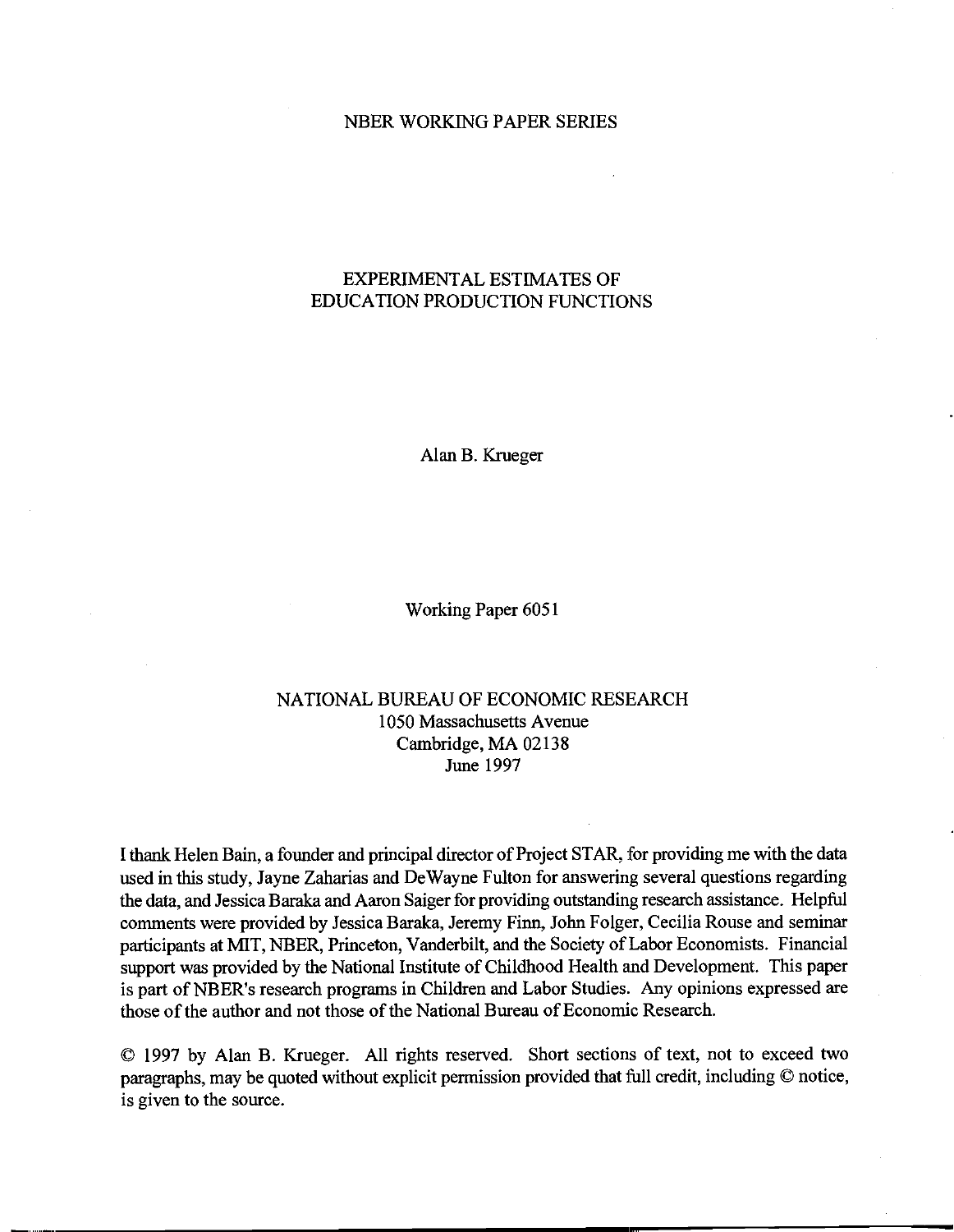**Experimental Estimates of Education Production Functions** Alan B. Krueger NBER Working Paper No. 6051 June 1997 JEL Nos. 121, J24 Children and Labor Studies

### **ABSTRACT**

This paper analyzes data from Project STAR, an experiment in which 11,600 Tennessee kinder garten students and teachers were randomly assigned to one of three types of classes beginning in the 1985-86 school year: small classes (13-17 students), regular-size classes (22-25 students), and regular-size classes with a teacher's aide. According to the original design, students were to remain in their initial class type through the third grade. In practice, however, students in regular-size classes were randomly re-assigned at the end of kindergarten, and about 10 percent of students moved between class types in second and third grade. Attrition was also common. Several statistical methods are used to investigate the impact of these limitations. The main conclusions are: (1) on average, performance on standardized tests increases by about 4 percentile points the first year students are assigned to a small class, irrespective of the grade in which the student first attends a small class; (2) after initial assignment to a small class, student performance increases by about one percentile point per year relative to those in regular-size classes; (3) teacher aides have little effect on student achievement; (4) class size has a larger effect on test scores for minority students and for those on free lunch; (5) the beneficial effect of smaller classes does not appear to result from Hawthorne effects.

Alan B. Krueger Woodrow Wilson School Princeton University Princeton, NJ 08544 and NBER  $akrueger(\omega pucc.princeton.edu)$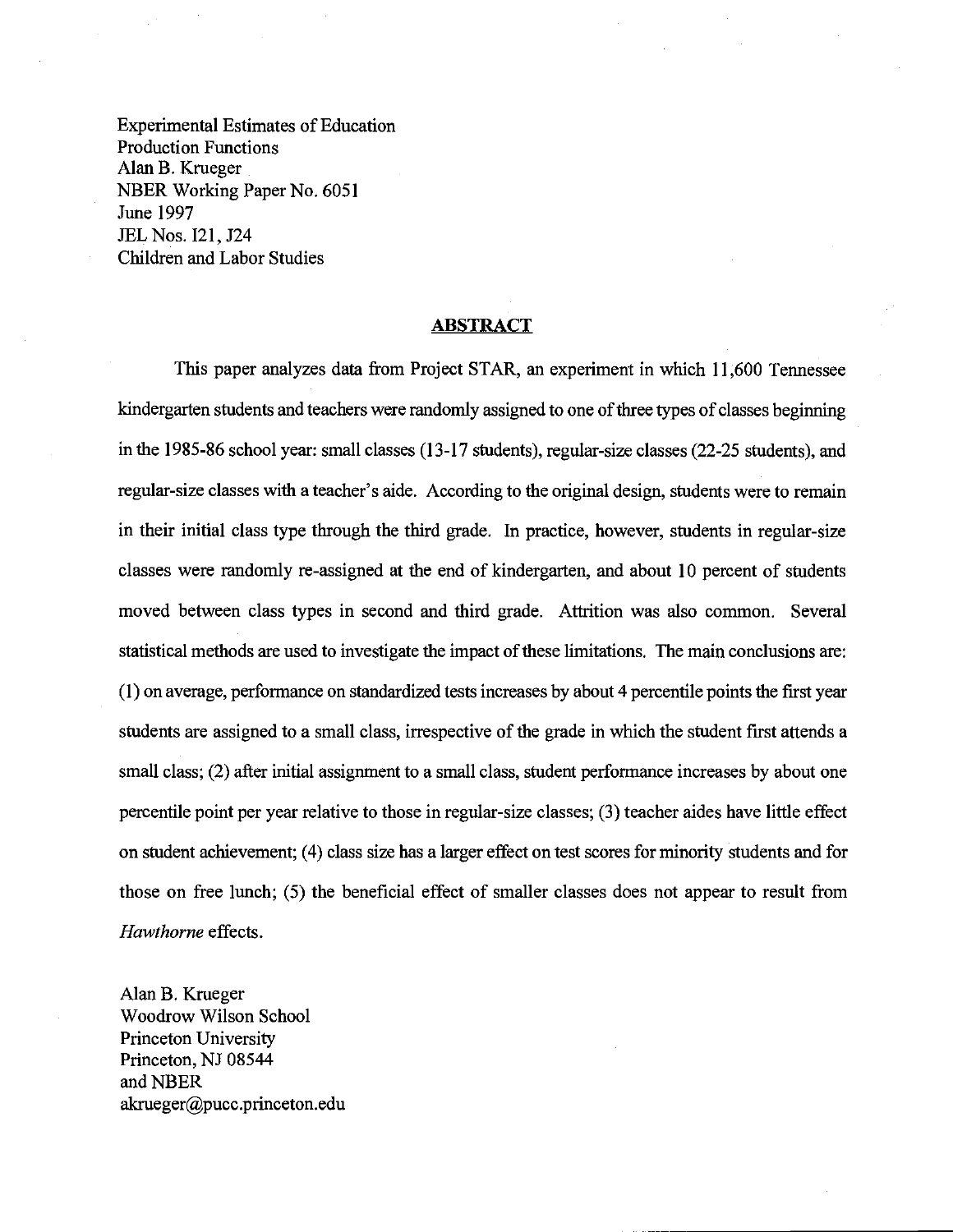### I. Introduction

The large literature on the effect of school resources on student achievement generally finds ambiguous, conflicting, and weak results. Even quantitative summaries of the literature tend to reach conflicting conclusions. For example, based on the fact that most estimates of the effect of school inputs on student achievement are statistically insignificant, Hanushek (1986) concludes, "There appears to be no strong or systematic relationship between school expenditures and student performance." By contrast, Hedges, et al. (1994) conduct a meta-analysis of (a subset of) the studies enumerated by Hanushek and conclude. "the data are more consistent with a pattern that includes at least some positive relation between dollars spent on education and output, than with a pattern of no effects or negative effects."

Much of the uncertainty in the literature derives from the fact that the appropriate specification -- including the functional form, level of aggregation, relevant control variables, and identification  $-$  of the "education production function" is uncertain.<sup>1</sup> Some specifications do consistently yield significant effects, however. Notably, estimates that use cross-state variation in school resources typically find positive effects of school resources, whereas studies that use within-state data are more likely to find insignificant or wrong-signed estimates (see Hanushek, 1996).<sup>2</sup> Many of these specification issues arise because of the possibility of omitted variables, either at the student, class, school, or state level. Moreover, functional form issues are driven in part by concern for omitted variables, as researchers often specify education production

<sup>&</sup>lt;sup>1</sup>There is also debate over what should be the appropriate measure of school outputs (see Card and Krueger, 1996). Whereas education researchers tend to analyze standardized test scores, economists tend to focus on student's educational attainment and subsequent earnings.

<sup>&</sup>lt;sup>2</sup>Hanushek attributes this difference to omitted state level variables that bias the multiple state studies, although it is possible that endogenous resource decisions within states (e.g., assignment of weaker students to smaller classes as required by compensatory education) bias the within state estimates and the interstate variability provides an unbiased estimate of resource effects.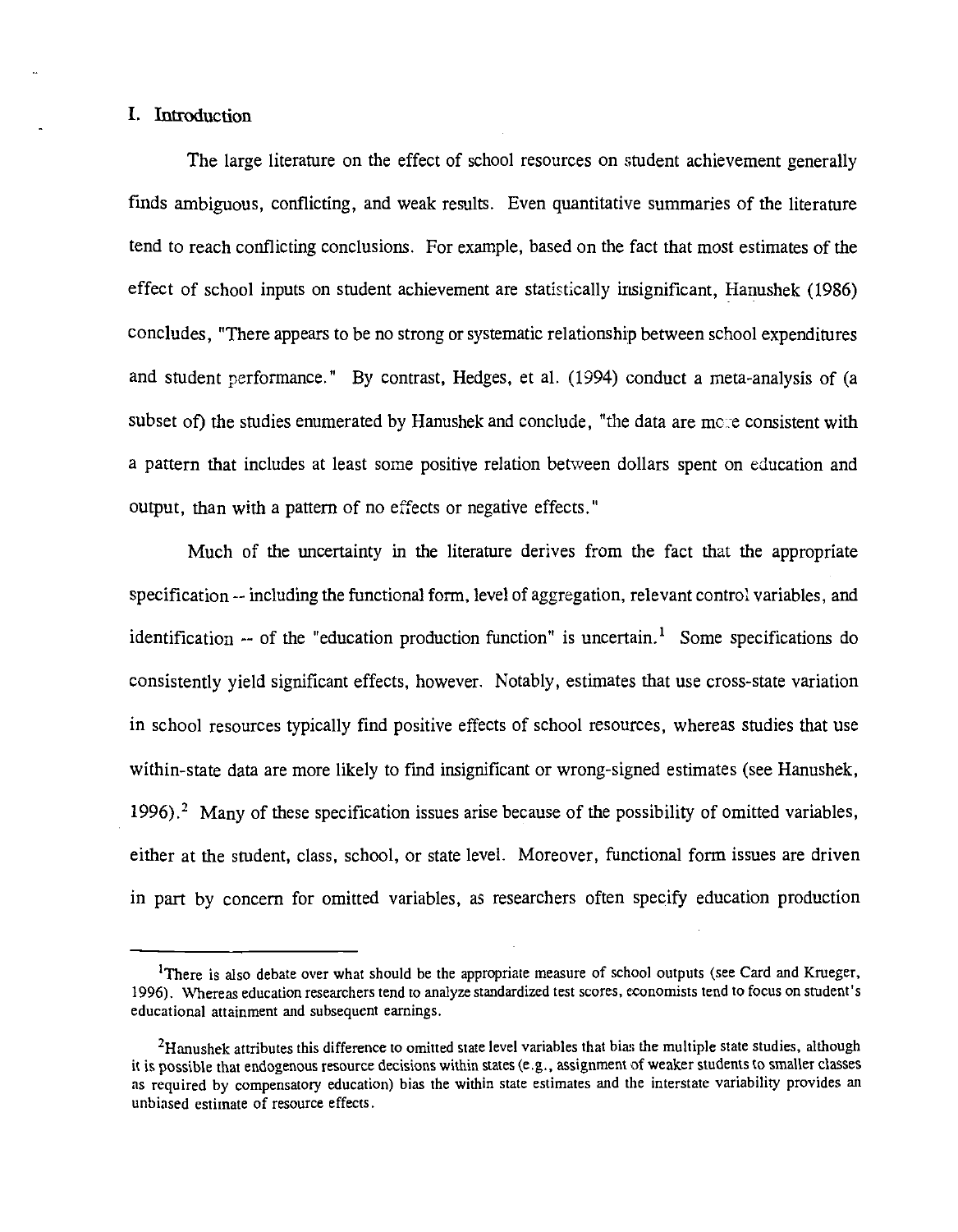functions in terms of test-score changes to difference out omitted characteristics that might be correlated with school resources (although such differencing could introduce greater problems if the omitted characteristics have a greater effect on the trajectory of student performance than on the level.) A classical experiment, in which students are randomly assigned to classes with different resources, would help overcome many of these issues and provide guidance for observational studies.

This paper provides an econometric analysis of the only large-scale randomized experiment on class size ever conducted in the United States, the Tennessee Student/Teacher Achievement Ratio experiment, known as Project STAR. Project STAR was a longitudinal study in which kindergarten students and their teachers were randomly assigned to one of three groups beginning in the 1985-86 school year: small classes (13-17 students per teacher), regular size classes (22-25 students), and regular/aide classes (22-25 students) which also included a full-time teacher's aide. After their initial assignment, the design called for students to remain in the same class type for four years. Some 6,000-7,000 students were involved in the project each year. Over all four years, the sample included 11,600 students from 80 schools. Each school was required to have at least one of each class-size type, and random assignment took place within schools. The students were given a battery of standardized tests at the end of each school year.

The STAR data have been examined extensively by an internal team of researchers. This analysis has found that students in small classes tended to perform better than students in larger classes, while students in classes with a teacher aide typically did not perform differently than students in regular-size classes without an aide (see Word, et al., 1990; Finn and Achilles, 1990; and Folger and Breda 1989). Past research primarily consists of comparisons of means between

 $\overline{2}$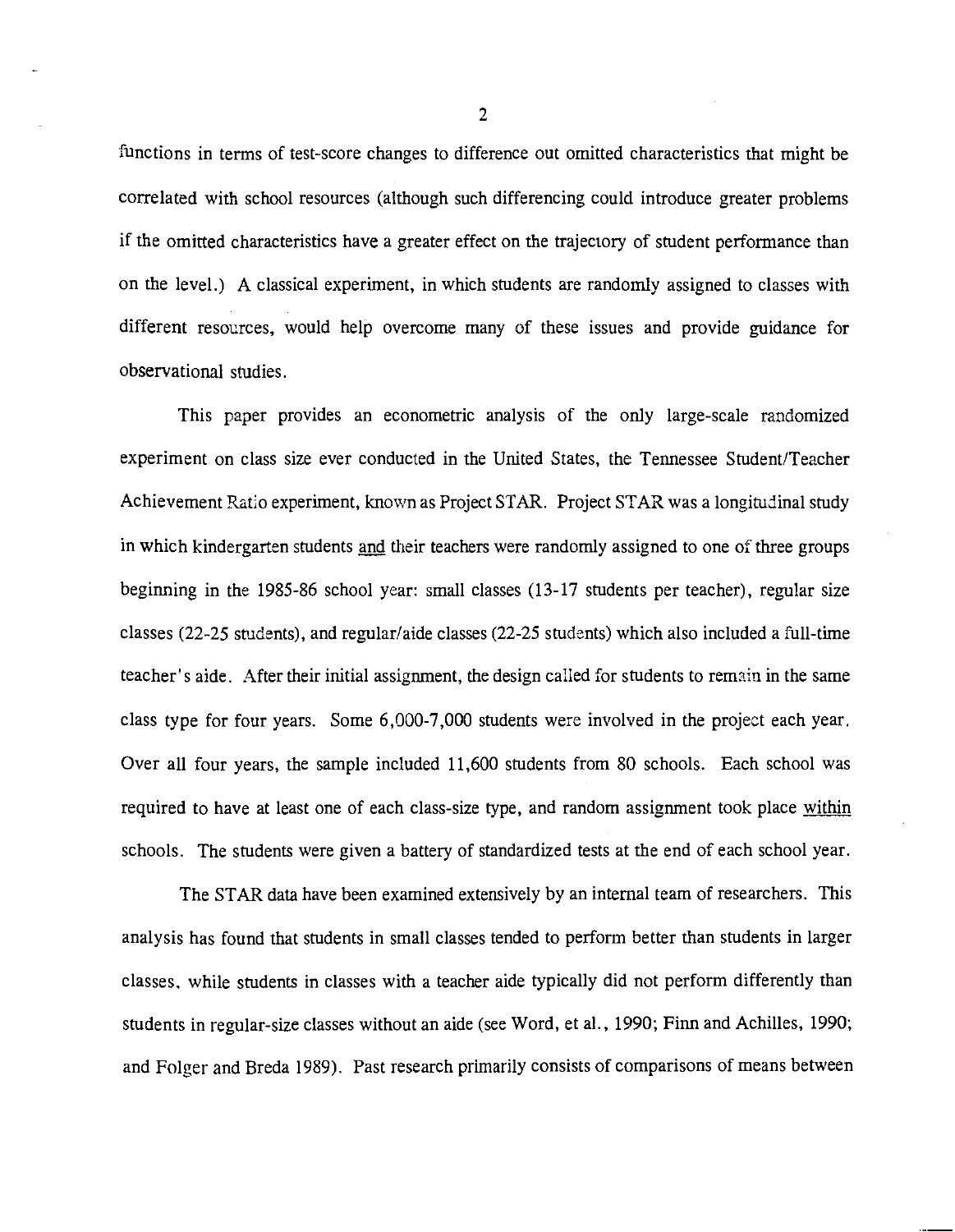the assignment groups, and analysis of variance at the class level. In a review article, Mosteller (1995) described Project STAR as "a controlled experiment which is one of the most important educational investigations ever carried out and illustrates the kind and magnitude of research needed in the field of education to strengthen schools."

As in any experiment, there were deviations from the ideal experimental design in the actual implementation of Project STAR. First, students in regular-size classes were randomly assigned again between classes with and without full-time aides at the beginning of first grade. while students in small classes continued on in small classes, often with the same set of classmates.<sup>3</sup> Re-randomization was done to placate parents of children in regular classes who complained about their children's initial assignment. Because analysis of data for kindergartners did not indicate a significant effect of a teacher aide on achievement in regular-size classes, it was fell that this procedure would create few problems. But if the constancy of one's classmates influences achievement, then the experimental comparison after kindergarten is compromised by the re-randomization.

A second limitation of the experiment is that approximately 10 percent of students switched between small and regular classes between grades, primarily because of behavioral problems or parental complaints. These nonrandom transitions could also compromise the experimental results. Furthermore, because some students and their families naturally relocate during the school year, actual class size varied more than intended in small classes (11 to 20) and in regular classes (15 to 30). Finally, as in most longitudinal studies of schooling, sample attrition was common -- half of students who were present in kindergarten were missing in at

<sup>&</sup>lt;sup>3</sup>If a school had more than one small class, students could be moved among the small classes.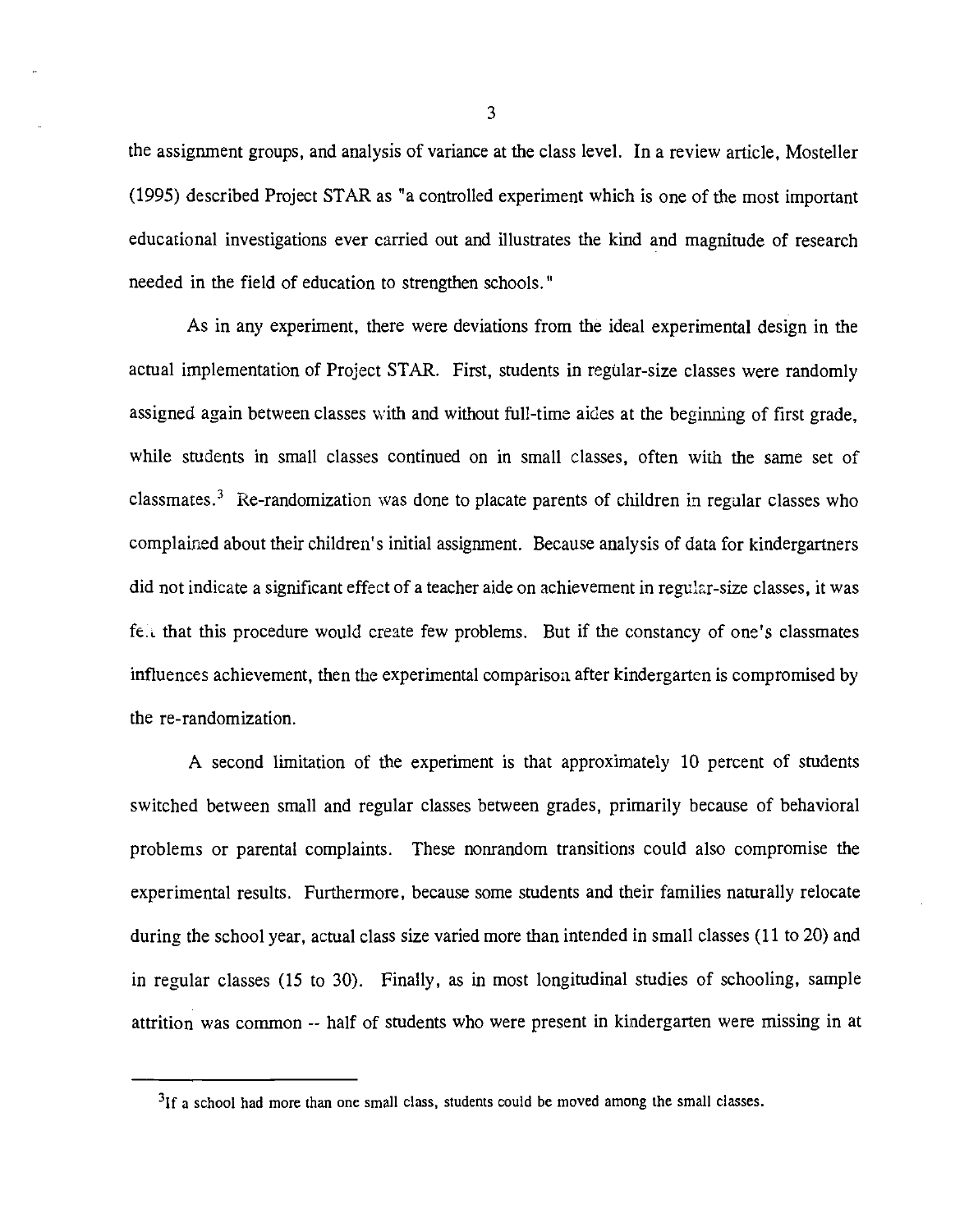least one subsequent year. These potential limitations of the experiment have not been addressed in previous work.

This paper has three related goals. First, to probe the sensitivity of the experimental estimates to flaws in the experimental design. For examples, a variable measuring the constancy of students' classmates is included as a control variable in the regressions, and initial random assignment is used as instrumental variable for actual class size. Second, to use the experiment to identify an appropriate specification of the education production function to estimate with nonexperimental data. And third, to use the experimental results to interpret estimates from the large literature based on observational data.

### II. Background on Project STAR and Data

### A. Design and Implementation

Project STAR was funded by the Tennessee legislature, at a total cost of approximately \$12 million over four years.<sup>4</sup> The Tennessee legislature required that the study include students in inner-city, suburban, urban and rural schools.<sup>5</sup> The research was designed and carried out by a team of researchers at Tennessee State University, Memphis State University, the University of Tennessee, and Vanderbilt University. To be eligible to participate in the experiment, a public school was required to sign up for four years and be large enough to accommodate at least three classes per grade, so within each school students could be assigned to a small class (13-17),

<sup>&</sup>lt;sup>4</sup>This section draws heavily from Word (1990) and Folger (1989).

<sup>&</sup>lt;sup>5</sup>Inner city schools were defined as schools in metropolitan areas in which more than half of students received free lunch; suburban was defined as the balance of metropolitan area schools; urban was defined as towns with more than 2,500 inhabitants; and rural was defined as town with fewer than 2,500 inhabitants.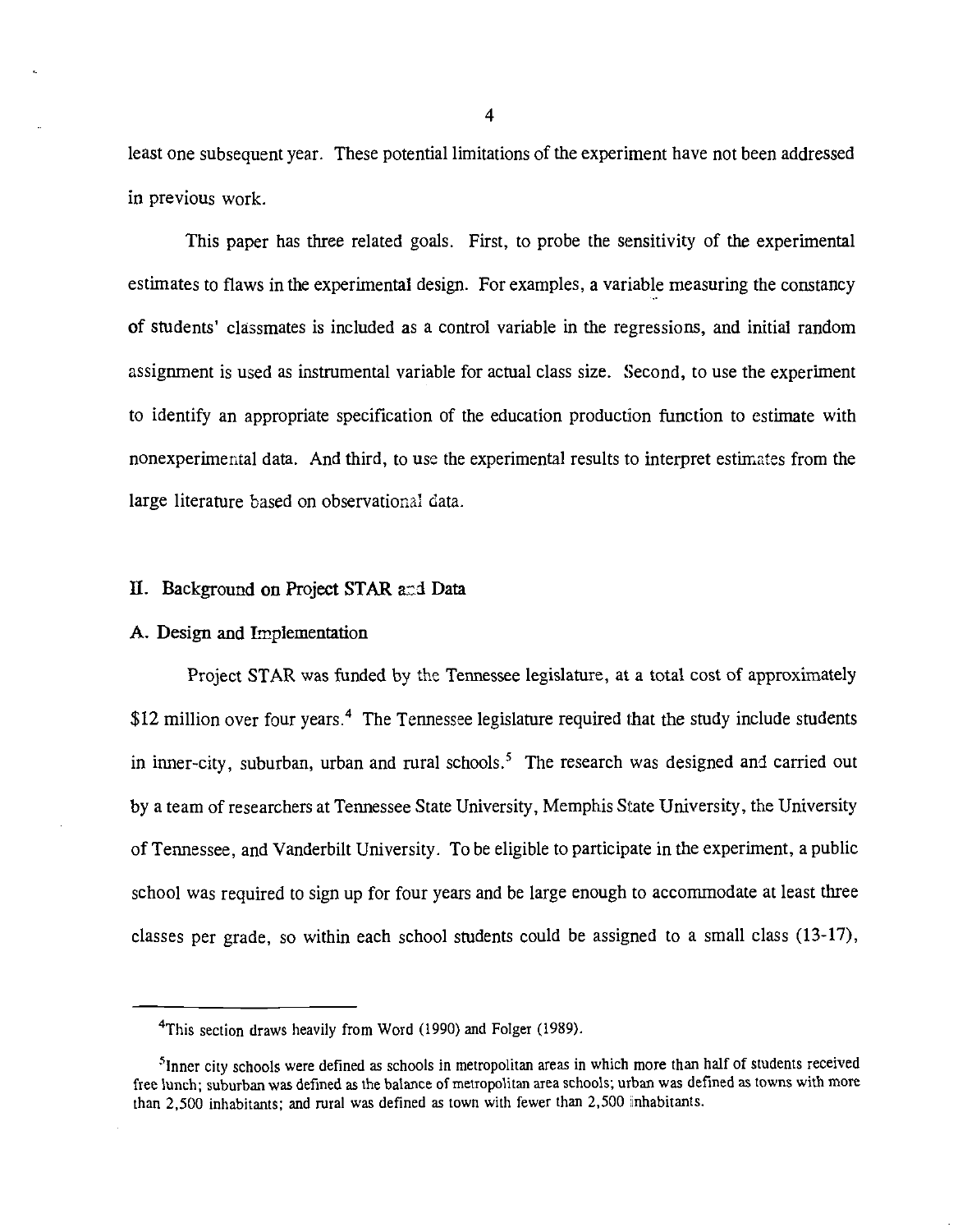regular class (22-25 students), or regular plus a full-time aide class.<sup>6</sup> The statewide pupilteacher ratio in kindergarten in 1985-86 was 22.3, so students assigned to regular classes fared about as well as the average student in the state (Word, et al., 1990). Schools with more than 67 students per grade had more than three classes. One limitation of the comparison between regular and regular/aide classes is that in grades 1-3 each regular class had the services of a parttime aide 25-33 percent of the time on average, so the variability in aide services was restricted. $7$ 

The cohort of students who entered kindergarten in the 1985-86 school year participated in the experiment through third grade. Any student who entered a participating school in a relevant grade was added to the experiment, and participating students who were retained a grade or left the school exited the sample. Entering students were randomly assigned (based on a list of random numbers) to one of the three types of classes: small, regular, or regular/aide. Students in regular classes and in regular/aide classes were randomly re-assigned between these two types of classes at the end of kindergarten, while students initially in small classes continued on in small classes. Notice, however, that results from the kinder garten year are uncontaminated by this feature of the experiment.

Because kindergarten attendance was not mandatory in Tennessee at the time of the study, many new students entered the program in first grade. Additionally, students were added to the sample over time because they repeated a grade or because their families moved to a school zone

5

 ${}^{6}$ Participating schools had an average per-pupil expenditure in 1986-87 of \$2,724, compared to the statewide average of \$2.561.

 $7$ The reason that regular classes often had a teacher aide is that the ethic underlying the study was that students in the control group (i.e., regular classes) would not be prevented from receiving resources that they ordinarily would receive.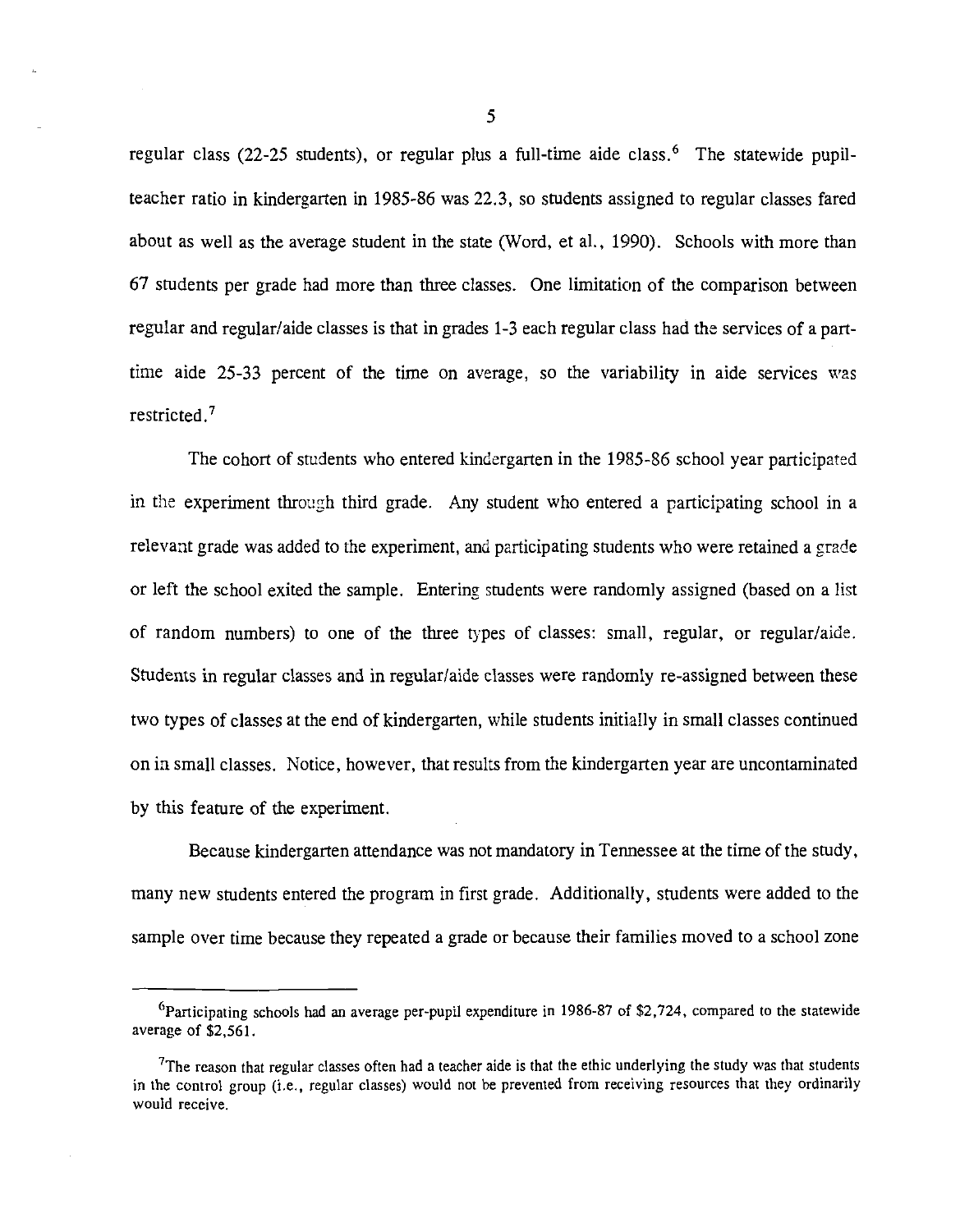that included a participating school. In all, some 2,200 new students entered the project in first grade and were randomly assigned to the three types of classes. About 1,200 to 1,500 new students entered the experiment in the second or third grade. Newly entering students were randomly assigned to class types, although the uneven availability of slots in small and regular classes often led to an unbalanced allocation of new students across class types.

A total of 11,600 children were involved in the experiment over all four years. After third grade, the experiment ended and all students were assigned to regular-size classes. Although data have been collected on students through 9th grade, the present study only has access to data covering grades K-3.

A limitation of the study is that baseline test score information on the students is not available, so one cannot examine whether the treatment and control groups "looked similar" on this measure before the experiment began. But even if baseline tests were available, the information might be of limited value because it is difficult to meaningfully test kindergarten students as they enter school. Nonetheless, if the groups of students were truly randomly assigned, one would expect those assigned to small- and regular-size classes to look similar along other measurable dimensions at base line. Tables 1 and 2 provide some evidence on the differences among students assigned to the three types of classes.

Table 1 disaggregates the data into waves, based upon the grade the students entered the program, because this was the first time the students were randomly assigned to a class type. Sample means by class type for several variables are presented. As one would expect, students assigned to small classes had fewer students in their class than those in regular classes, on average. There are small differences in the fraction of students on free lunch, the racial mix,

6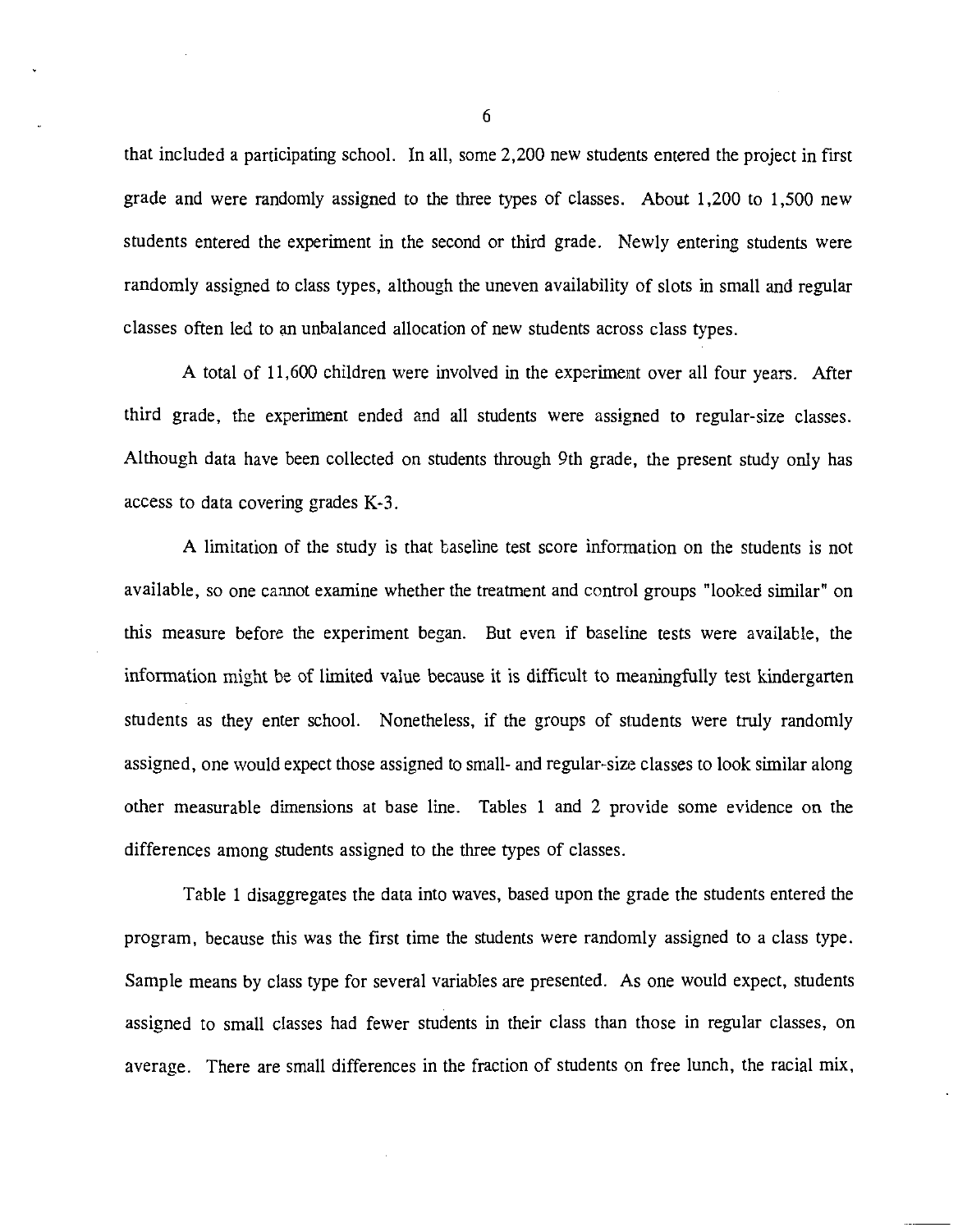and the average age of students in classes of different size, although some of these differences are statistically significant (see rows  $1-4$ ).<sup>8</sup> Because random assignment was only valid within schools, these differences suggest the importance of controlling for school effects.

Table 2 presents p-values for joint F-tests of the differences among small, regular, and regular/aide classes for the variables presented in Table 1. Unlike results reported in Table 1, these p-values are conditional on school effects. None of the three background variables displays a statistically significant association with class-type assignment at the 10 percent level, which suggests that random assignment produced relatively even groups in each class size, on average. As an overall test of random assignment, I regressed a dummy variable indicating assignment to a small class on the three background measures in rows 1-3 and school dummies. For each wave, the student characteristics had no more than a chance association with class-type assignment. Furthermore, if the same regression model is estimated for a sample that pools all four entering waves of students together, the three student characteristics are still insignificantly related to assignment to a small class (p-value  $= .58$ ). Within schools, there is no apparent evidence that initial assignment to class types was correlated with student characteristics.

There was a high rate of attrition from the project. Only half of students who entered the project in kindergarten were present for all grades K-3. Among those who entered kindergarten, students in small classes were 3-4 percentage points more likely to stay in the sample than those in regular-size classes. This pattern was reversed among those who entered in first grade, however. Attrition could occur for several reasons, including students moving to another school (perhaps endogenously), students repeating a grade, and students being advanced

 $\overline{7}$ 

<sup>&</sup>lt;sup>8</sup>To be precise, the fraction on free lunch actually measures the fraction who receive free or reduce-price lunch.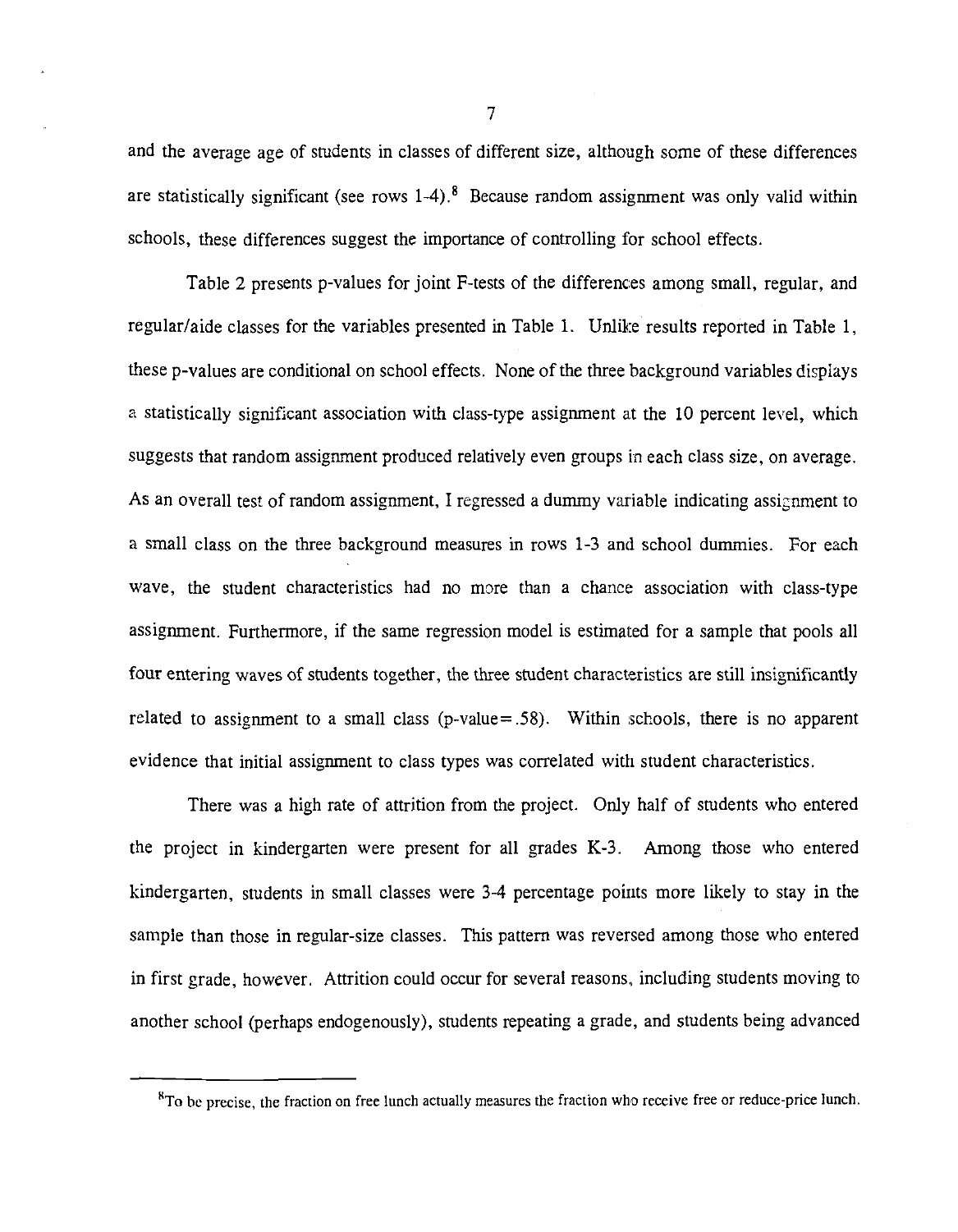a grade. Although I lack data on retention rates for the early grades, Word, et al. (1990) report that over the four years of the project, 19.8 percent of students in small classes were retained while 27.4 percent of students in regular classes were retained. This is consistent with the lower attrition rate of students in small classes. Some of the analysis that follows makes a crude attempt to adjust for possible nonrandom attrition.

To check whether teacher assignment was independent of observed teacher characteristics, I regressed each of three teacher characteristics (experience, race, or education) on dummies indicating the class type the teachers were assigned to and school dummies, and then performed an F-test of the hypothesis that the class-type dummies jointly had no effect. These regressions were calculated for each of the four grade levels, so there were a total of 12 regressions. In each case, the p-value for the class-type dummies was less than .05.<sup>9</sup> These results are as one would expect with random assignment of teachers to the different class types.

It is virtually impossible to control the exact number of students in a class: Families move in and out of a school district during the course of a year; students become sick; and varying numbers of students are enrolled in schools. As a result, in some cases actual class size deviated from the intended ranges. Table 3 reports the frequency distribution of class size for first graders, by assignment to small, regular, or regular/aide classes. Although students assigned to small classes clearly were more likely to attend classes with fewer students, there was considerable variability in class size within each class-type assignment, and some overlap between the distributions.

8

<sup>&</sup>lt;sup>9</sup>In two cases the p-value was less than .10. Third grade teachers assigned to small classes were less likely to have a masters degree or higher than were teachers assigned regular-size classes, and first grade teachers in small classes had 2 more years of experience than those in regular-size classes (although less experience than those in regular/aide classes).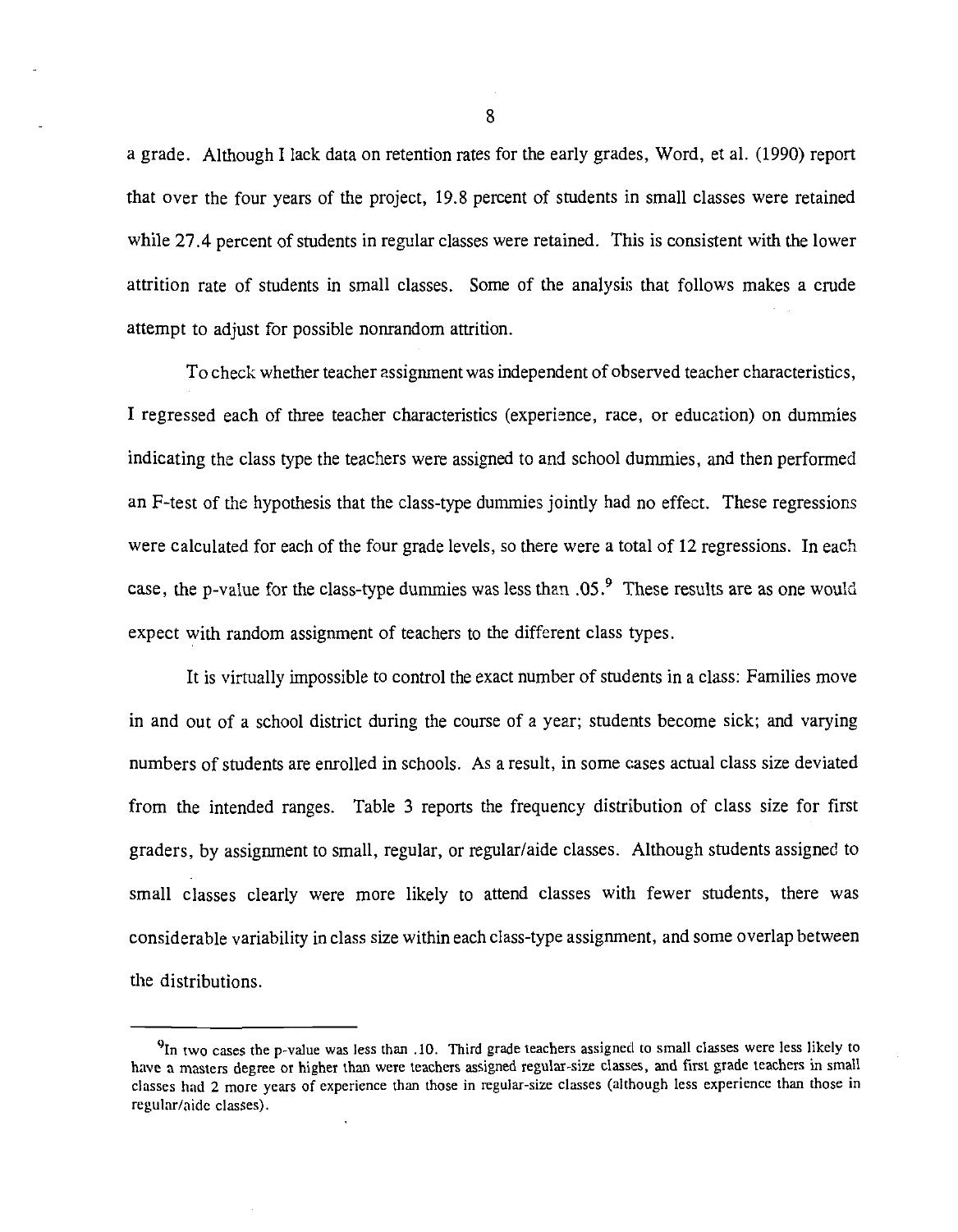It is also virtually impossible to prevent some students from switching between class types over time. Table 4 shows a transition matrix between class types for students who continued from K-1, 1-2, and 2-3 grades. If students remained in their same class type over time, all the off-diagonal elements would be zero. The re-randomization of students in regular classes in first grade is apparent in panel A. But in second and third grades, when students were supposed to remain in their same type of class, 9-11 percent of students switched class-size types. Students were moved between class types because of behavioral problems or, in some cases, parental complaints. Obviously, if the movement between class types was associated with student characteristics (e.g., students with stronger academic backgrounds more likely to move into small classes), these transitions would bias a simple comparison of outcomes across class types.

To address this potential problem, and the variability of class size for a given type of assignment, in some of the analysis that follows initial random assignment is used as an instrumental variable for actual class size.<sup>10</sup>

### B. Data and Standardized Tests

Students were tested at the end of March or beginning of April of each year. The tests consisted of the Stanford Achievement Test (SAT), which measured achievement in reading, word recognition, and math in grades K-3, and the Tennessee Basic Skills First (BSF) test, which measured achievement in reading and math in grades 1-3. The tests were tailored to each grade level. Because there are no natural units for the test results, I scaled the test scores into

<sup>&</sup>lt;sup>10</sup>Initial assignment is measured by the students' class assignment the first year the student is observed in the experiment. Students were typically notified of their initial class assignment very close to the beginning of the school year.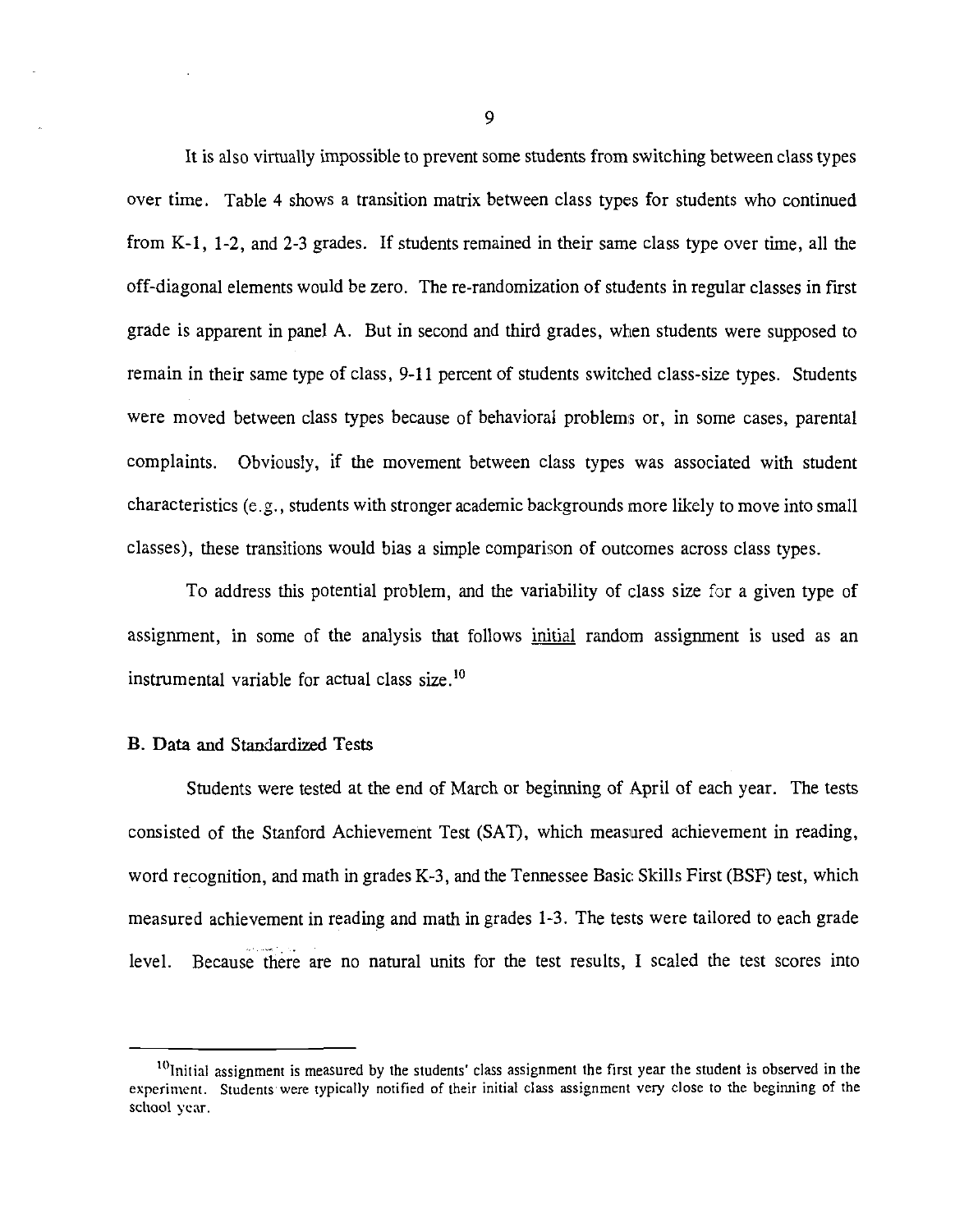percentile ranks.<sup>11</sup> Specifically, in each grade level the regular and regular/aide students were pooled together, and students were assigned percentile scores based on their raw test scores, ranging from 0 (lowest score) to 100 (highest score). A separate percentile distribution was generated for each subject test (e.g., Math-SAT, Reading-SAT, Word-SAT, etc.). For each test we then determined where in the distribution of the regular-class students every student in the small classes would fall, and the students in the small classes were assigned these percentile score. Finally, to summarize overall achievement, the average of the three SAT percentile rankings was calculated.<sup>12</sup> If the performance of students in the small classes was distributed in the same way as performance of students in the regular classes, the average percentile score for students in the small classes would be 50.

Table 5 presents the correlations among the individual components of the SAT and BSF test for the subset of students who attended both first and second grade.<sup>13</sup> It is reassuring that the strongest correlations typically are between tests of the same subject matter; for example, in second grade the SAT and BSF reading tests have a correlation of .80. The closely related word and reading test also have a high correlation. Also notice that tests of the same subject tend to have a higher correlation from one grade to the next than tests of different subjects. The

<sup>&</sup>lt;sup>11</sup>There is some precedent for using percentile scores on tests as an explanatory variable in wage regressions; see, for example, Griliches and Mason (1972).

<sup>&</sup>lt;sup>12</sup>Formally, denote the cumulative distribution of scores on test j (denoted T<sup>j</sup>) of students in the regular and regular/aide classes as  $F^{R}(T^{j}) = prob(T^{j}_{iR} < T^{j}) = y^{j}$ . For each student i in a small class, we then calcul then calculated the average of the three (or two for BSF) percentile rankings for each student. If one subtest score was missing, we took the average of the two percentiles that were available, and if two were missing we used the percentile score corresponding to the only available test.

<sup>&</sup>lt;sup>13</sup>The same general pattern holds for other grades. These grades were presented to reduce the effect of attrition, and keep the data tractable.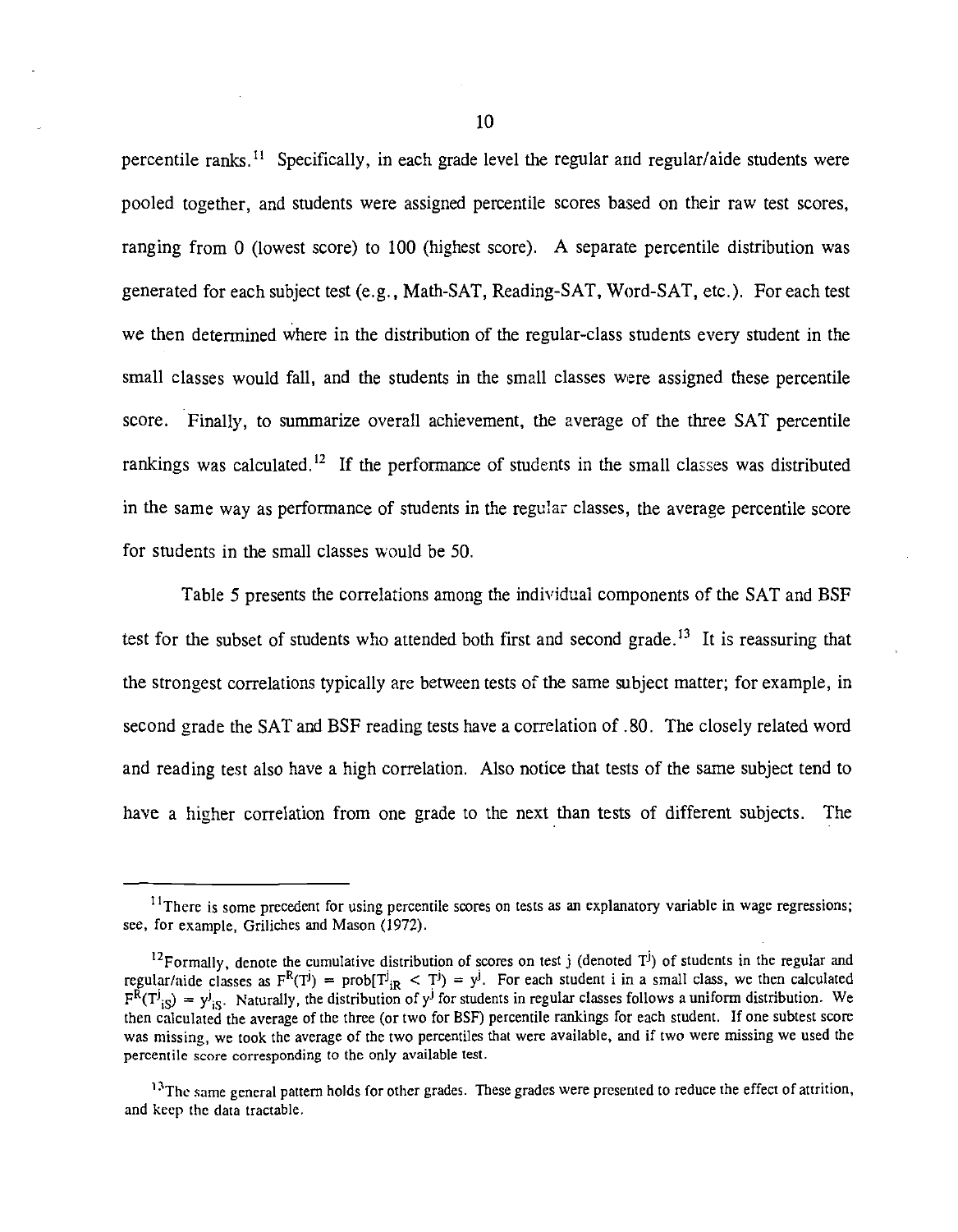correlation between the average SAT percentile and average BSF percentile (not shown in table) is .79 in first grade and .85 in second grade. For most of the subsequent analysis, the SAT exam is the primary focus of study because this test has been used on a national level for a long period of time.

The average of the three SAT exams by class type is presented in the last row of Table 1. Figure 1 displays the kernel density of the average test score distributions for students in small and regular classes at each grade level. In all grades, the average student in small classes performed better on this summary test measure than did those in regular or regular/aide classes. There does not seem to be a very strong or consistent effect of the teacher aide, however. The rest of the paper probes the robustness of these preliminary finding.

Observe also that the average test score of students in all class types tends to decline with the grade in which the student entered the experiment. This correlation is likely to reflect the fact that kindergarten was optional and higher-achieving students were more likely to attend kindergarten, as well as the tendency of lower-achieving students to be retained and disproportionately added to the sample at higher grade levels. Because of this feature of the data, it is desirable to control for the grade in which the student entered project STAR in some of the analysis that follow.

The appendix table presents means for several additional variables that are available in the data set.

#### III. Statistical Models

To see the advantage of a randomized experiment in estimating the effect of school

 $11$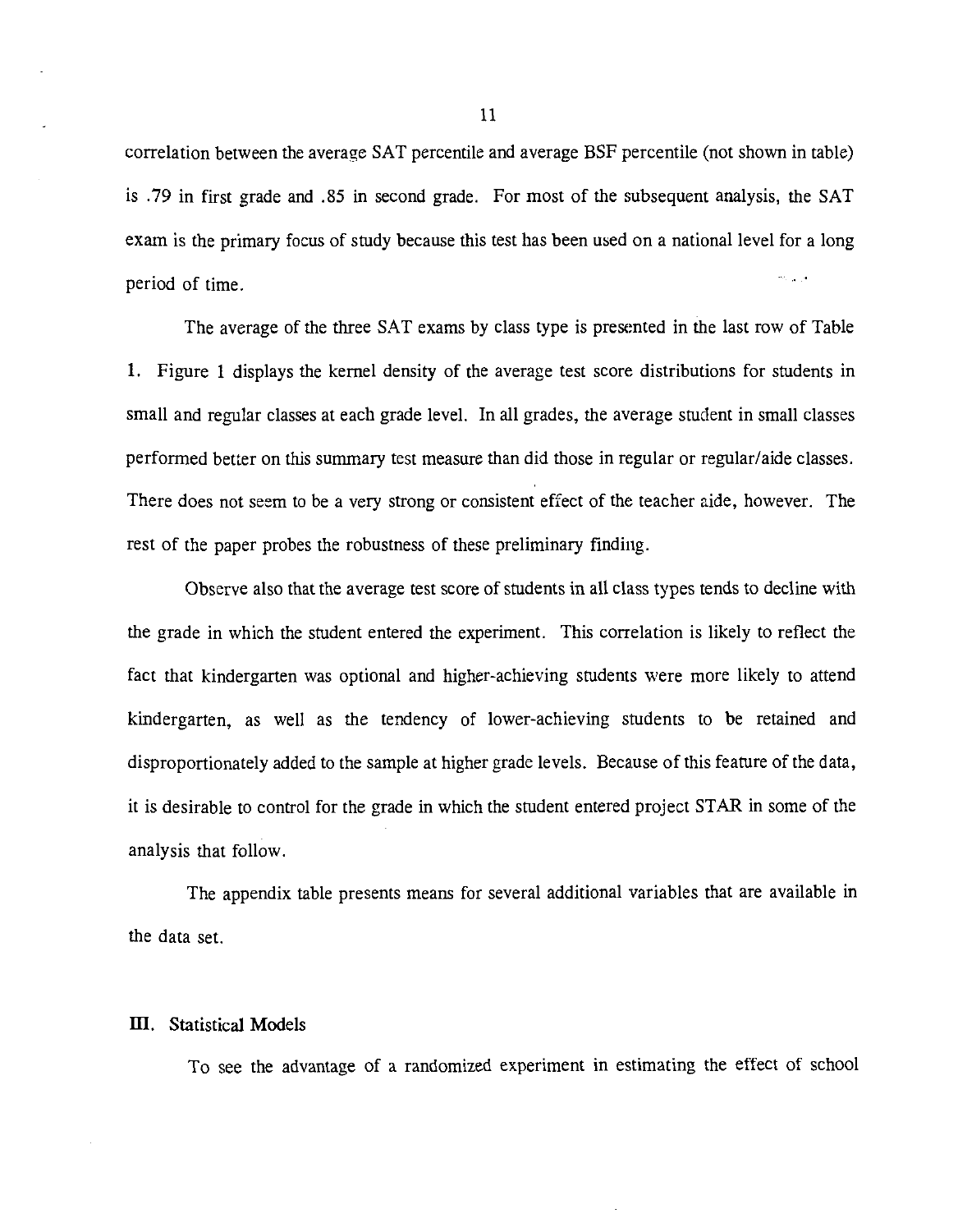resources on student achievement, consider the following general model:<sup>14</sup>

$$
(1) Y_{ij} = a S_{ji} + b F_{ij} + \epsilon_{ji},
$$

where  $Y_{ij}$  is the achievement level of student i in school j,  $S_{ij}$  is a vector of school characteristics,  $F_{ij}$  is a vector representing the family background of the student, and  $\epsilon_{ij}$  is a stochastic error component. In principle,  $S_{ii}$  and  $F_{ii}$  include information cumulated over the student's life; for example, classroom size and teacher qualifications for each year the student attended school. The entire history of family background variables and school resources may contribute to students' achievement in a given year. In addition, children's unobserved inherent ability may also contribute to their achievement. In any actual application we will generally lack data on some relevant school, family, or student characteristics. These omitted variables will then appear in the error term. If the omitted variables are correlated with the included variables, then the estimated parameters will be biased.

If a school characteristic such as class size is determined by random assignment, however, it will be independent of the omitted variables. Thus, with random assignment, a simple comparison of mean achievement between children in small and large classes provides an unbiased estimate of the effect of class size on achievement.

We begin analyzing the STAR data by estimating the following regression equation for students in each grade level:

<sup>&</sup>lt;sup>14</sup>This general framework is essentially the same model as in Boardman and Murnane (1987) and Hanushek and Taylor (1990).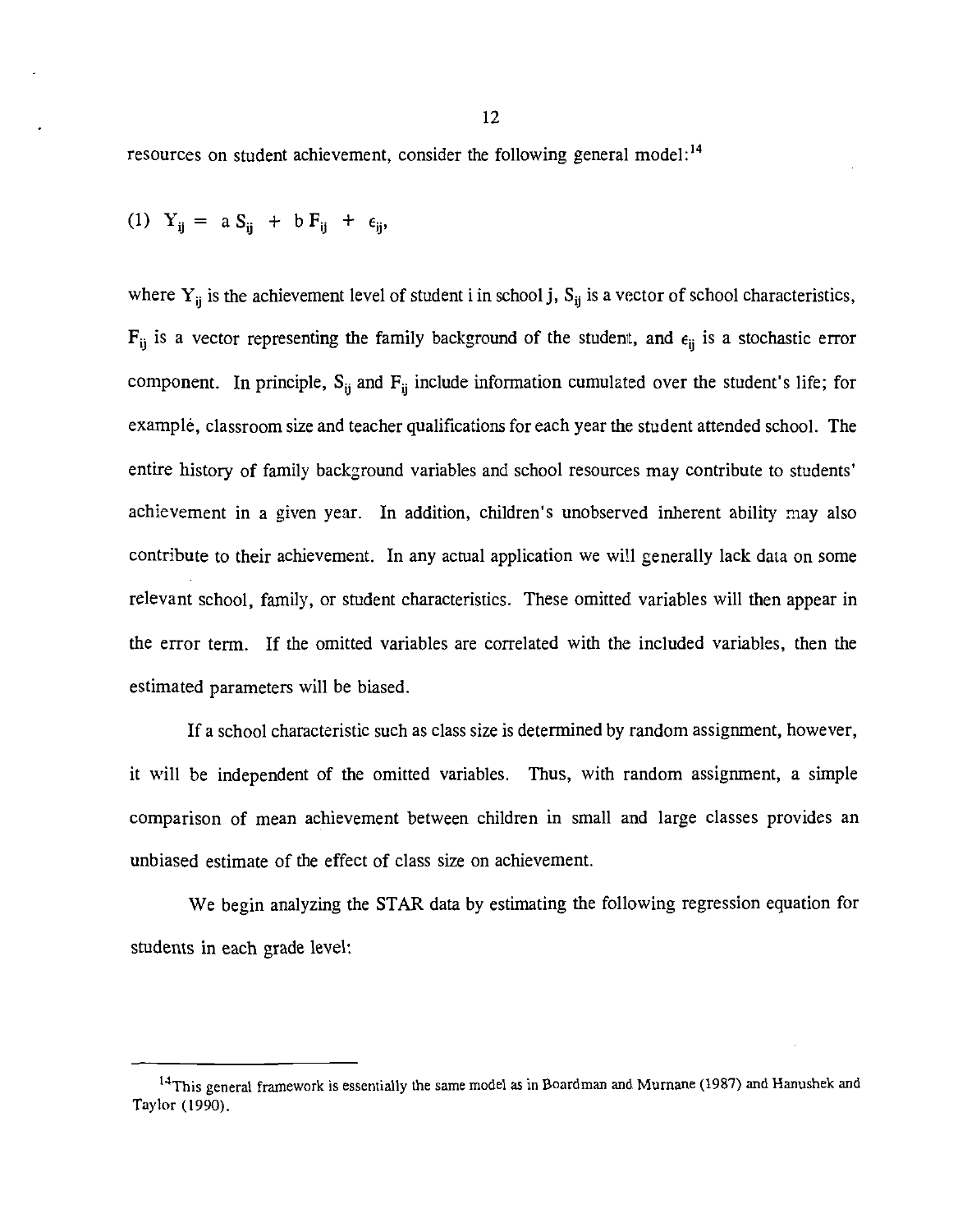(2) 
$$
Y_{ics} = \beta_0 + \beta_1 \text{ SMALL}_{cs} + \beta_2 \text{ REG}/A_{cs} + \beta_3 X_{ics} + \alpha_s + \epsilon_{ics}
$$

where  $Y_{ics}$  is the average percentile score on the SAT test of student i in class c at school s, SMALL<sub>cs</sub> is a dummy variable indicating whether the student was assigned to a small class that year,  $PEG/A_{cs}$  is a dummy variable indicating whether the student was assigned to a regular size class with an aide that year, and  $X_{ics}$  is a vector of observed student and teacher covariates (e.g., gender). The independence between class-size assignment and other variables is only valid within schools, because randomization was done with-in schools. Consequently, a separate dummy variable is included for each school to absorb the school effects,  $\alpha_s$ .

The equation is estimated by Ordinary Least Squares (OLS). In calculating the standard errors, however, the error term,  $\epsilon_{\text{ics}}$ , is modelled in a components of variance framework. Specifically,  $\epsilon_{\text{ics}}$  is assumed to consist of two components:  $\epsilon_{\text{ics}} = \mu_{\text{cs}} + \epsilon'_{\text{ics}}$ , where  $\mu_{\text{cs}}$  is a class-specific random component that is common to all members of the same class, and  $\epsilon'_{\text{ics}}$  is an idiosyncratic error term.<sup>15</sup> The class-specific component,  $\mu_{cs}$ , may exist because of unobserved teacher characteristics, or because some students may exert a common influence over others in the class.

Because several students were re-assigned to different classes after their initial random assignment, in part based on their performance, equation (1) was also estimated using dummies indicating students' initial assignment the first year they entered the program, rather than their actual assignment each year. Models including initial assignment are labelled "reduced form" models, because one can think of initial assignment as an excluded variable that is correlated with

<sup>&</sup>lt;sup>15</sup>The adjusted-standard errors are about two-thirds larger than the OLS standard errors.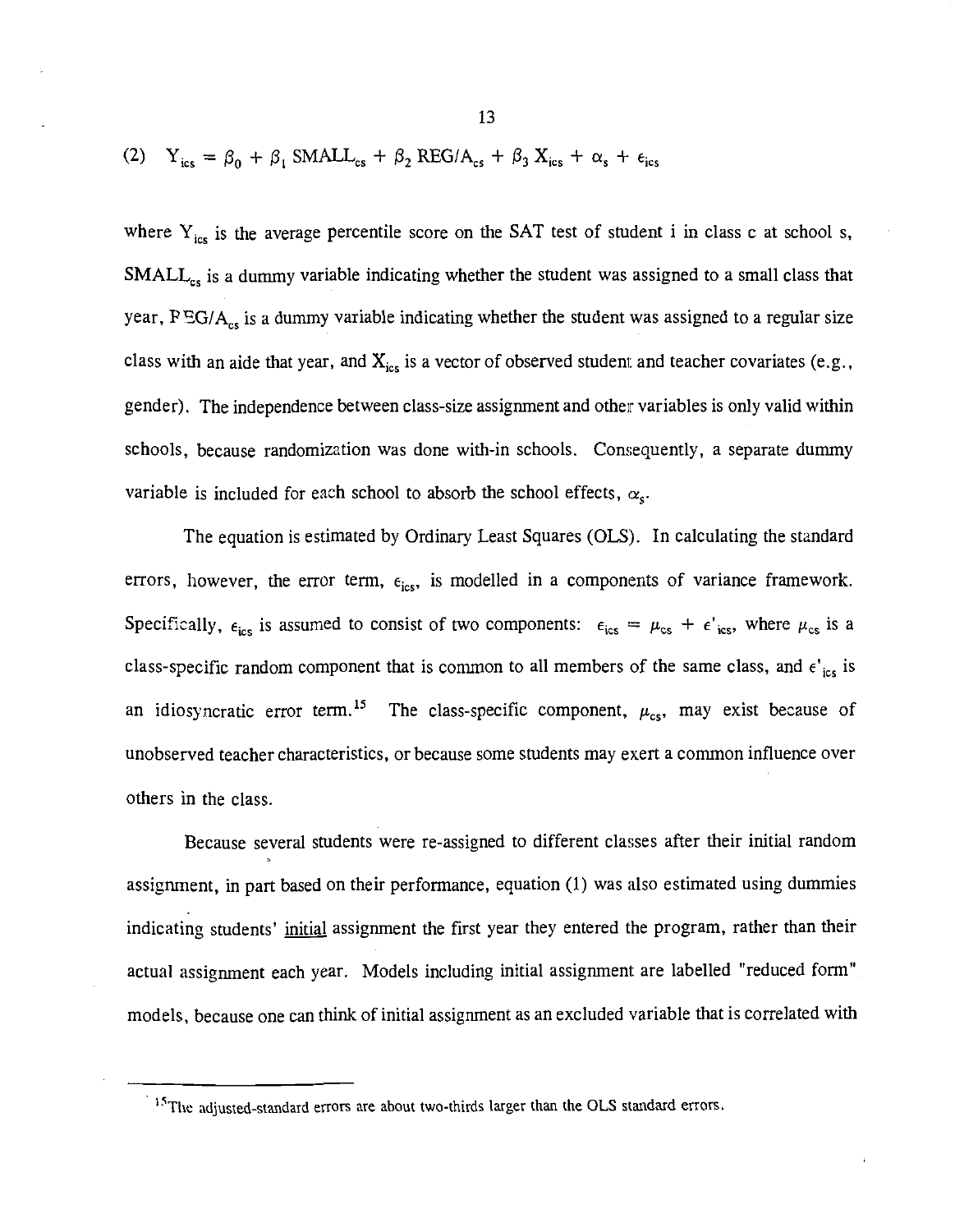actual class size. (Because initial assignment and actual assignment were identical in kindergarten, these models are identical for kindergarten.)

Regression results for these models are presented in Table 6. Columns 1-4 use actual assignment, and columns 5-8 use initial class assignment. Columns 1 and 5 omit the school dummies. As earlier analyses of the data have found, students in small classes tend to perform better than those in regular and regular/aide classes. Here, the gap in average performance is about 5 percentile points in kindergarten, 8.6 points in first grade, and 5-6 points in second and third grade. Columns 2 and 6 add unrestricted school dummies to the model. In three of four grades, including the school dummies leads to a slight increase in the effect of being assigned to a small class

If class size were truly randomly assigned, including additional exogenous variables would not significantly alter the coefficient on the class-size dummies. In fact, including covariates seems to have a very modest effect on the class-size coefficients conditional on school effects. The student characteristics in columns 3 and 5 add considerable explanatory power. White and Asian students tend to score 8 percentile points higher than black students in kindergarten, and this gap is about 6 points in third grade.<sup>16</sup> Students on free lunch score 13 percentile points less than those not on free lunch, and girls score 3-4 points higher than boys in each grade level.

The teacher characteristics have notably weak explanatory power. Teacher education -as proxied by a dummy indicating whether the teacher has a master's degree -- does not have a systematic effect. Hardly any of the teachers are male, so the gender results are not very

<sup>&</sup>lt;sup>16</sup>Ninety-nine percent of the students are white or black. The small number of Asian students are included with white students in the analysis. The small number of hispanic students and others are included with the black students.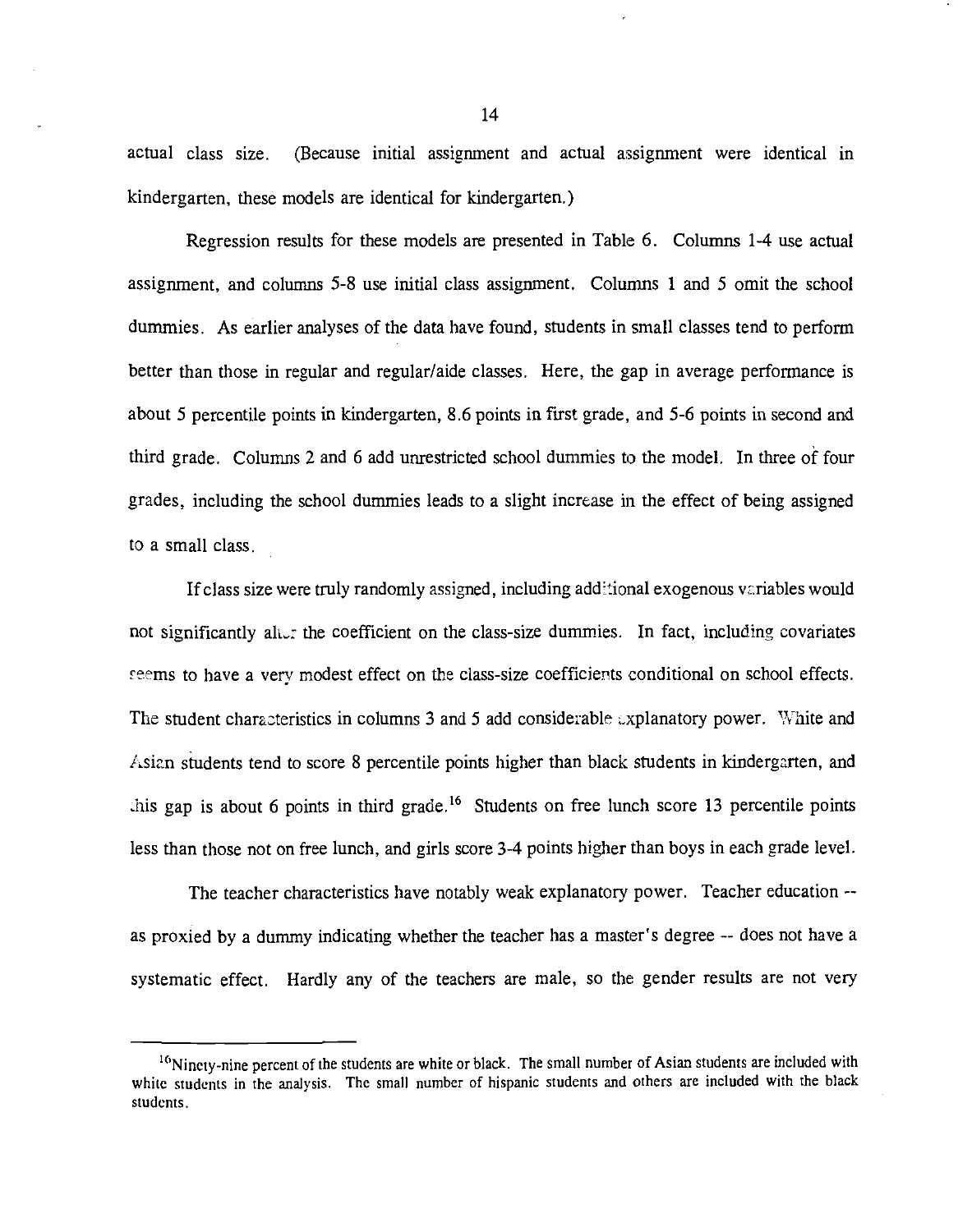meaningful. Teacher experience has a small, positive effect. Experimentation with a quadratic in experience indicated that the experience profile tends to peak at about 20 years of experience, and students in classes where the teacher has 20 years of experience tend to score about 3 percentile points higher than those in classes where the teacher has zero experience, all else being equal. As a whole, however, consistent with much of the previous literature, the STAR data suggest that teacher characteristics explain relatively little of student achievement as measured by standardized tests.

Estimates of the effect of being in a small class which use initial assignment (columns 5-8) are only slightly smaller than the estimates which use the actual class assignment (columns 1-4), and are always statistically significant. This finding suggests that possible non-random movement of students between small and regular classes was not a major limitation of the experiment.

To summarize these results, based on column 4 it appears that students in small classes score about 5-7 percentage points higher than those assigned to regular size classes. Students assigned to a regular/aide class perform slightly better (1 or 2 percentile points, on average) than students assigned to a regular class without a full-time aide, but the gap is only statistically significant in one grade level. Thus, it is possible that a teacher aide has only a trivial effect on student achievement, or that the availability of part-time aides in regular classes confounds the true effect of an aide.

Is the impact of attending a small class big or small? Unfortunately, it is unclear how percentile scores on these tests map into to tangible outcomes. Nevertheless, a couple of comparisons are informative. First, relative to the standard deviation of the average percentile score, the effect sizes are: .20 in kindergarten, .28 in first grade, .22 in second grade, and .19

15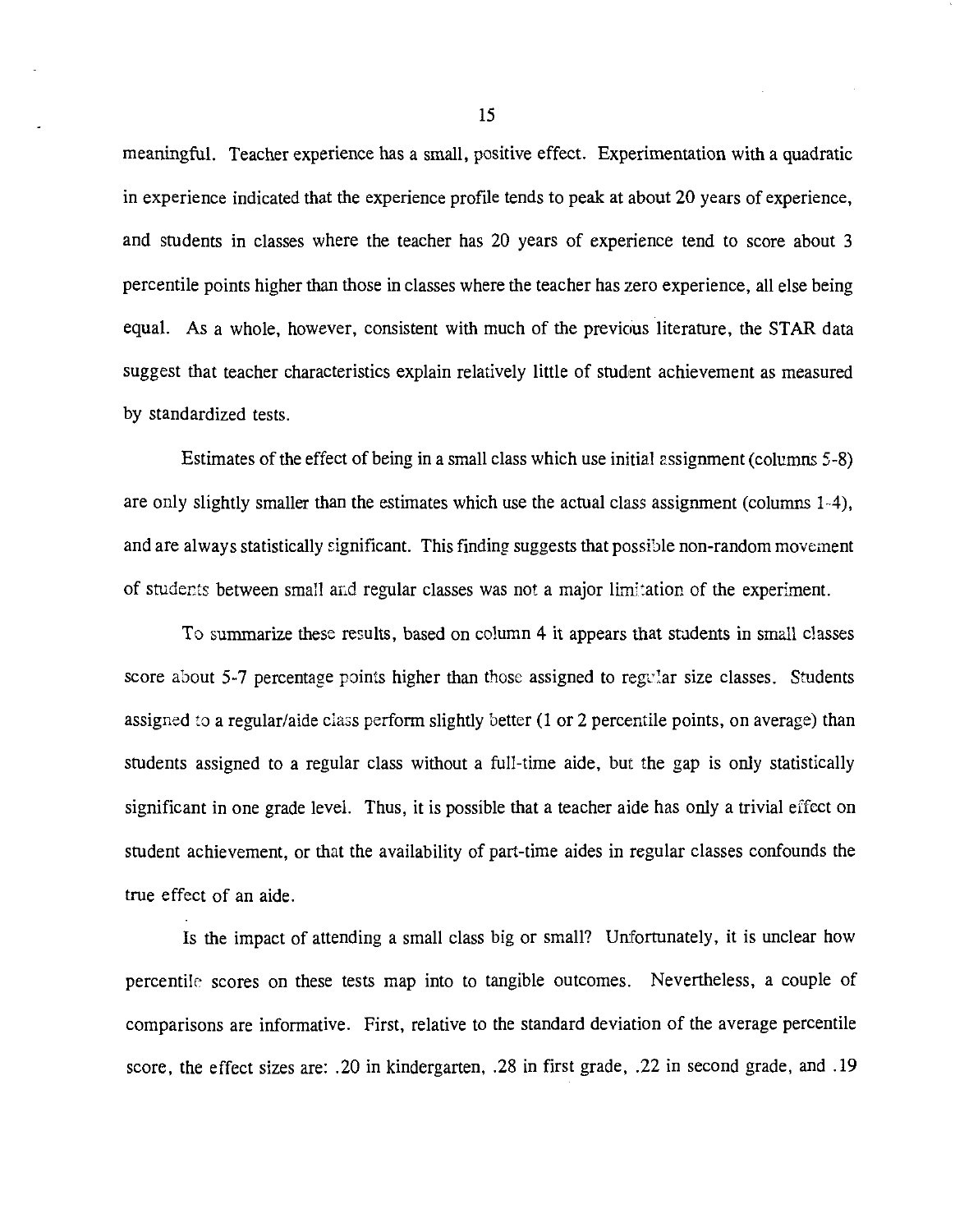in third grade (based on the model in column 4). Second, one could compare the estimated classsize effects to the effects of other student characteristics. For example, in kindergarten the impact of being assigned to a small class is about 64 percent as large as the white-black test score gap, and in third grade it is 82 percent as large. By both metrics, the magnitudes are sizable.

### A. Effects of Attrition

Table 7 provides some simple evidence on the impact of sample attrition. As is common in longitudinal studies of education, attrition was very high from Project STAR classes. If the students originally assigned to regular classes who left the sample had higher test scores, on average, than students assigned to small classes who also left the sample, then the small class effects will be biased upwards. One reason why this pattern of attrition might encur is that highincome parents of children in larger classes might have been more likely to enroll their children in private schools over time than similar parents of children in small classes. At heart, adjusting for possible nonrandom attrition is a matter of imputing test scores for students who exited the sample. With longitudinal data, this can be done crudely by assigning the student's most recent test percentile to that student in years when the student was absent from the sample.<sup>17</sup>

The sample used in column 1 of Table 7 includes the largest number of students with nonmissing data available each grade. These results correspond closely to the model and sample used in column 7 of Table 6, except the free lunch variable is omitted because it changes over

16

<sup>&</sup>lt;sup>17</sup>In the case of a student who left the sample but later returned, the average test score in the years surrounding the student's absence was used. Test scores were also imputed for students who had a missing test score but did not exit the sample (e.g., because they were absent when the test was conducted).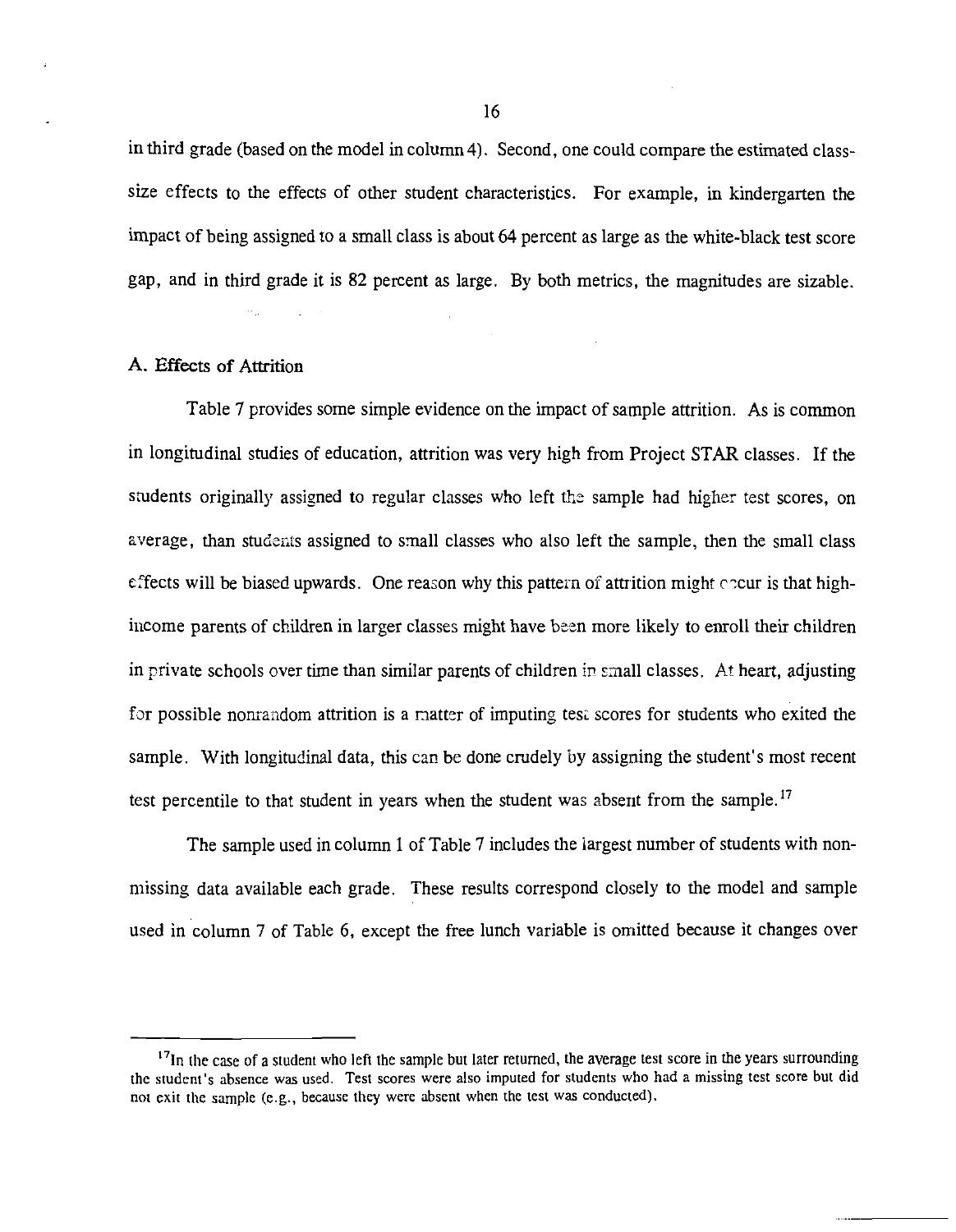time.<sup>18</sup> For simplicity, only the coefficient on the dummy variable indicating initial assignment to a small class is reported in the table. The sample used in column 2 is larger than the sample in column 1 because it includes the column 1 sample plus any student who entered the program in an earlier grade and exited the sample by the current grade, assigning imputed test percentiles to students who exited the sample. (Because kindergarten students could not have previously exited the sample, the sample size is the same in the first row.) Estimates using imputed test percentiles for missing observations are qualitatively quite similar to the estimates using the subsample of observations who were present in each particular grade.<sup>19</sup> Thus, nonrandom attrition does not appear to bias the estimated class size effects in Table 6, and the "mainder of the paper utilizes only those observations with non-missing data.

### B. Two-Stage Least Squares Models

As noted, students in the Project STAR experiment who were assigned to small classes had a varying number of students in their classes because of student mobility and enrollment differences across schools. Similarly, students in the regular-size classes had variable class sizes. A more appropriate model of achievement would take actual class size into account. A natural model for this situation is a triangular model of student achievement in which the actual number of students in the class is included on the right-hand side, and initial assignment to a class type is used as an instrumental variable for actual class size. Specifically, we estimate the following

<sup>&</sup>lt;sup>18</sup>The estimated model uses initial class assignment so as to avoid imputing actual class size for missing observations.

<sup>&</sup>lt;sup>19</sup>The coefficient on the regular/aide initial assignment dummy is also quite similar if the model is estimated with or without the imputed data.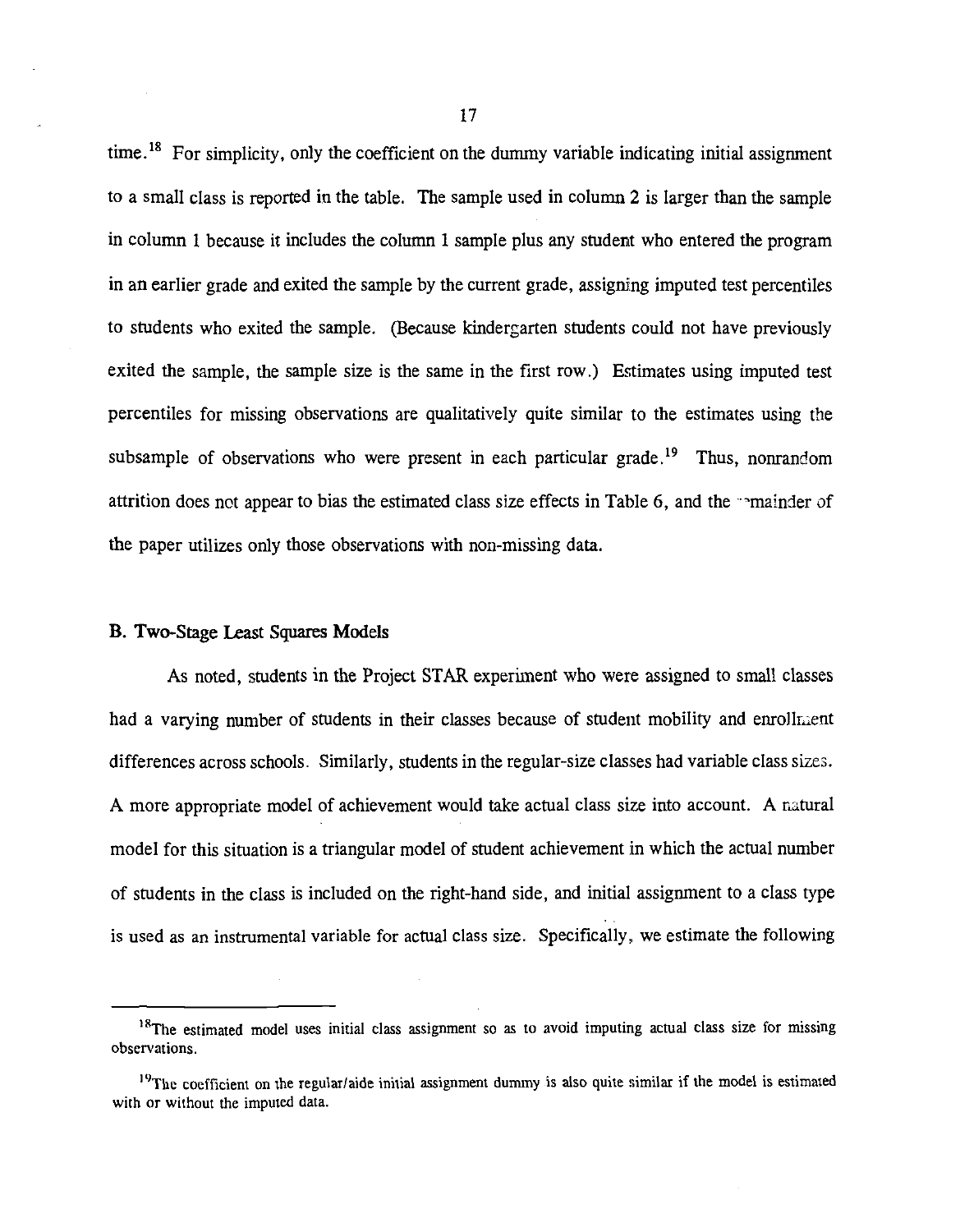model by Two-Stage Least Squares (2SLS):

- (3)  $CS_{\text{ics}} = \pi_0 + \pi_1 S_{\text{ics}} + \pi_2 R_{\text{ics}} + \pi_3 X_{\text{ics}} + \delta_s + \tau_{\text{ics}}$
- (4)  $Y_{ics} = \beta_0 + \beta_1 CS_{ics} + \beta_2 X_{ics} + \alpha_s + \epsilon_{ics}$

where  $CS_{ics}$  is the actual number of students in the class,  $S_{ics}$  is a dummy variable indicating assignment to a small class the first year the student is observed in the experiment,  $R_{ics}$  is a dummy variable indicating assignment to a regular class the first year the student is observed in the experiment, and all other variables are defined as before.<sup>20</sup> Again, the error term ( $\epsilon_{\text{ice}}$ ) is treated as consisting of a common class effect and an idiosyncratic individual effect, and the standard errors are adjusted for correlation in the residuals among students in the same class.

In this setup, only variation in class size due to initial random assignment to a regular or small class is used to provide variation in actual class size in the test score equation. Due to the random assignment of initial class type, one would expect that this excluded instrumental variable is uncorrelated with  $\epsilon_{\text{ics}}$ , as required for 2SLS to be asymptotically unbiased. If attending a small class has a beneficial effect on students' test scores, we would expect  $\beta_1$  to be negative.

OLS and 2SLS estimates are presented in Table 8. The 2SLS estimates tend to be a little larger in absolute value, especially in third grade. According to the 2SLS estimates, a reduction of 10 students is associated with a 7 to 9 point increase in the average percentile ranking of students, depending on the grade. There is no obvious trend over grade levels in the effect of class size in these data.

 $^{20}$ Because the teacher aide was found to have a small effect in Table 6, we do not hold constant the availability of an aide in equation (4). One could, however, add a dummy indicating the presence of a full-time aide to equation  $(4).$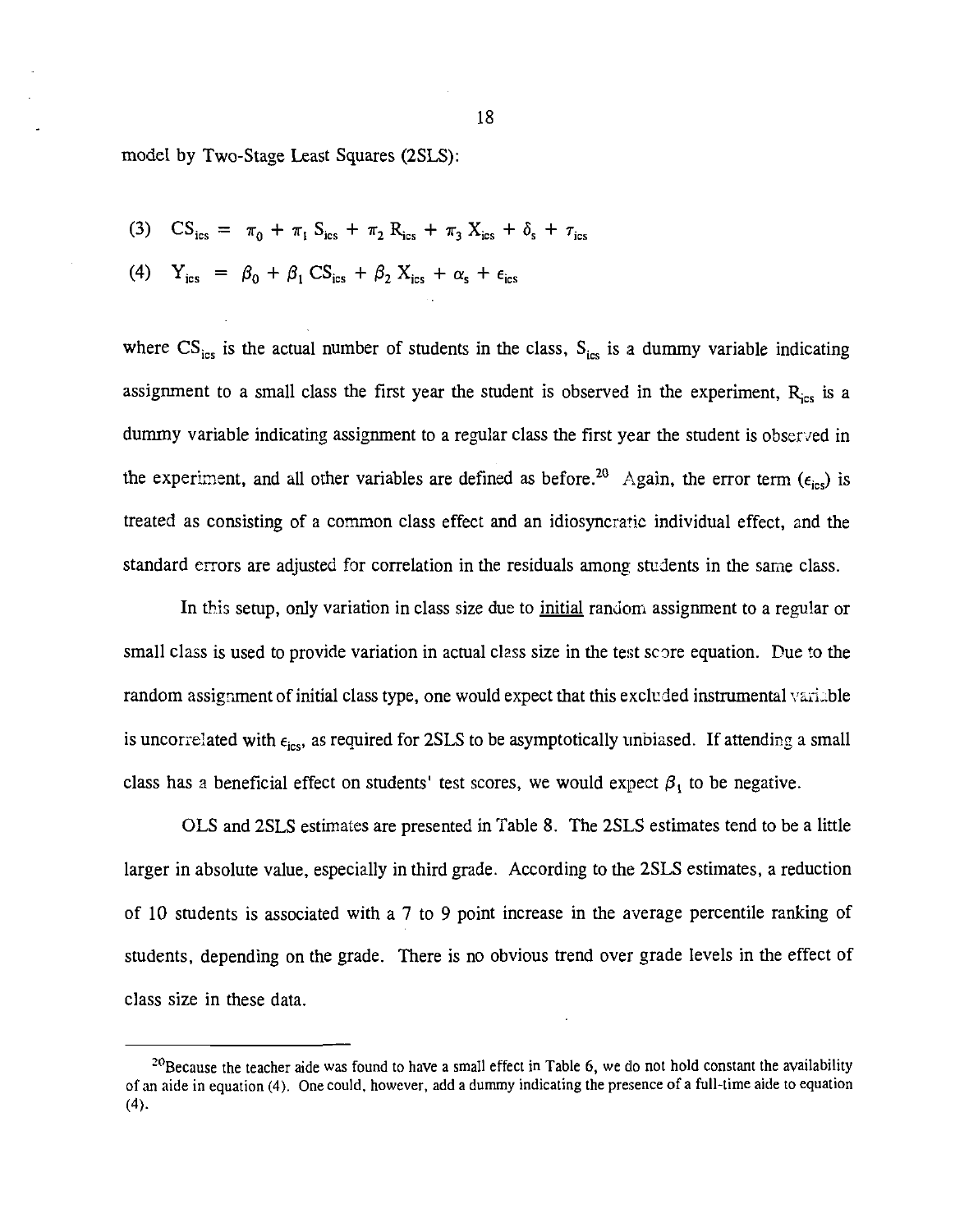Table 9 presents several additional 2SLS estimates of the effect of actual class size on achievement, disaggregating the sample by the grade the student entered Project STAR and current grade. The model and identification strategy are the same as in Table 8, column 2. Figure 2 also displays the estimated effects of attending a small, regular, and regular/aide class by entry wave and grade using the OLS specification in Table 6, column 4. Both sets of results indicate that for each cohort of students, those attending smaller class tend to score higher on the standardized that by the end of the first year they entered the experiment. If assignment to small or regular classes was somehow nonrandom, then the initial assignment would have to have been skewed in the direction of producing higher test scores in the small classes for each wave of students who entered the program -- an unlikely event. Interestingly, for the wave of students who entered in kindergarten, the beneficial effect of attending a small class does not appear to increase as students spend more time in their class assignment. For students entering the experiment in first or second grade, however, the test score gap between those in small- and regular-size classes grows as students progress to higher grades. The effect of time spent in a small class is explored further by pooling students in all grades together below.

### C. Models with Pooled Data

To explore the cumulative effects of having been in a small or regular class, several models were estimated with the data pooled over students and grades. The general model was of the form:

(5) 
$$
Y_{igcs} = \beta_0 + \beta_1 \text{ SMALL}_{igcs} + \beta_2 \text{ REG}/A_{igcs} + \beta_3 \sum_{i} \text{ SMALL}_{igcs} + \beta_4 \sum_{i} \text{REG}/A_{igcs} + \beta_5 X_{igcs} + \alpha_g + \alpha_f + \alpha_s + \epsilon_{igcs}
$$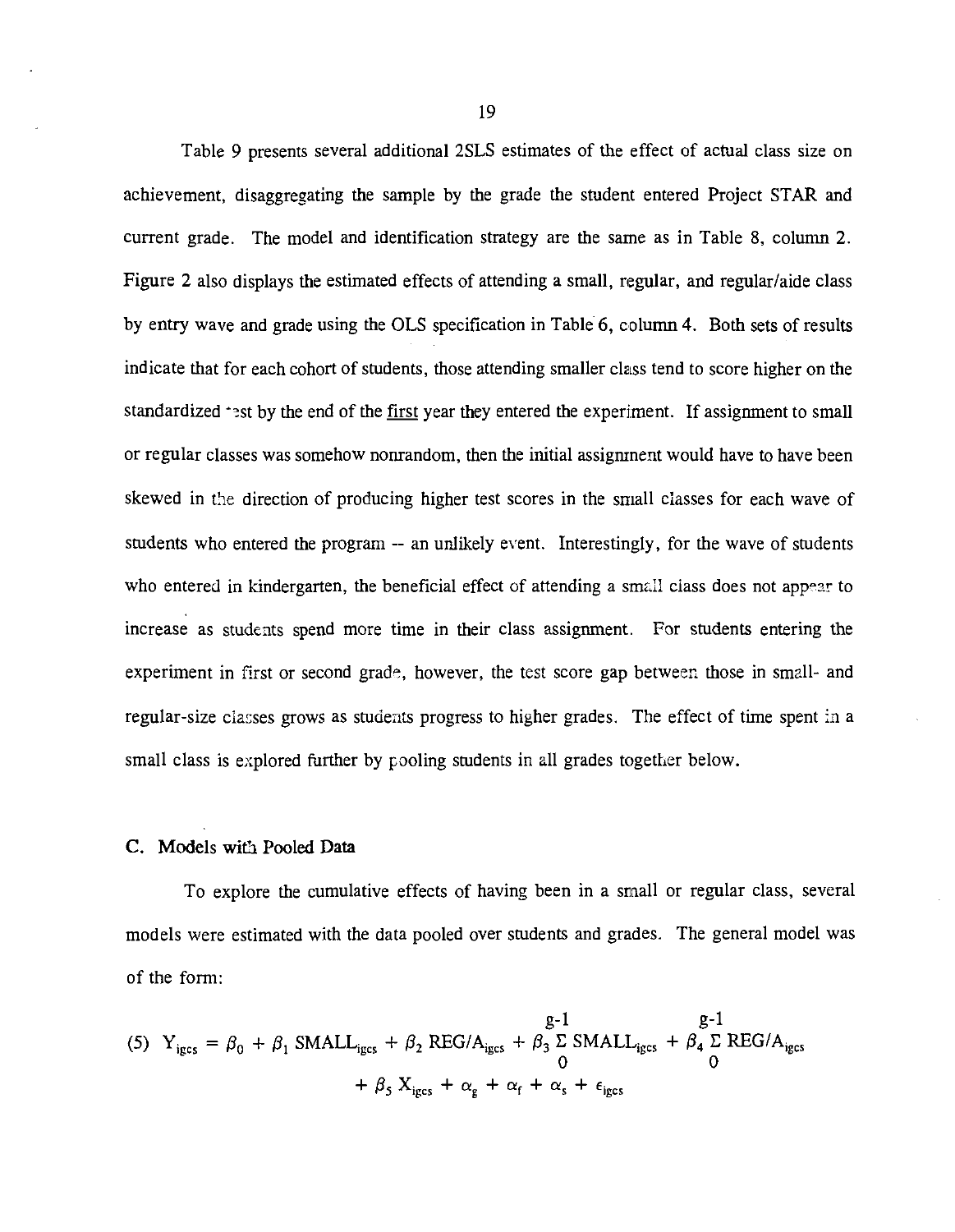where g indicates grade level  $(K, 1, 2 \text{ or } 3)$ , SMALL and REG/A are dummy variables indicating the class type,  $\Sigma$  SMALL is the cumulative number of past years the student was in a small class,  $\Sigma$  REG/A is the cumulative number of past years the student was in a regular/aide class,  $\alpha_{g}$  is a set of three current grade dummies,  $\alpha_{f}$  is a set of three dummies indicating the first year the student entered the STAR sample, and  $\alpha_s$  is a set of school fixed effects. Estimation is done by OLS and 2SLS, but robust standard errors which allow for a random individual component in the error term are reported. Because some students were switched between class types after their first year in the experiment, the 2SLS estimates use initial class assignment and potential cumulative years in the class type if the student had stayed in the initially assigned class type each grade as instruments for class type and cumulative years in each class type.

The first three columns of Table 10 present OLS estimates, and the second three columns present 2SLS estimates. Estimates shown in column 1 exclude student, teacher and classmate characteristics. In column 2, regressors for student and teacher characteristics are included. Both of these models indicate that achievement of students in small classes jumps up by about 4 percentile points if the student attends a small class, and improves by a little less than one percentile point for each additional year thereafter the student spends in a small class. The initial effect of being in a small class is highly significant  $(t=8)$ , while the cumulative effect is just on the margin of statistical significance. The corresponding 2SLS estimates in columns 4 and 5 show a slightly larger discrete increase from being assigned to a small class.

Column 3 adds four variables reflecting the composition of student's classmates. Students in small classes were more likely to remain with their classmates in first grade because students in regular classes were randomly re-assigned between regular classes with and without full-time

20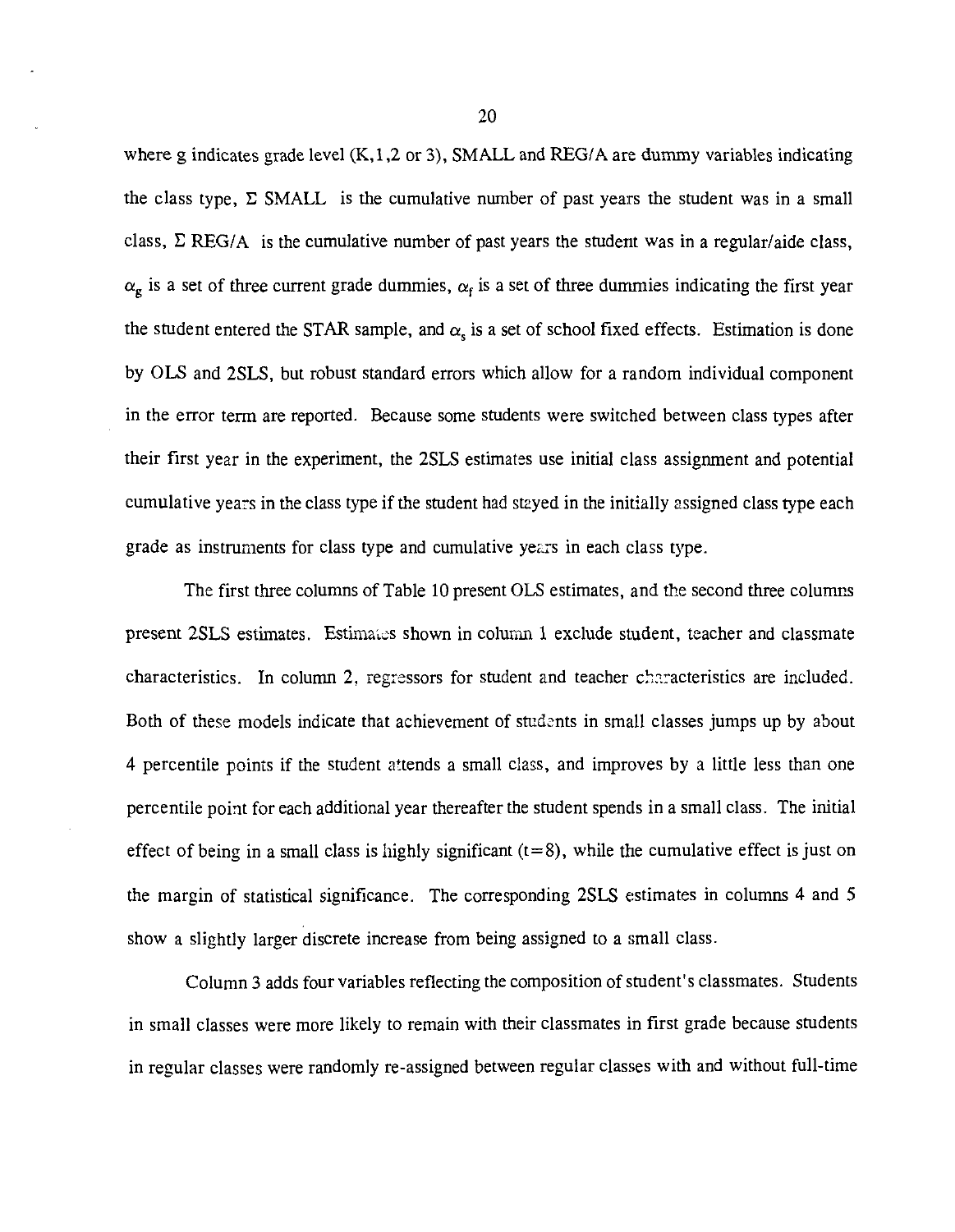aides. Two variables are included to control for the impact of the constancy of one's classmates. First, the fraction of each student's classmates who were in that student's class the preceding year is included. If a student is new to the school in a particular grade, this variable will have a value of 0; and if a student attends a class that consists only of students who were in that student's class the preceding year, the variable will have a value of 1. As a second measure of the environment in the class, we take the average of this variable over all the other students in the class. This variable might influence achievement because the extent to which other students in a class know each other could influence one's adjustment to the class.

In addition to these two "class constancy" variables, the regression includes the fraction of students in a class who receive free lunch and the fraction of students in the class who ever attended kindergarten (based on the STAR data). Because students on free lunch score lower on standardized tests than other students, a higher proportion of classmates on free lunch in a class may lower overall performance. The fraction of a class that attended kindergarten could affect achievement because kindergarten attendance is likely to make the class more socialized for school, which should enable the teacher to convey more material. Due to the random assignment of students, these variables should be uncorrelated with any omitted variables within schools.

The results of adding these class-level variables are quite interesting. Most importantly, including the four variables leads the discrete jump in test score associated with attending a small class to decline to 3.6 percentile points in column (3), although it is still highly statistically significant.<sup>21</sup> Including the variables also causes the cumulative effect of years in a small class to decline slightly, and to slip just below the level of statistical significance.

<sup>&</sup>lt;sup>21</sup>Students in small classes are about 13 percentage points more likely to have classmates who attended kindergarten than students in regular classes.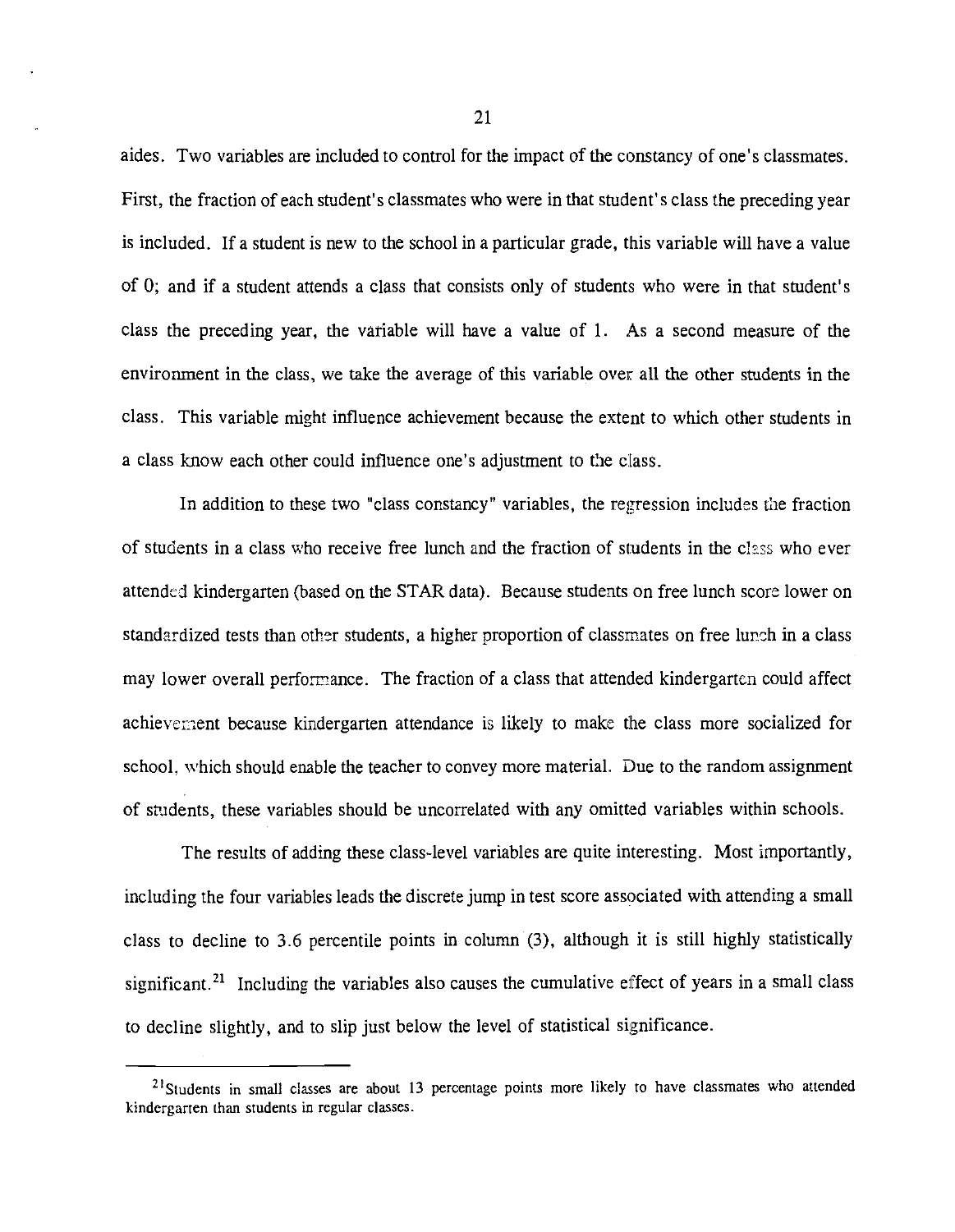Also notice that attendance in classes with a higher proportion of classmates who attended kindergarten has a large, positive effect on one's own achievement. A two standard deviation change in the fraction of one's classmates who attended kindergarten is associated with about a 3 percentile point change in test scores. Test scores are not significantly related to the variables measuring the constancy of one's classmates. However, these variables are set to zero in kindergarten as all kindergarten students are new to the class. If the model in column (3) is estimated using the subsample from first grade on, students who are new to classes that include many students who were together the previous grade tend to score significantly lower on the SAT exam  $(t = -3.2)$ . Thus, if a student is new to a class, he or she does better if most of the other students are new to the class as well. A higher fraction of classmates on free lunch has a negative, marginally statistically significant effect on achievement in the post-kindergarten sample.

The pooled models in Table 10 allow for a one-time, discrete improvement in test scores from attending a small class, and for a constant increase for each additional year the student spends in a small class. One could estimate a more general model. Most obviously, the initial effect of being in a small class could vary by grade level (i.e., interact grade dummies and SMALL), and the linear trend of past cumulative time in a small class could be relaxed by including a set of unrestricted dummies indicating the number of past years spent in a small class. In results not presented here, such a less restrictive model was estimated. The estimates in Table 10 are nested in this model, so they can be tested against it. An F-test rejects the parsimonious specification in Table 10 at the .01 level. However, inspection of the coefficients suggest that the main reason for the rejection is that the effect of being in a small class varies somewhat from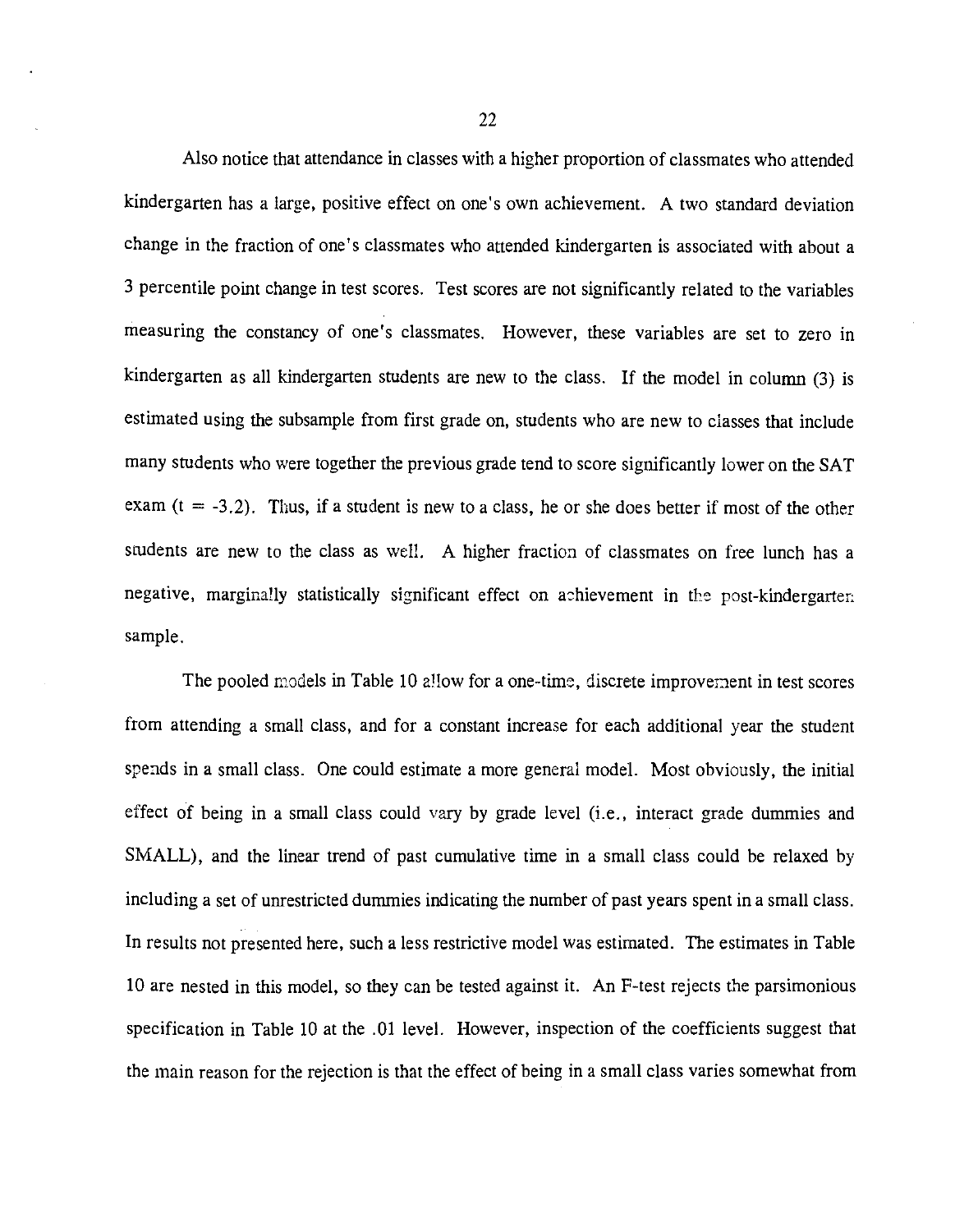grade to grade; the linear trend appears to be a plausible representation of the cumulative effect of time spent in a small class. Despite this rejection, the parsimonious model is a convenient way to summarize the effect of attending a small class in the early grades.

The relationship between the pooled models and the "value-added" specification that is commonly estimated in the education production function literature should be emphasized. The value-added model is only identified by the cumulative effect of time spent in a small class; the initial effect is differenced out for students who spend more than one year in a small class. Had the estimates in Table 10 indicated that the effect of the initial year spent in a small class was no different than the effect of additional years, the value-added specification would capture the only parameter of interest. But the pooled estimates and the pattern in Figure 2 indicate that the most important benefit of attending a small class occurs the first year a student is placed in a small class. This benefit is missed in the value added specification.

This point is illustrated by estimating the following value-added specification:

(6) 
$$
Y_{\text{ics,g}} - Y_{\text{ics,g-1}} = \beta_0 + \beta_1 \text{ SMALL}_{\text{ics,g}} + \beta_2 X_{\text{ics,g}} + \alpha_g + \alpha_s + \epsilon_{\text{ics,g}}
$$

where the dependent variable is the change in students' percentile test scores between grade g and g-1. The coefficient  $\beta_1$  essentially corresponds to the coefficient on cumulative time spent in a small class in equation (5). When this specification is estimated, the estimate of  $\beta_1$  is 1.2, with a t-ratio of  $3.1<sup>22</sup>$  The coefficient is slightly larger than, but in the same ballpark as, the coefficient on the cumulative years in a small class variable in Table 10. Thus, although the estimated value-added specification indicates that students gain from attending small classes, the

<sup>&</sup>lt;sup>22</sup>The other covariates in this regression are the same as in column 3 of Table 10.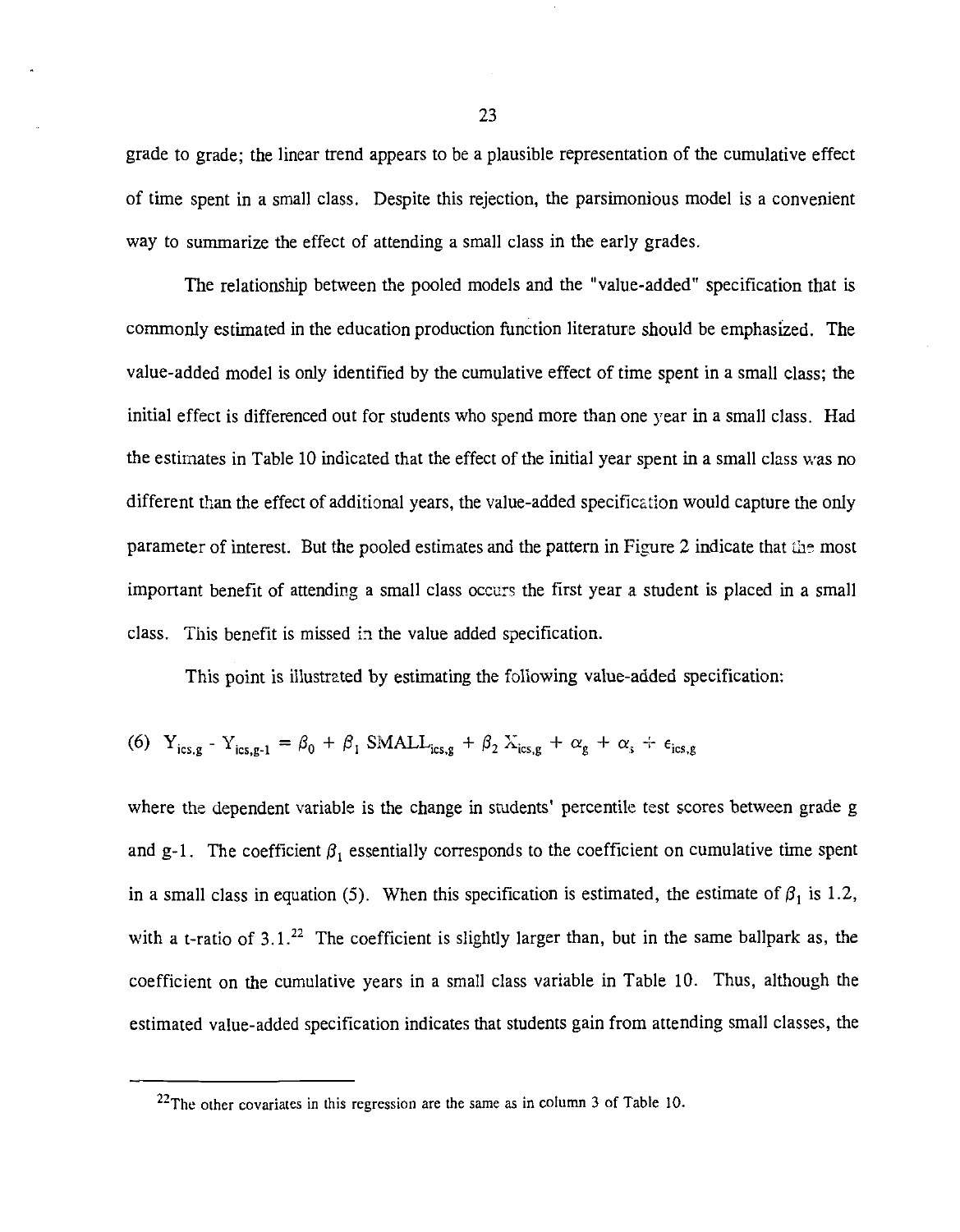benefit is substantially less than the full effect estimated from a comparison of levels.

### D. Heterogeneous Treatment Effects

The effect of being in a small class may vary for students with different backgrounds. Table 11 presents OLS estimates of the pooled model (equation 5) for several subsamples of students. The pooled model was selected to summarize the class size effects over all grade levels, although a less restrictive model would probably fit the data better.

Smaller classes tend to have about an equal initial effect, but a greater cumulative effect, for boys as compared to girls, and for students on free lunch as compared to those not on free lunch. Black students tend to have a somewhat greater initial test score effect of attending a small class and a greater increase over time, but the difference between the cumulative effect for blacks and whites is not statistically significant. Finally, inner-city students (defined as those attending schools in metropolitan areas with greater than half of students on free lunch) tend to have a more beneficial effect of attending a small class in the first year they attend a small class than students from other areas, and roughly the same cumulative benefit over time. Word, et al. (1990) similarly found smaller classes had a more beneficial effect for black students, students on free lunch, and inner-city students, but did not examine whether these differences were due to the initial effect or cumulative effect of time spent in a small class. In general, the pattern of effects reported in Table 11 suggests that the lower achieving students benefit the most from attending smaller classes. Summers and Wolfe (1977) also find that attending a small class is more beneficial for low achieving students than high achieving students.

The effect of attending a small class can also be estimated for each of the 80 schools in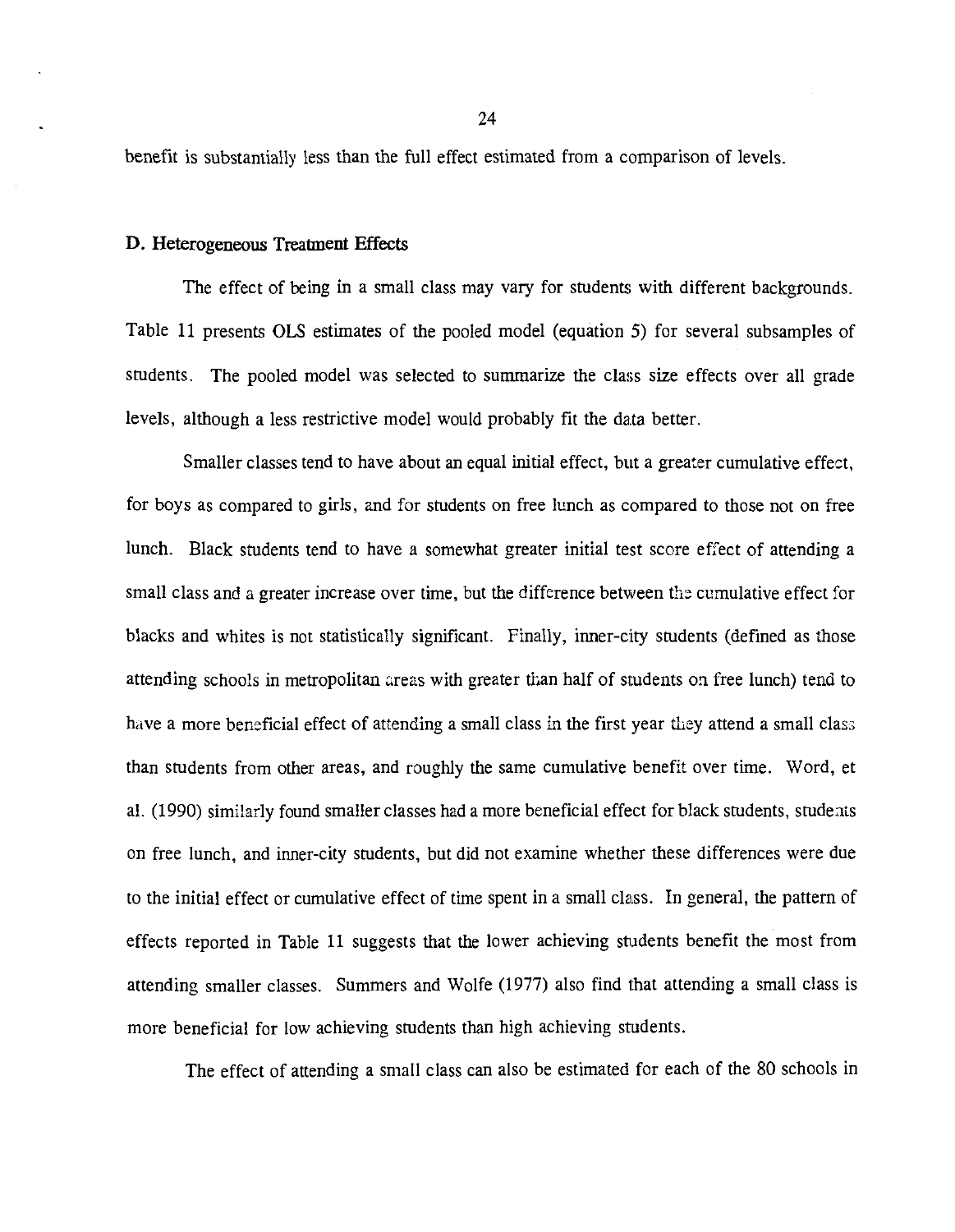Project STAR. To estimate school-level small-class effects, I pooled the data for students across grades, and for each school regressed the percentile score on dummies indicating attendance in small and regular/aide classes, current grade dummies, and dummies indicating the grade the student entered project STAR. A parsimonious model was estimated for simplicity and to preserve degrees of freedom. A kernel density for the coefficients on the small-class dummy is shown in Figure 3. Two-thirds of the school-specific small-class effects are positive, while onethird are negative. Furthermore, 2.5 percent of the 80 coefficients had t-ratios less than -2, while 30 percent had t-ratios exceeding  $+2$ . The mean coefficient estimate is 4.6. The standard deviation of the coefficients (after adjusting for sampling variability) is 6.9 percentage points.<sup>23</sup> Thus, some schools are more adept at translating smaller classes into student achievement than are other schools.

### E. Hawthorne and John Henry Effects

It has been suggested by some that the effectiveness of small classes found in the STAR experiment may have been due to "Hawthorne effects," in which teachers in small classes responded to the fact that they were part of an experiment that was expected to show that small classes benefit students, rather than a true causal effect of small classes themselves. Others have suggested that the effect sizes might actually be larger than measured by the STAR experiment because teachers in regular classes provided greater than normal effort to demonstrate that they could overcome the bad luck of being assigned more students: a "John Henry" effect. Either set of responses could limit the external validity of the results of the STAR experiment.

<sup>&</sup>lt;sup>23</sup>To adjust for sampling variability in the coefficient estimates, the average squared standard error was subtracted from the variance of the estimated coefficients.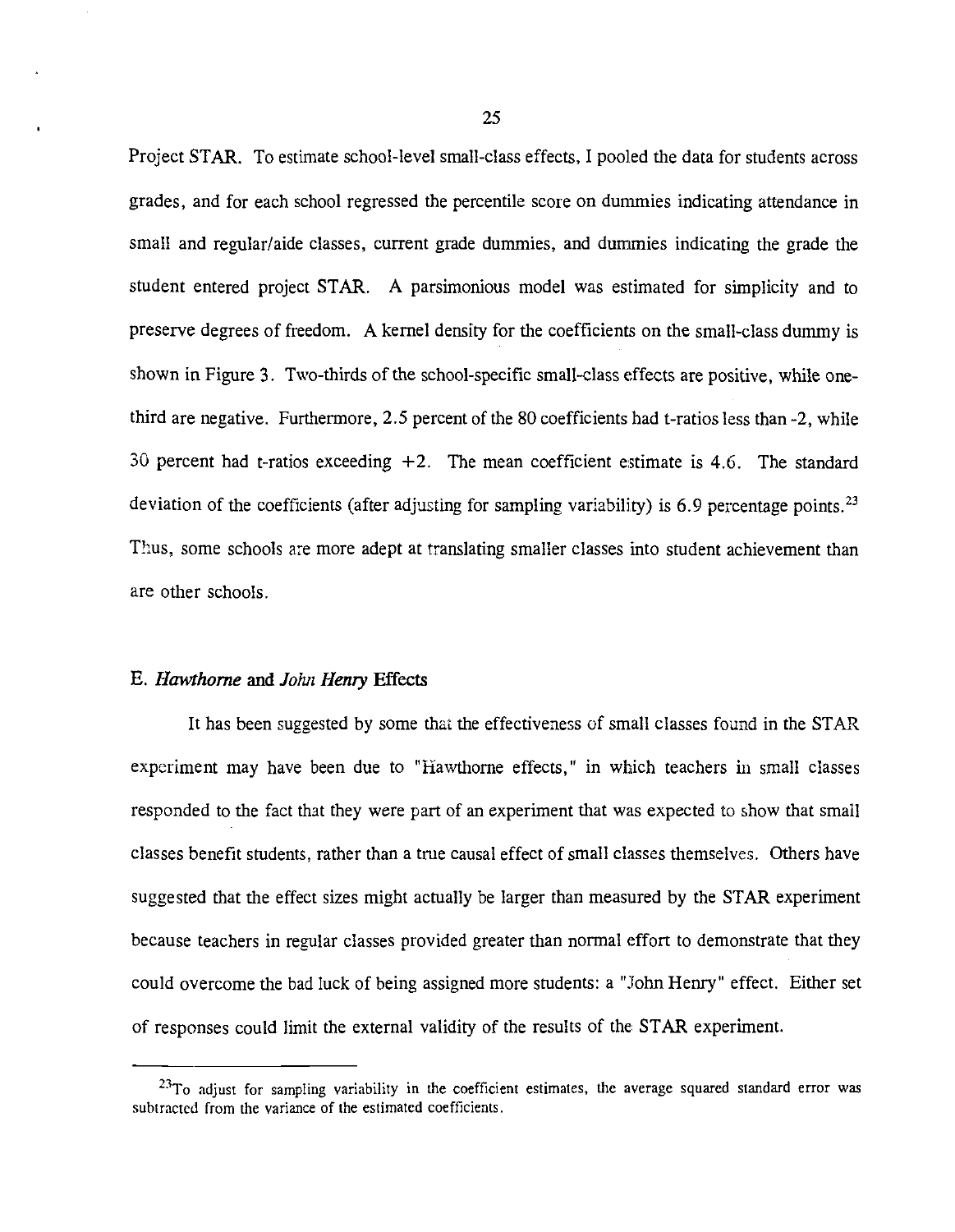As a partial check on these potential "reactive" effects, I examined the relationship between class size and student achievement just among students assigned to regular-size classes. Recall that there is considerable variability in class size even in the regular-size classes (see Table 3).<sup>24</sup> Obviously, Hawthorne and John Henry effects do not apply to a sample in which all teachers were randomly assigned to the control group. On the other hand, variability in class size is likely to be due primarily to idiosyncratic factors in this sample, such as integer effects in assigning classes and student mobility during the school year. Moreover, there is limited variability in class sizes within schools because many schools had only one control class per grade. Also note that the effect of class size in this sample will be diminished if there are threshold effects in achievement around 15 students in a class, because the variability in class size is around a higher mean for students in regular-size classes.

To estimate the effect of class size on achievement for the control sample. I pooled the sample of students in regular-size classes across all grade levels, and regressed the average SAT test score on the number of students in the class, grade level dummies, and student and teacher characteristics. Results are reported in Table 12. The coefficient on class size in this regression is -.55, with a t-ratio of -4.3. When school dummies are added to this model in column 2, the coefficient on class size falls to -.39, but remains statistically significant  $(t = -3.1)$ . Based on these coefficients, an 8 student reduction in class size is associated with a 3 to 4 percentile increase in test scores. These regressions do not provide much evidence of Hawthorne or John Henry effects. And given that much of the variability in class size in the control group may be

<sup>&</sup>lt;sup>24</sup>The standard deviation of class size in the sample of students assigned to regular classes is 2.3, as compared to 4.1 among all students in the experiment.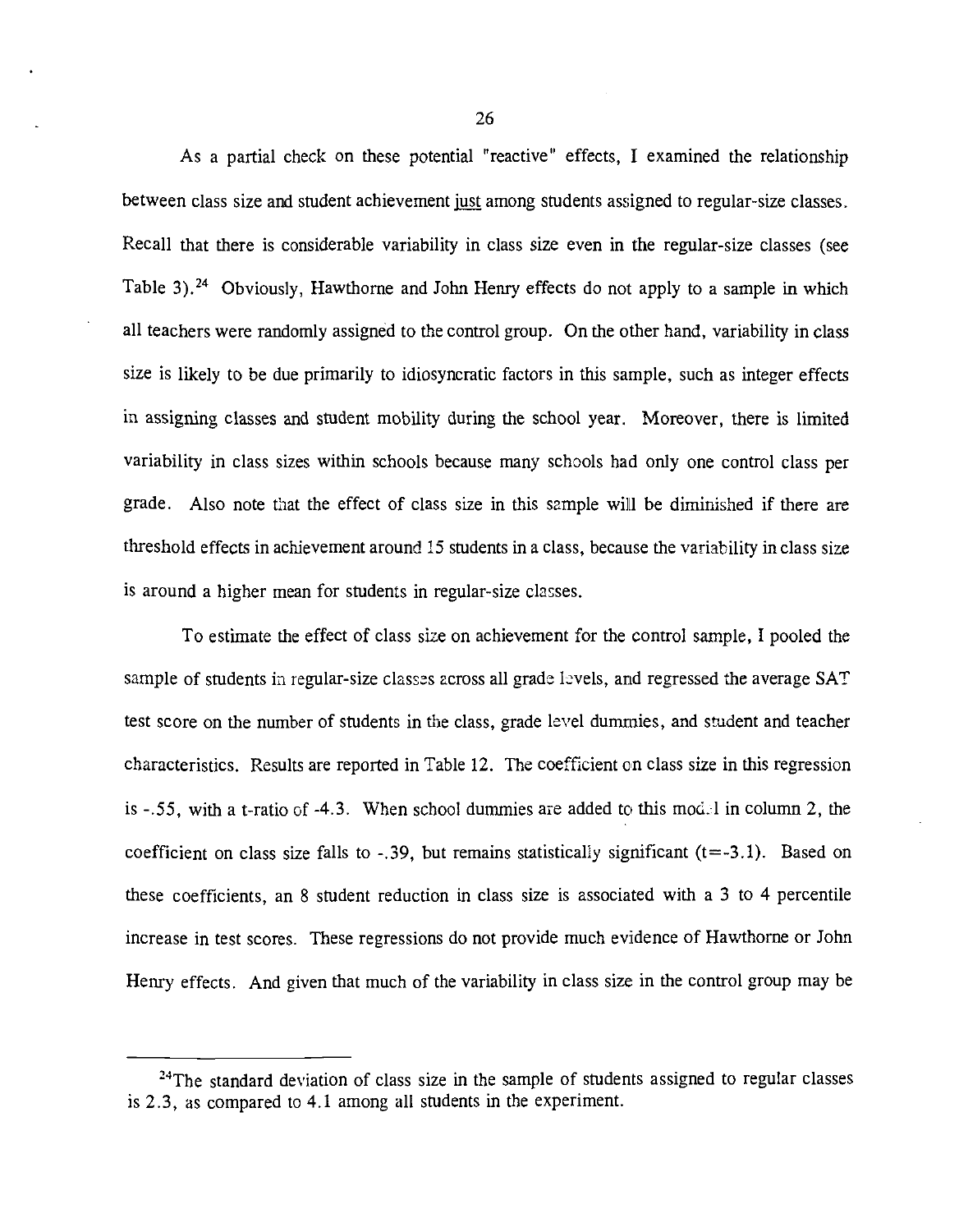due to measurement errors (e.g., students moving in and out of class during the school year), it is notable that these regressions find significant evidence of class size effects at all.

#### F. Separate Subject Test Results

Table 13 presents estimates of the pooled data model corresponding to column 3 of Table 10 for each of the main subsections of the SAT test, as well as for the subsections of the BSF test and the average of the math and reading percentile scores on the BSF test. These results indicate relatively minor differences between the effect of attending a small class on the math, reading and word recognition tests. Furthermore, the BSF test shows the same basic pattern as the SAT test -- a substantial discrete increase in performance for attending a small class, with a small (statistically insignificant) increase thereafter. On the whole, little seems to have been lost by focusing on the average of the SAT tests in the mainstay of the analysis.

### **IV.** Conclusion

One well designed experiment should trump a phalanx of poorly controlled, imprecise observational studies based on uncertain statistical specifications. The implementation of the STAR experiment was not flawless, but my re-analysis suggests that the flaws in the experiment did not jeopardize its main results. Adjustments for school effects, attrition, re-randomization after kindergarten, nonrandom transitions, and variability in actual class size do not overturn the main findings of Word, et al. (1990) and Finn and Achilles (1990): Students in small classes scored higher on standardized tests than students in regular-size classes. The results also indicate that the provision of a full-time teacher aide has, at best, a modest effect on student achievement,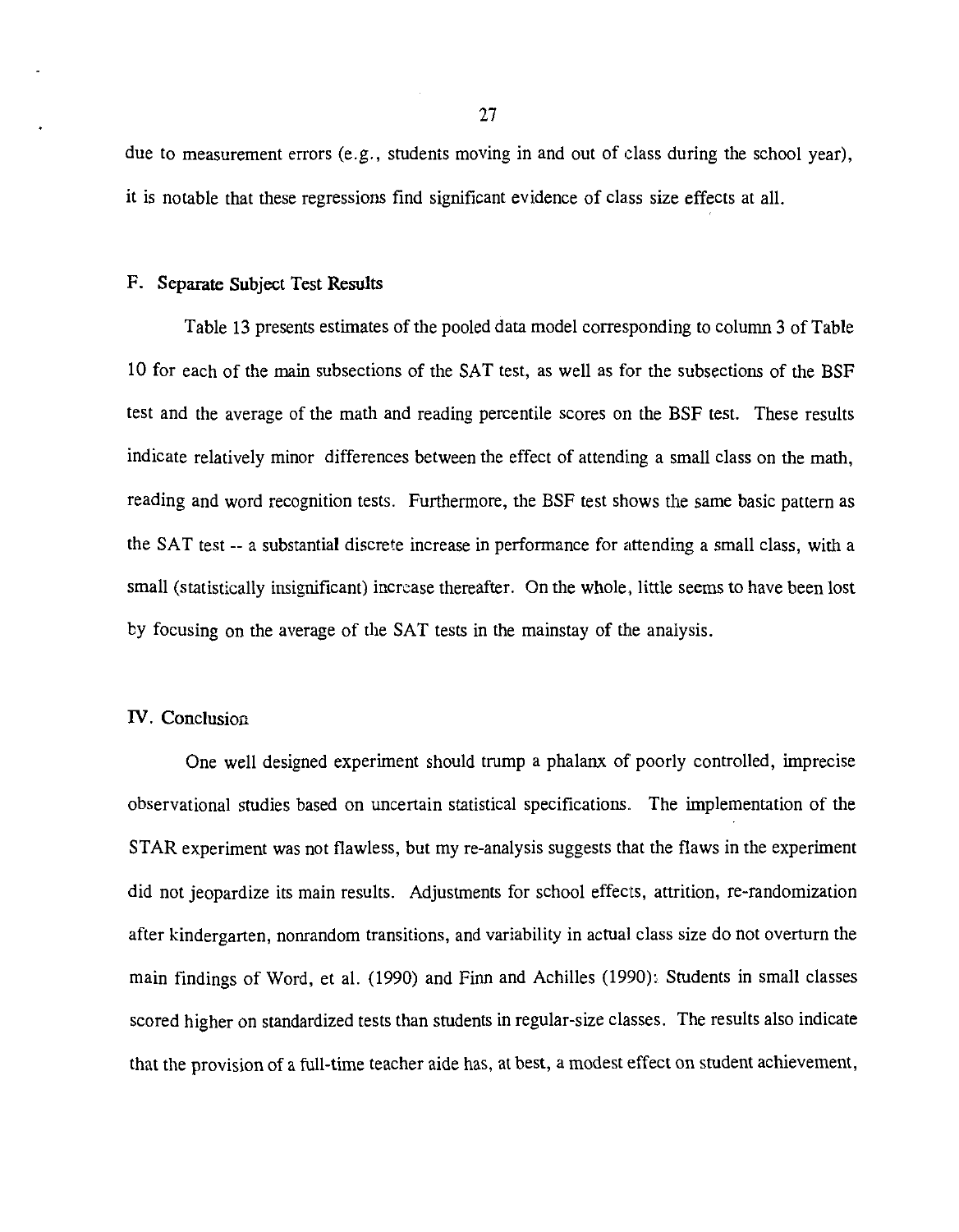although this effect may be attenuated because of the frequent availability of part-time aides in regular classes.

Interestingly, at least for the early grades, my analysis suggests that the main benefit of attending a small class seems to arise by the end of the initial year a student attends a small class. After the first year, cumulative time spent in a small class has a relatively minor, positive impact on test scores. One possible explanation for this pattern is that attending a small class in the lower grades may confer a one-time, "school socialization effect" which permanently raises the level of student achievement without greatly affecting the trajectory.

Because much of the previous literature estimates class-size effects using a "value-added" specification that uses student test score gains as the dependent variable and current class size as the main explanatory variable for a sample of students after their initial exposure to small or large classes, much of the past research may miss the main benefit of smaller classes. More research is needed to develop an appropriate model of student learning. But for now, one should be concerned that the value-added specification may miss much of the value that is added from attending a smaller class. Moreover, studies that identify class size effects by comparing differences in the level of test scores between students who were subject to different class sizes for exogenous reasons, such as Angrist and Lavy's (1997) clever use of Maimonides law, may stand a better chance of uncovering the total effect of class size than estimates based on the value-added specification.

No single study, even an experimental one, could be definitive. The STAR results suggest that the magnitude of the achievement gains from attending smaller classes varies across schools and student characteristics. It is possible (though probably unlikely) that Tennessee has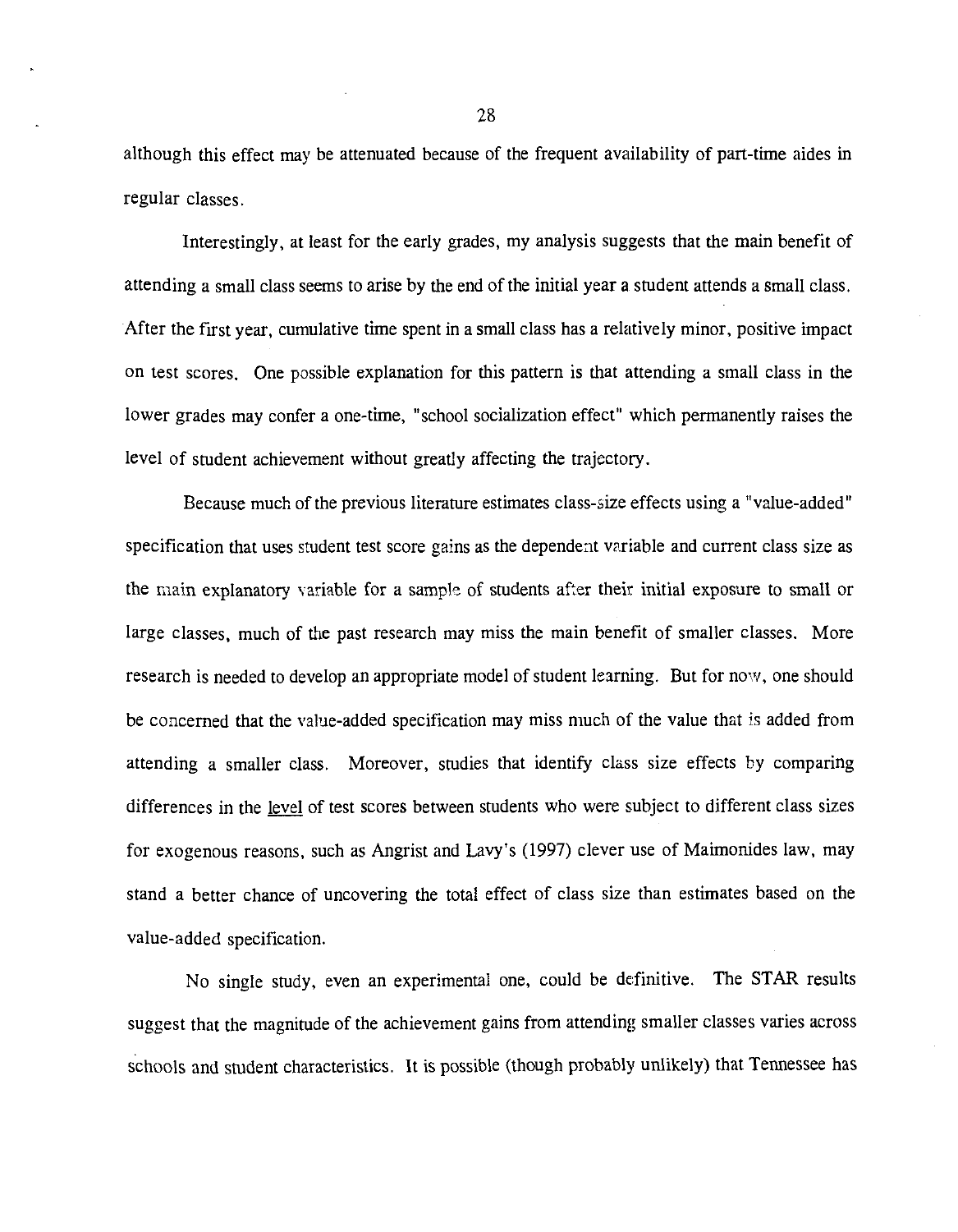a much higher concentration of students or schools that benefit from smaller classes than other states. It is also possible that reducing class size does not have a beneficial effect for students after the third grade. Obviously, more experimentation would help examine these issues. It would also be helpful to compare the STAR findings to the rest of the literature. Before concluding that the weight of the literature suggests that attending a small class does not matter for the average student, it would be useful to know how many of the studies enumerated in Hanushek's (1986, 1996) surveys have sufficient power to reject either the level effect (for level specifications) or cumulative effect (for value added specifications) of attending a small class that is implied by the Project STAR data.

Finally, experiments of the scale and quality of Project STAR are disappointingly rare in the education field. When these experiments are conducted, they should be analyzed and followed-up to the fullest extent possible. The students who participated in Project STAR were returned to regular classes after third grade, and have been followed-up through the ninth grade. Nye, et al. (1994) find that students who were placed in small classes have lasting achievement gains through at least the seventh grade, although it is difficult to compare the magnitude of the benefits to those at earlier grades because of changes in the tests that were administered. The students studied in Project STAR are currently in high school. To learn more about the longterm effects of attending smaller classes, it would be useful to continue studying the academic -- and just as importantly, nonacademic -- outcomes of the STAR participants as they enter early adulthood.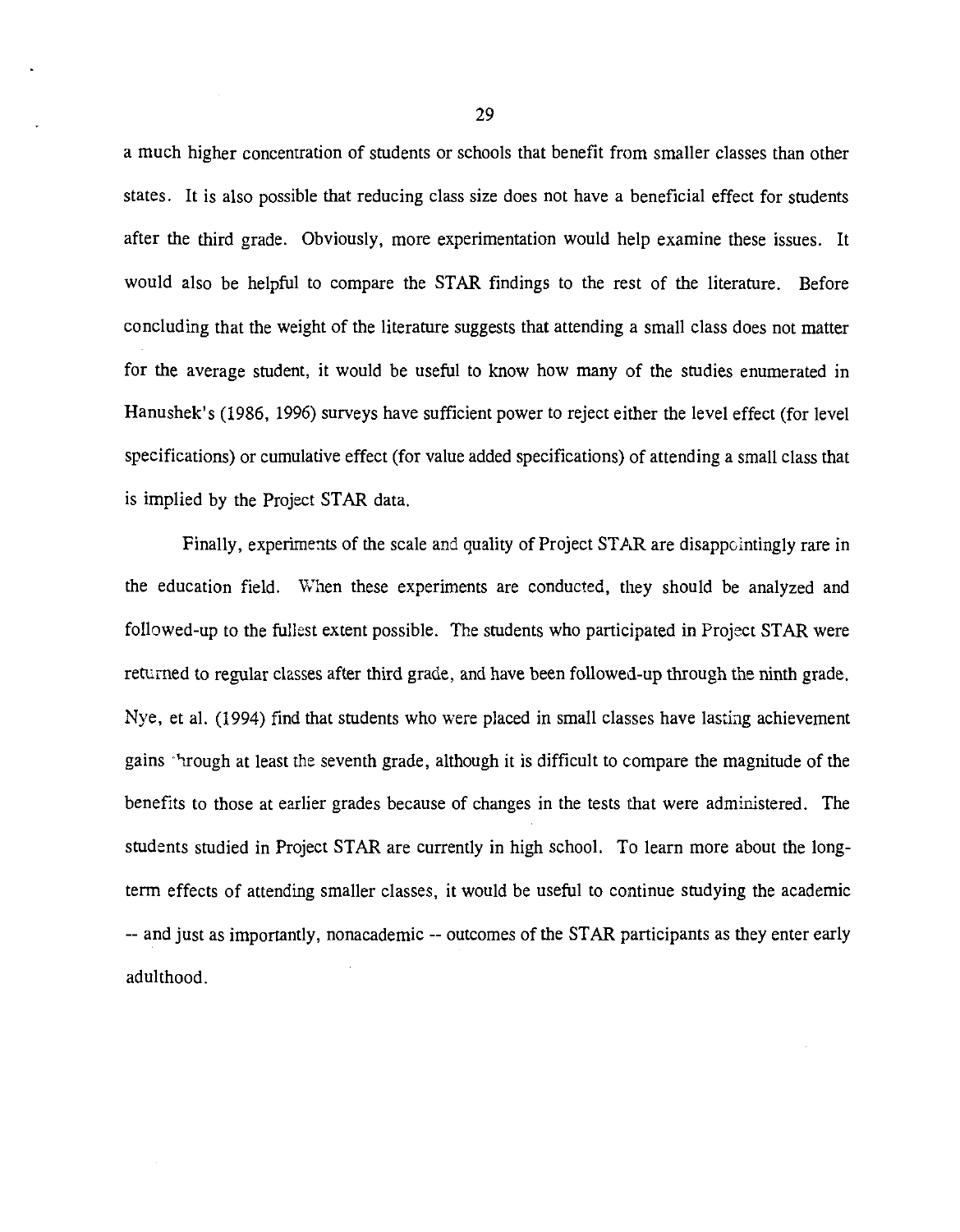#### References

Angrist, Joshua and Victor Lavy. (1996.) "Using Maimonides' Rule to Estimate the Effect of

- Class Size on Children's Academic Achievement." Mimeo. MIT, Cambridge, MA.  $\mu_{\rm max} = 10^{10}$  m
- Boardman, Anthony E. and Richard J. Murnane. (1979). "Using Panel Data to Improve Estimates of the Determinants of Educational Achievement." Sociology of Education 52  $(No. 2)$ : 113-121.
- Card, David and Alan B. Krueger. (1996). "Labor Market Effects of School Quality: Theory and Evidence." In Gary Burtless, editor, Does Money Matter? The Effect of School Resources on Student Achievement and Adult Success Washington D.C.: Brookings Institution, 1996, pp. 97-140.
- Finn, Jeremy D. and Charles M. Achilles. (1990). "Answers and Questions About Class Size: A Statewide Experiment." American Educational Research Journal 27 (Fall): 557-577.
- Folger, John. (1989). "Editor's Introduction: Project STAR and Class Size Policy." Peabody Journal of Education 67, no. 1, Fall, pp. 1-16.
- Folger, John and Carolyn Breda. (1989). "Evidence From Project STAR About Class Size and Student Achievement." Peabody Journal of Education 67, no. 1, Fall, pp. 17-33."
- Griliches, Zvi and William Mason. (1972). "Education Income and Ability." Journal of Political Economy 80: S37-S64.
- Hanushek, Eric A. (1986). "The Economics of Schooling: Production and Efficiency in Public Schools." Journal of Economic Literature 24 (September): 1141-1177.

Hanushek, Eric A. and Lori L. Taylor. (1990). "Alternative Assessments of the Performance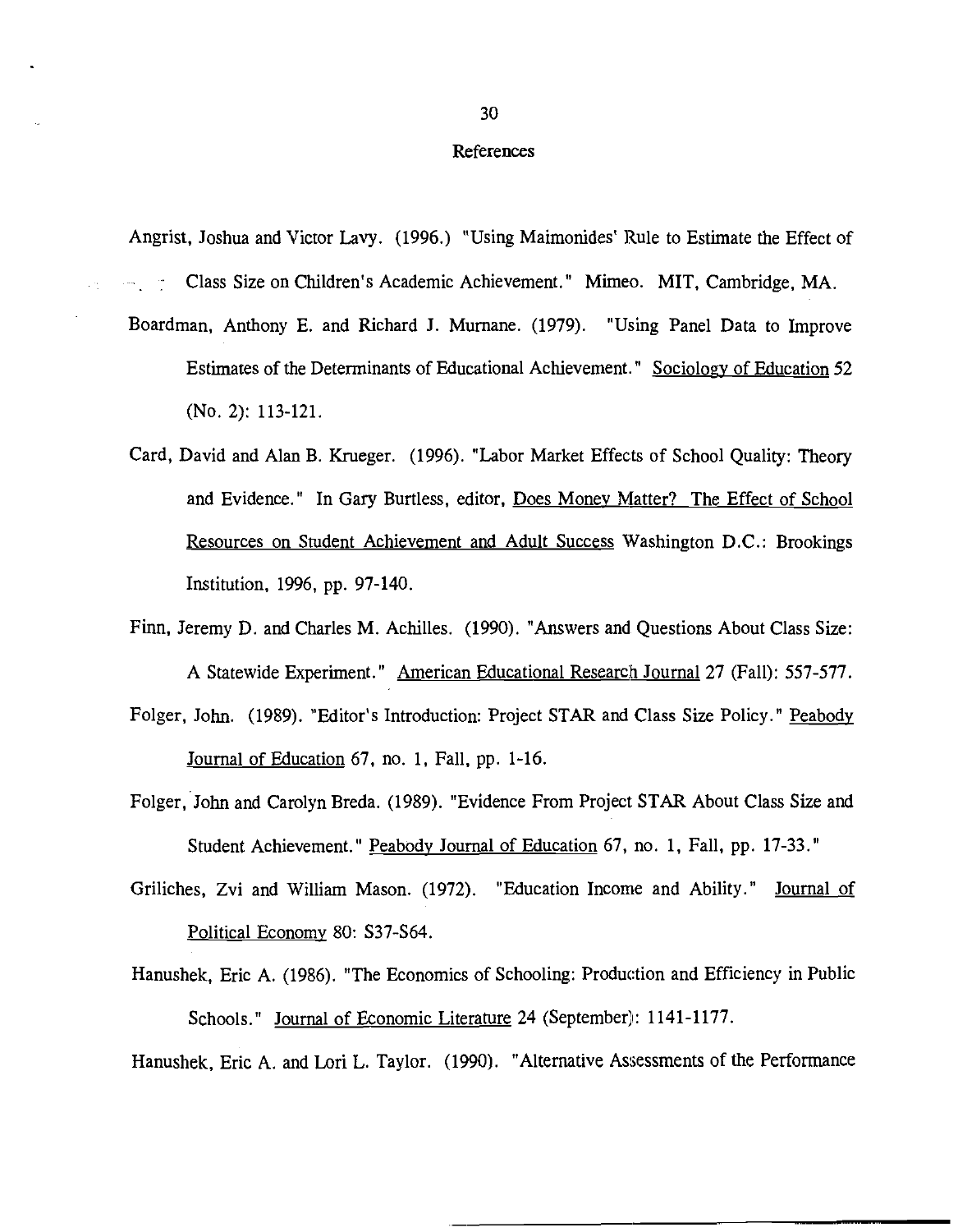of Schools: Measurement of State Variations in Achievement." Journal of Human Resources 25 (Spring): 179-201.

- Hanushek, Eric. (1996). "A More Complete Picture of School Resource Policies." Review of Educational Research 66, no. 3, (Fall): 397-409.
- Hedges, Larry V., Richard Laine and Rob Greenwald (1994). "Does Money Matter? A Meta-Analysis of Studies of the Effects of Differential School Inputs on Student Outcomes." Education Researcher 23, no. 3 (April): 5-14.
- Mosteller, Frederick. (1995). "The Tennessee Study of Class Size in the Early School Grades." The Future of Children: Critical Issues for Children and Youths 5, (Summer/Fall): 113-27.
- Nye, Barbara, Jayne Zaharias, B.D. Fulton, et al. (1994). "The Lasting Benefits Study: A continuing analysis of the effect of small class size in kindergarten through third grade on student achievement test scores in subsequent grade levels." Seventh grade technical report. Nashville: Center of Excellence for Research in Basic Skills, Tennessee State University, 1994.
- Summers, Anita A., and Barbara L. Wolfe. (1977). "Do Schools Make a Difference?" The American Economic Review, 67, no. 4 (September): 639-652.
- Word, Elizabeth, J. Johnston, Helen Bain, et al. (1994). "The State of Tennessee's Student/Teacher Achievement Ratio (STAR) Project: Technical Report 1985-1990." Nashville: Tennessee State Department of Education.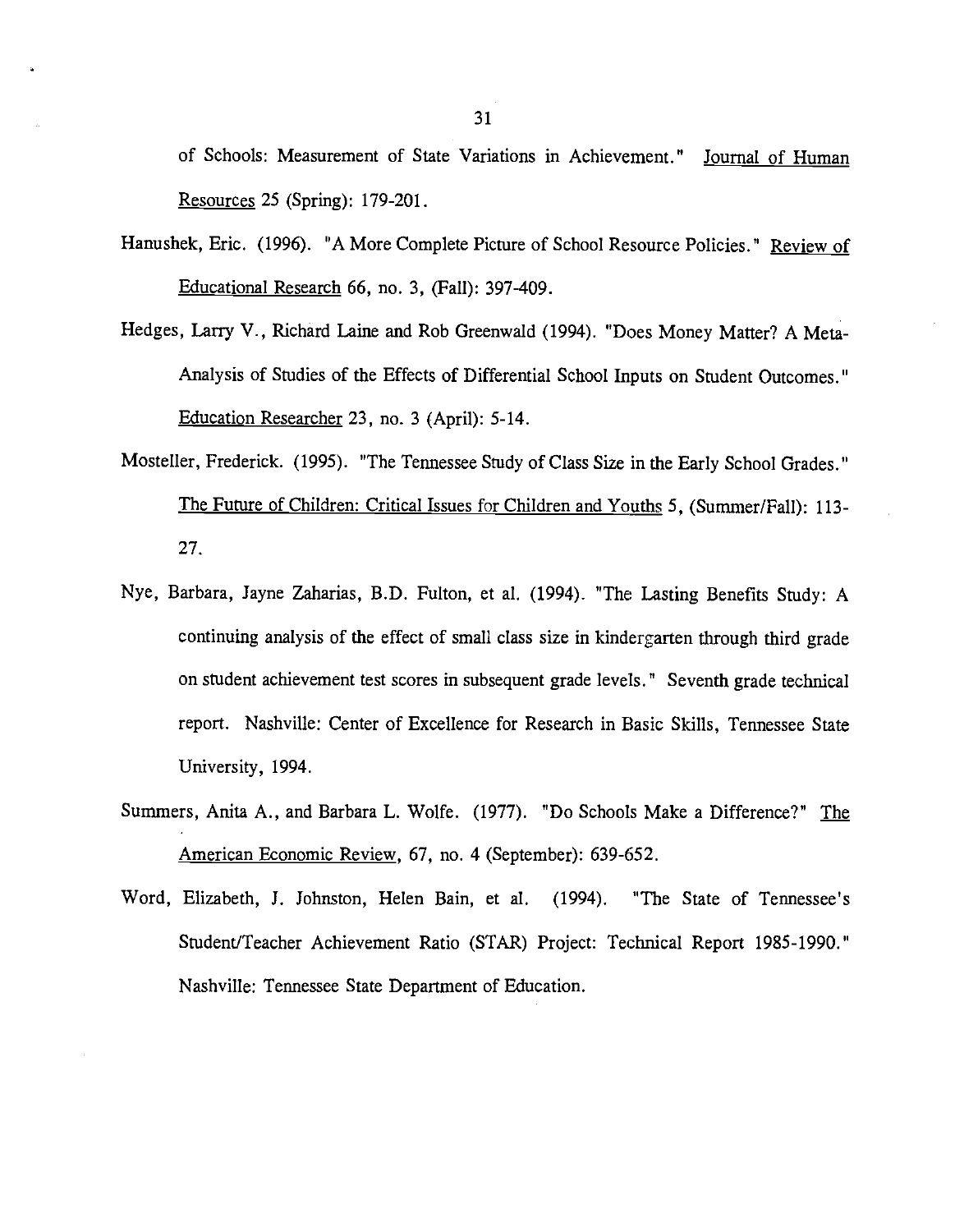



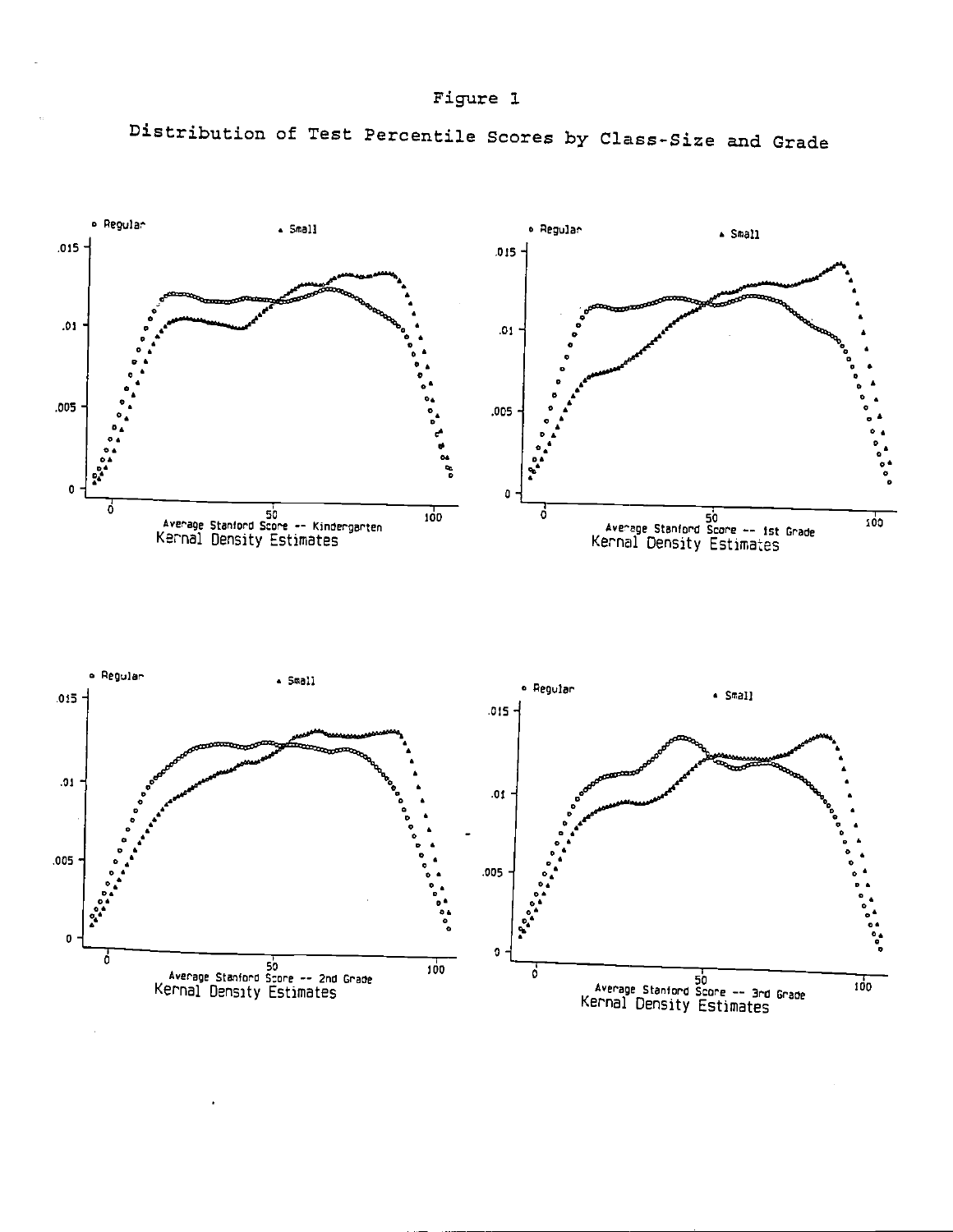$\frac{d}{dt}$  .

Sample Starting in Kindergarten



Sample Starting in 1st Grade



Sample Starting in 2nd Grade



Table 6, column 4 model.

. . . .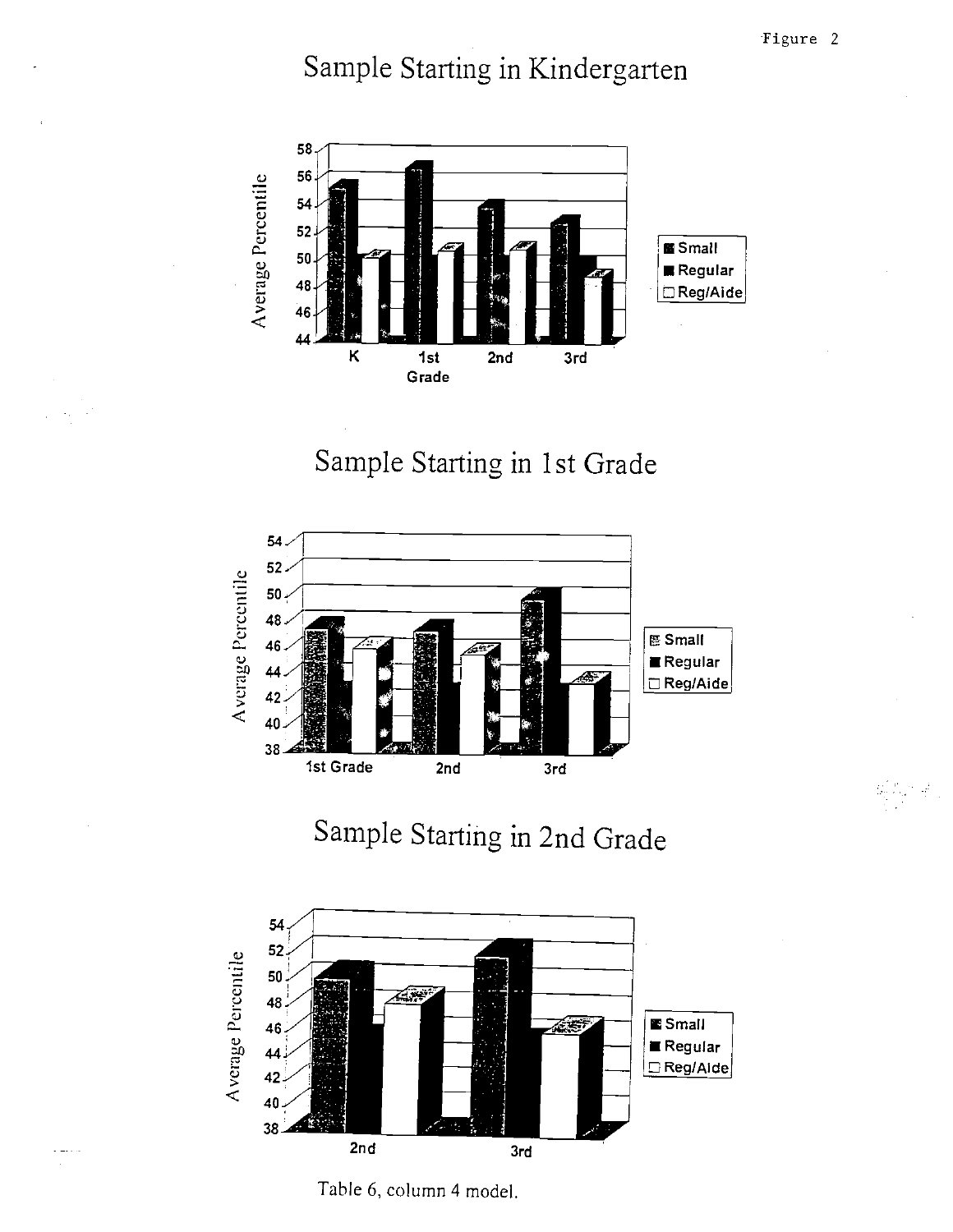

Figure 3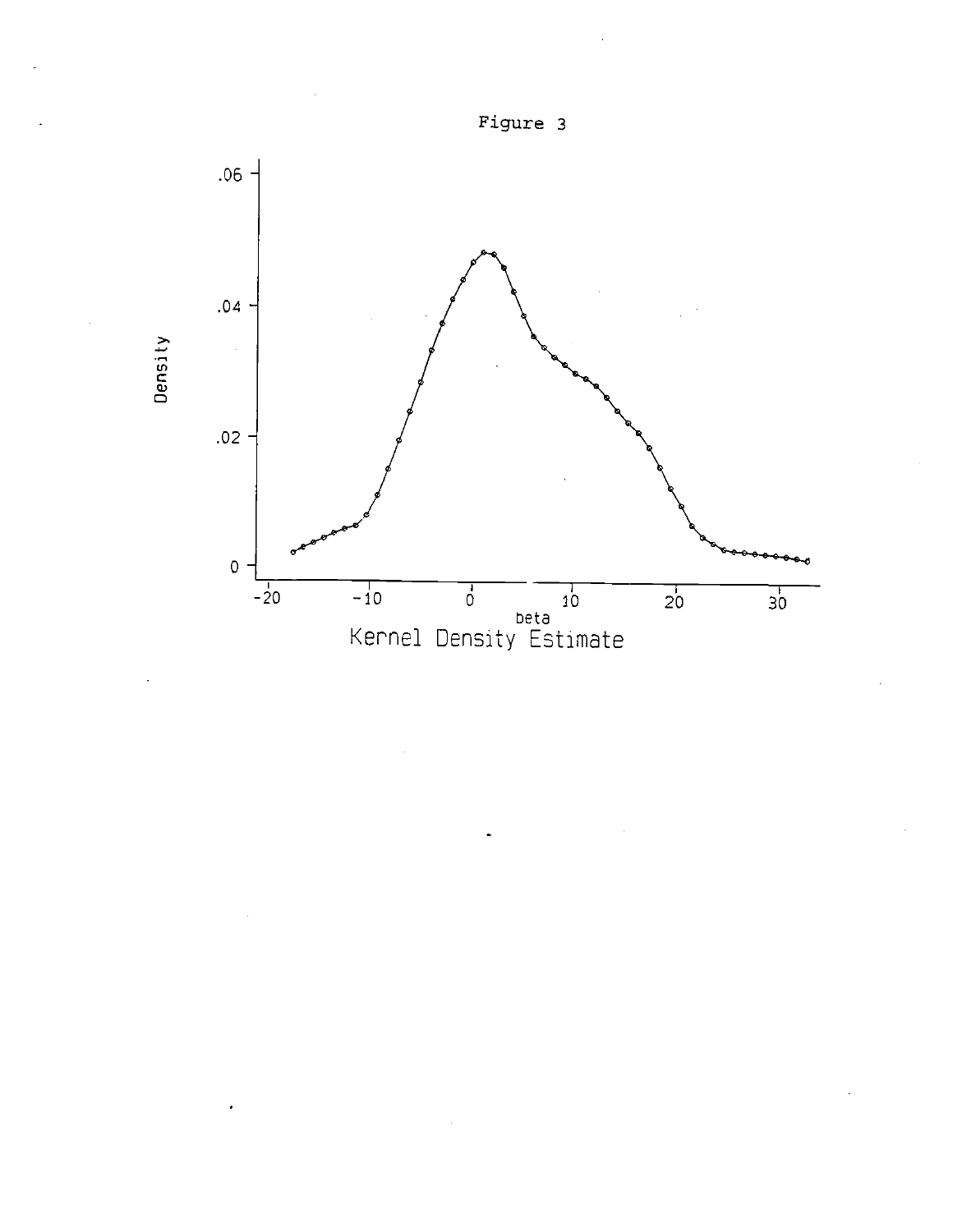Table 1: Comparison of Mean Characteristics of Treatments and<br>Controls; Unadjusted Data

### A. Students Who Entered STAR in Kindergarten

|               | Variable                               | Sma11 | Reqular | Reqular/Aide | Joint<br>$P-Value^a$ |
|---------------|----------------------------------------|-------|---------|--------------|----------------------|
| $\mathbf 1$ . | Free Lunch                             | .47   | .48     | .50          | .09                  |
|               | 2. White/Asian                         | .68   | .67     | .66          | .26                  |
|               | 3. Age in 1985                         | 5.44  | 5.43    | 5.42         | .32                  |
|               | 4. Attrition Rate                      | .49   | .52     | .53          | .02                  |
|               | 5. Class Size<br>in Kindergarten       | 15.1  | 22.4    | 22.8         | .00                  |
|               | 6. Percentile Score<br>in Kindergarten | 54.7  | 49.9    | 50.0         | .00                  |

### B. Students Who Entered STAR in First Grade

| 1. Free Lunch                         | .59  | .62  | .61  | .52 |
|---------------------------------------|------|------|------|-----|
| 2. White/Asian                        | .62  | .56  | .64  | .00 |
| 3. Age in 1985                        | 5.78 | 5.86 | 5.88 | .03 |
| 4. Attrition Rate                     | .53  | .51  | .47  | .07 |
| 5. Class Size<br>in First Grade       | 15.9 | 22.7 | 23.5 | .00 |
| 6. Percentile Score<br>in First Grade | 49.2 | 42.6 | 47.7 | .00 |

 $\bar{\mathbf{r}}$ 

-- Continued --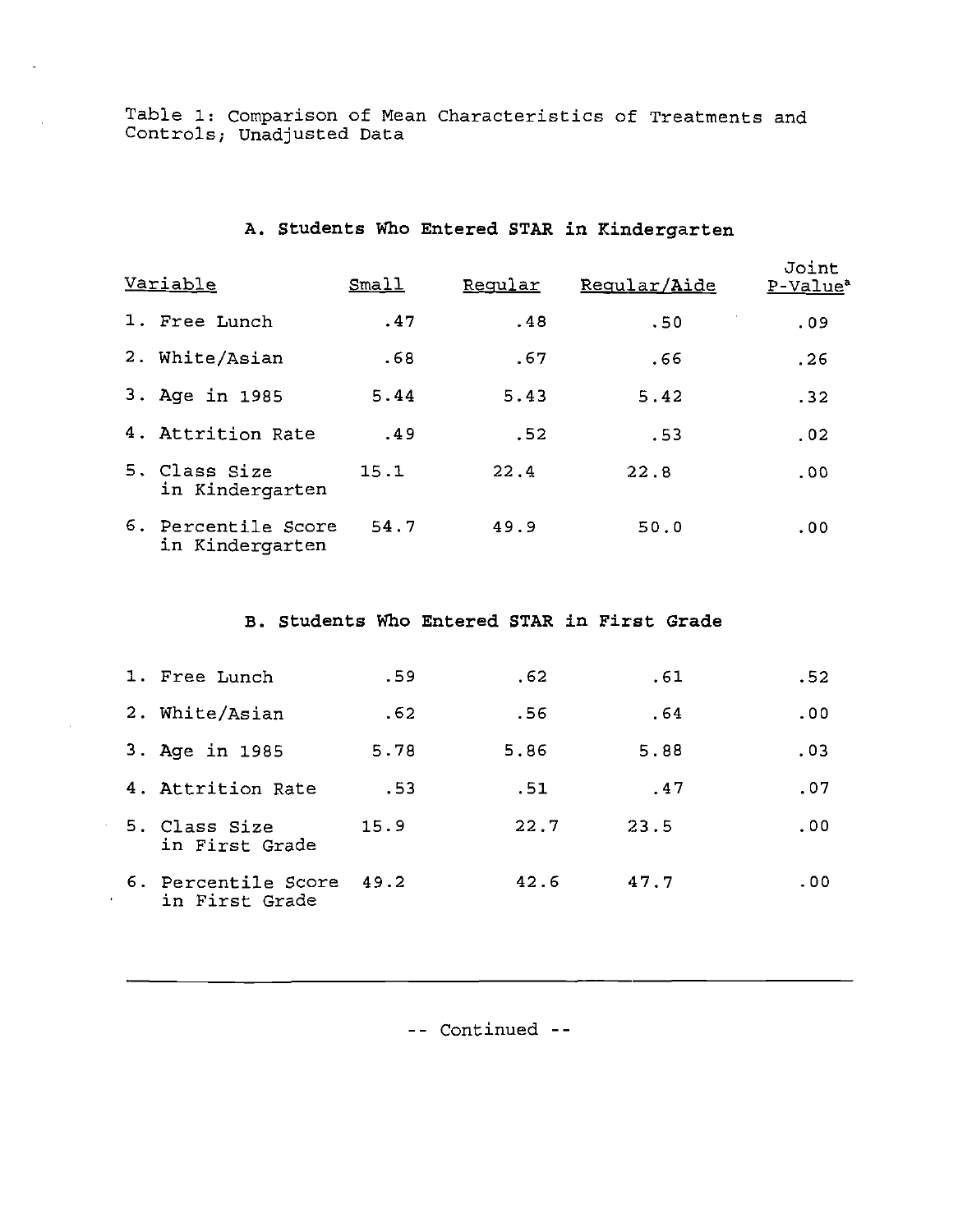### Table 1 -- Continued

#### C. Students Who Entered STAR in Second Grade

| 1. Free Lunch                               | .66  | .63  | .66                                         | .60      |
|---------------------------------------------|------|------|---------------------------------------------|----------|
| 2. White/Asian                              | .53  | .54  | .44                                         | $.00 \,$ |
| 3. Age in 1985                              | 5.94 | 6.00 | 6.03                                        | .66      |
| 4. Attrition Rate                           | .37  | .34  | .35                                         | .58      |
| 5. Class Size<br>in Third Grade             | 15.5 | 23.7 | 23.6                                        | .01      |
| 6. Percentile Score 46.4<br>in Second Grade |      | 45.3 | 41.7                                        | .01      |
|                                             |      |      | D. Students Who Entered STAR in Third Grade |          |

1. Free Lunch  $.60$  $64$  $.69$  $.04$ 2. White/Asian  $.00$ .66  $.57$  $.55$ 3. Age in 1985 5.99 5.95 5.92  $.39$ 4. Attrition Rate NA. NA. NA 1 NA 5. Class Size  $16.0$  $24.1$ 24.4  $.01$ in Third Grade 6. Percentile Score 47.6 44.2  $41.3$  $.01$ in Third Grade

### Notes:

a. p-value is for F-test of equality of all three groups.

b. Sample size in panel A ranges from 6299 to 6324, in panel B ranges from 2240 to 2314, in panel C ranges from 1585 to 1679, and in panel D ranges from 1202 to 1283.

c. Free lunch pertains to the fraction receiving a free lunch in the first year they are observed in the sample (i.e., in kindergarten for panel A; in first grade in panel B; etc.) Percentile score pertains to the average percentile score on the three Stanford Achievement Tests the students took in the first year they are observed in the sample.

d. Attrition rate is the fraction that ever exits the sample prior to completing third grade, even if they return to the sample in a subsequent year. Attrition rate is unavailable in third grade.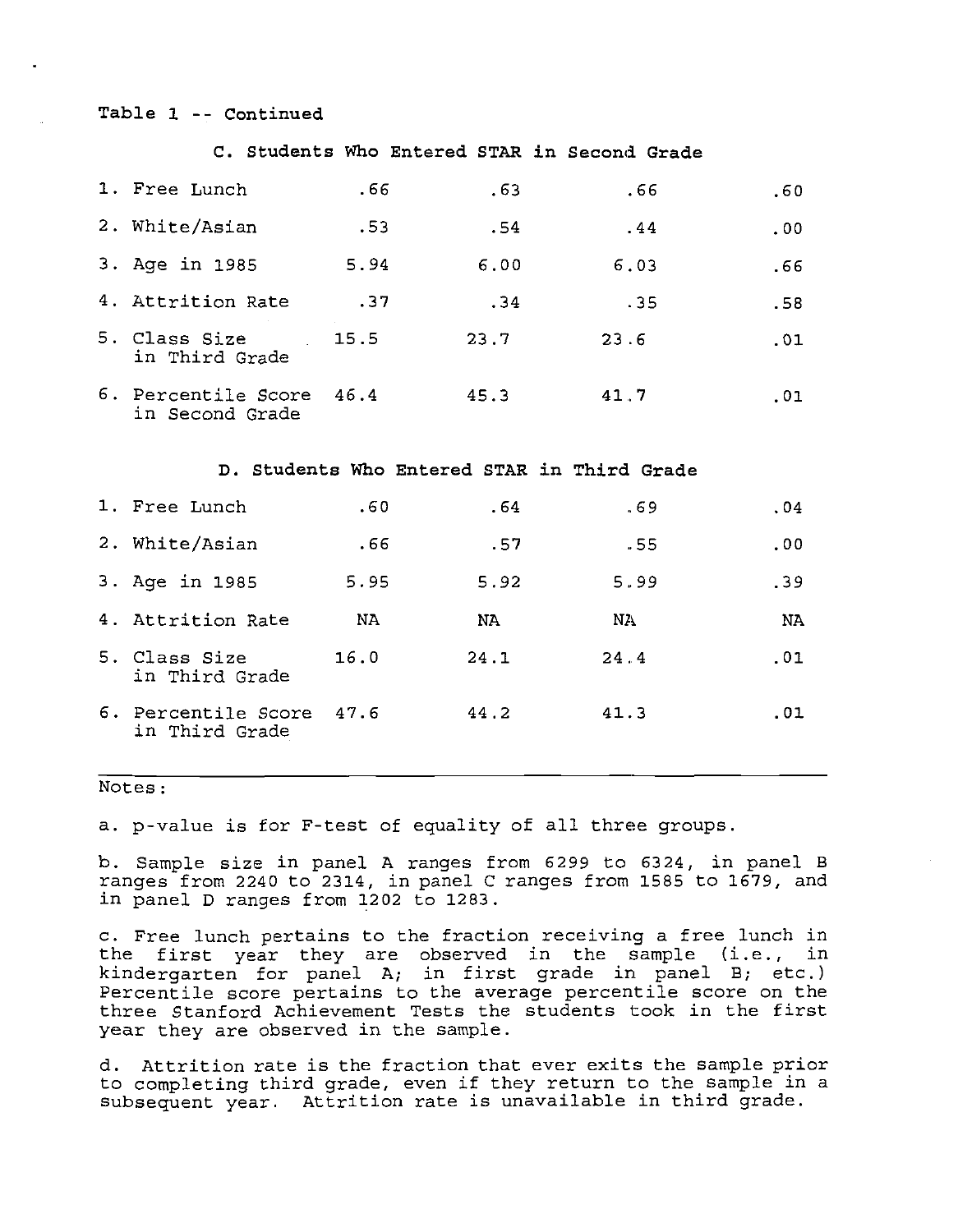Table 2: P-values for Tests of Within School Differences Among Small, Regular, and Regular/Aide Classes

|          |                                      |                                     | Grade Entered STAR Program |
|----------|--------------------------------------|-------------------------------------|----------------------------|
|          | Variable                             | K 1 2 3                             |                            |
|          | 1. Free Lunch                        | $.46$ $.29$ $.58$ $.18$             |                            |
|          | 2. White/Asian                       | $.66$ $.28$ $.15$ $.21$             |                            |
| $3.$ Age |                                      | $.38$ $.12$ $.48$ $.40$             |                            |
|          | 4. Attrition Rate                    | $.01$ $.07$ $.58$ NA                |                            |
|          | 5. Actual Class Size .00 .00 .00 .00 |                                     |                            |
|          | 6. Percentile Score                  | $.00 \quad .00 \quad .46 \quad .00$ |                            |

Notes:

Each p-value is for an F-test of the null hypothesis that assignment to a small, regular, or regular/aide class has no effect on the outcome variable in that grade, conditional on school of attendance.

All rows except 4 pertain to the first grade in which the student entered the STAR program. The attrition rate in row 4 measures whether the student ever left the sample after initially being observed.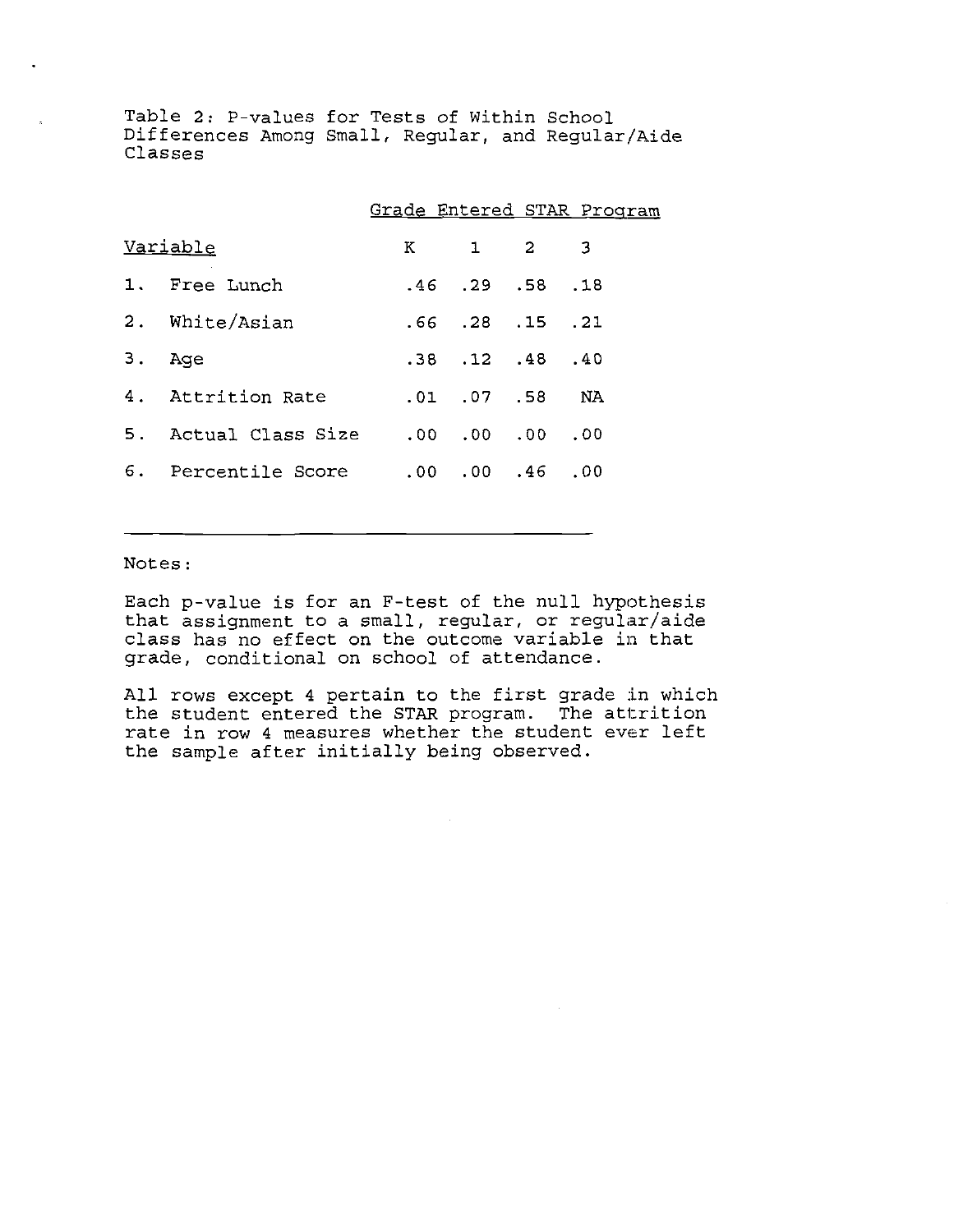|  | Table 3: Distribution of Children Across Actual Class |  |  |  |
|--|-------------------------------------------------------|--|--|--|
|  | Sizes by Random Assignment Group in First Grade       |  |  |  |

| Actual<br>Class Size<br>in First<br>Grade                                                                      | Small                                                                                                                                          | Regular                                                                                                           | Assignment Group in First Grade<br>Aide                                                                                       |
|----------------------------------------------------------------------------------------------------------------|------------------------------------------------------------------------------------------------------------------------------------------------|-------------------------------------------------------------------------------------------------------------------|-------------------------------------------------------------------------------------------------------------------------------|
| 12<br>13<br>14<br>15<br>16<br>17<br>18<br>19<br>20<br>21<br>22<br>23<br>24<br>25<br>26<br>27<br>28<br>29<br>30 | 24<br>182<br>252<br>465<br>256<br>561<br>108<br>57<br>20<br>0<br>0<br>$\mathbf 0$<br>0<br>$\circ$<br>0<br>0<br>$\mathbf 0$<br>$\mathbf 0$<br>0 | 0<br>0<br>0<br>0<br>16<br>17<br>36<br>76<br>200<br>378<br>594<br>437<br>384<br>175<br>130<br>54<br>28<br>29<br>30 | 0<br>0<br>0<br>0<br>0<br>$\overline{0}$<br>0<br>57<br>120<br>378<br>329<br>460<br>264<br>225<br>234<br>108<br>56<br>-58<br>30 |
| Average<br>Class Size                                                                                          | 15.7                                                                                                                                           | 22.7                                                                                                              | 23.4                                                                                                                          |

Note: Actual class was determined by counting<br>the number of students in the data set with the<br>same class identification.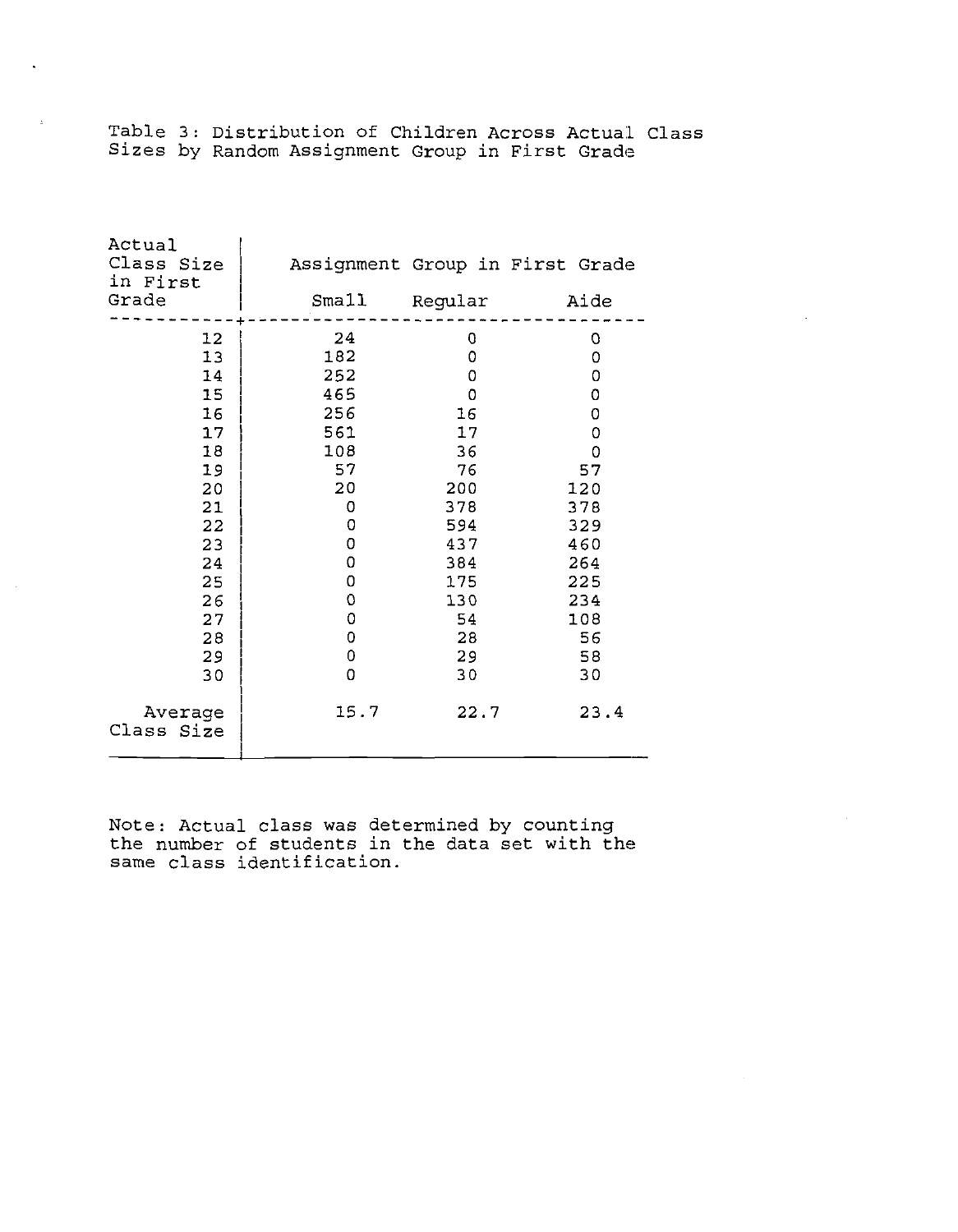## Table 4: Transitions Between Class-Size in Adjacent Grades Number of Students in Each Type of Class

### A. Kindergarten to First Grade

|              |       | First Grade |          |      |
|--------------|-------|-------------|----------|------|
| Kindergarten | Small | Reqular     | Reg/Aide | All  |
| Small        | 1292  | 60          | 48       | 1400 |
| Regular      | 126   | 737         | 663      | 1526 |
| Aide         | 122   | 761         | 706      | 1589 |
| All          | 1540  | 1558        | 1417     | 4515 |

### B. First Grade to Second Grade

|             |       | Second Grade |          |      |
|-------------|-------|--------------|----------|------|
| First Grade | Small | Reqular      | Reg/Aide | A11  |
| Small       | 1435  | 23           | 24       | 1482 |
| Reqular     | 152   | 1498         | 202      | 1852 |
| Aide        | 40    | 115          | 1560     | 1715 |
| All         | 1627  | 1636         | 1786     | 5049 |

### C. Second Grade to Third Grade

| Second Grade | Small | Third Grade<br>Reqular | Reg/Aide | All  |
|--------------|-------|------------------------|----------|------|
| Small        | 1564  | 37                     | 35       | 1636 |
| Regular      | 167   | 1485                   | 152      | 1804 |
| Aide         | 40    | 76                     | 1857     | 1973 |
| All          | 1771  | 1598                   | 2044     | 5413 |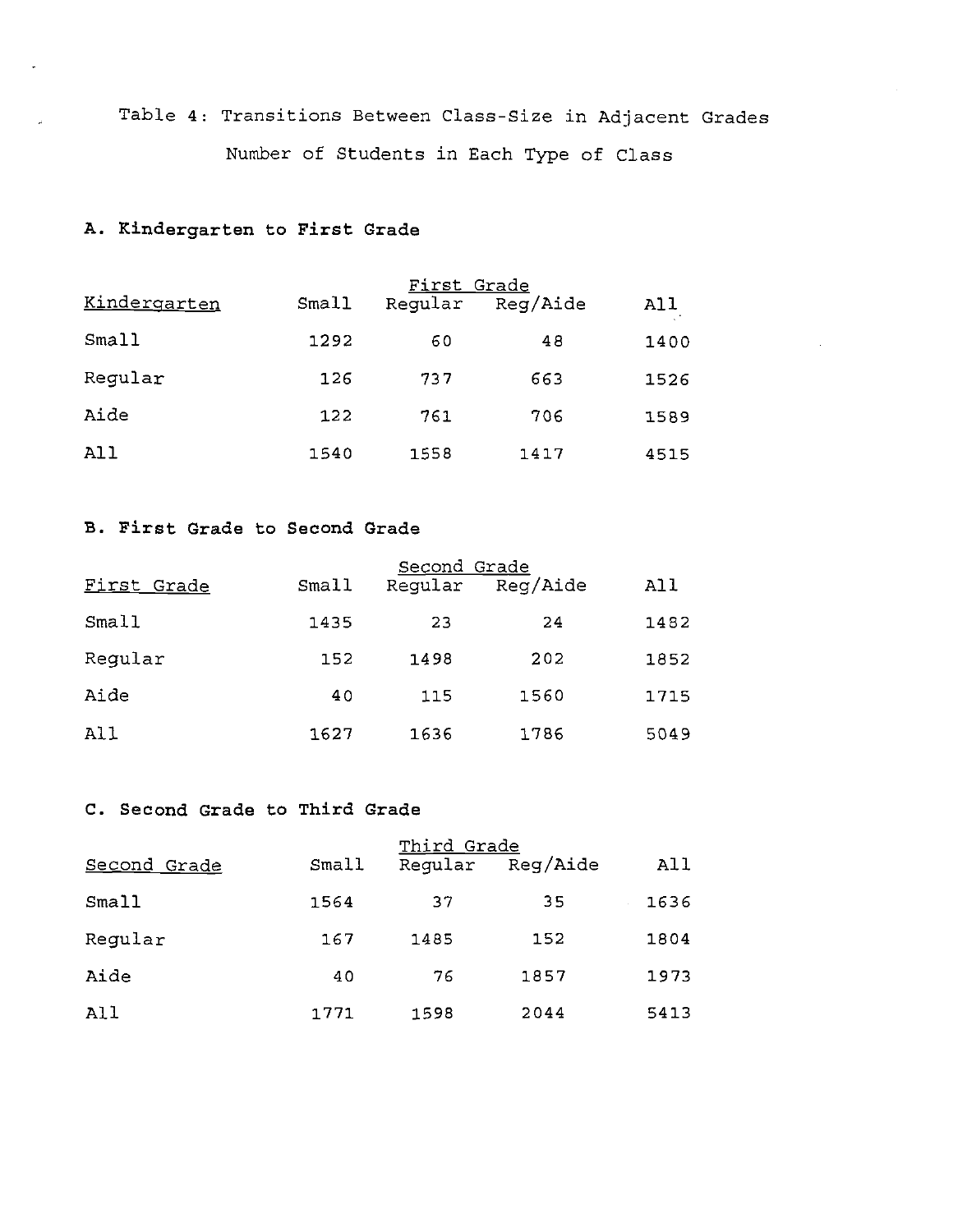|                                            |                      |                                                                                                                                                                  | First Grade                |                                  |                                                                 |                                                                                             |                            | Second Grade                                |                                    |         |
|--------------------------------------------|----------------------|------------------------------------------------------------------------------------------------------------------------------------------------------------------|----------------------------|----------------------------------|-----------------------------------------------------------------|---------------------------------------------------------------------------------------------|----------------------------|---------------------------------------------|------------------------------------|---------|
|                                            | Math-S               | Read-S                                                                                                                                                           | $WOrd-S$                   | Math-B                           | Read-B                                                          | Math-S                                                                                      | Read-S                     | Word-S                                      | Math-B                             | Read-B  |
| First Grade                                |                      |                                                                                                                                                                  |                            |                                  |                                                                 |                                                                                             |                            |                                             |                                    |         |
| Math-S                                     |                      |                                                                                                                                                                  |                            |                                  |                                                                 |                                                                                             |                            |                                             |                                    |         |
|                                            |                      | 0005<br>0005<br>$\bullet$ , $\bullet$ , $\bullet$<br>$\begin{array}{c}\n\blacksquare & \lozenge & \lozenge \\ \blacksquare & \lozenge & \lozenge \\ \end{array}$ |                            |                                  |                                                                 |                                                                                             |                            |                                             |                                    |         |
| Reading-S<br>Word-S<br>Math-B<br>Reading-B |                      |                                                                                                                                                                  | $0000$<br>$-100$<br>$-100$ | っト<br>្មុយ<br>H <sub>O</sub>     | oo<br>ᆏ                                                         |                                                                                             |                            |                                             |                                    |         |
| Second Grade                               |                      |                                                                                                                                                                  |                            |                                  |                                                                 |                                                                                             |                            |                                             |                                    |         |
|                                            |                      |                                                                                                                                                                  |                            |                                  |                                                                 |                                                                                             |                            |                                             |                                    |         |
| Math-S                                     |                      |                                                                                                                                                                  |                            |                                  |                                                                 |                                                                                             |                            |                                             |                                    |         |
| Reading-S<br>Word-S<br>Math-B              |                      | $0.77406$<br>$0.77406$<br>$0.66$<br>$\circ \circ \circ \circ \circ$                                                                                              | らいてつ<br>000000             | のんこうし<br>n n 4 n 4<br>٠<br>00000 | <b>ひちよりの</b><br><b>56645</b><br>$\circ \circ \circ \circ \circ$ | OMNT 8<br>ON 676<br>٠<br>$\begin{array}{c}\n 1 & 0 & 0 & 0 \\  0 & 0 & 0 & 0\n \end{array}$ | ၀ ထ ဖ ဝ<br>၀ ထ ယ ထ<br>HOOO |                                             |                                    |         |
|                                            |                      |                                                                                                                                                                  |                            |                                  |                                                                 |                                                                                             |                            | ៓៓<br>$O$ IO $\Gamma$<br>$\overline{H}$ O O |                                    |         |
| É<br>Reading-                              |                      |                                                                                                                                                                  |                            |                                  |                                                                 |                                                                                             |                            |                                             | o n<br>$\circ$ $\circ$<br>۰<br>H O | oo<br>ᆏ |
|                                            |                      |                                                                                                                                                                  |                            |                                  |                                                                 |                                                                                             |                            |                                             |                                    |         |
|                                            |                      |                                                                                                                                                                  |                            |                                  |                                                                 |                                                                                             |                            |                                             |                                    |         |
| f                                          | $\ddot{\phantom{a}}$ |                                                                                                                                                                  | ŗ<br>t                     |                                  |                                                                 |                                                                                             |                            |                                             |                                    |         |

Table 5: Correlation Between Subject Tests, First and Second Graders

Notes: A "-S" indicates the Stanford Achievement Test (SAT) and a "-B" indicates the Tennessee<br>Basic Skills First (BSF) Test. Sample size is 3,999.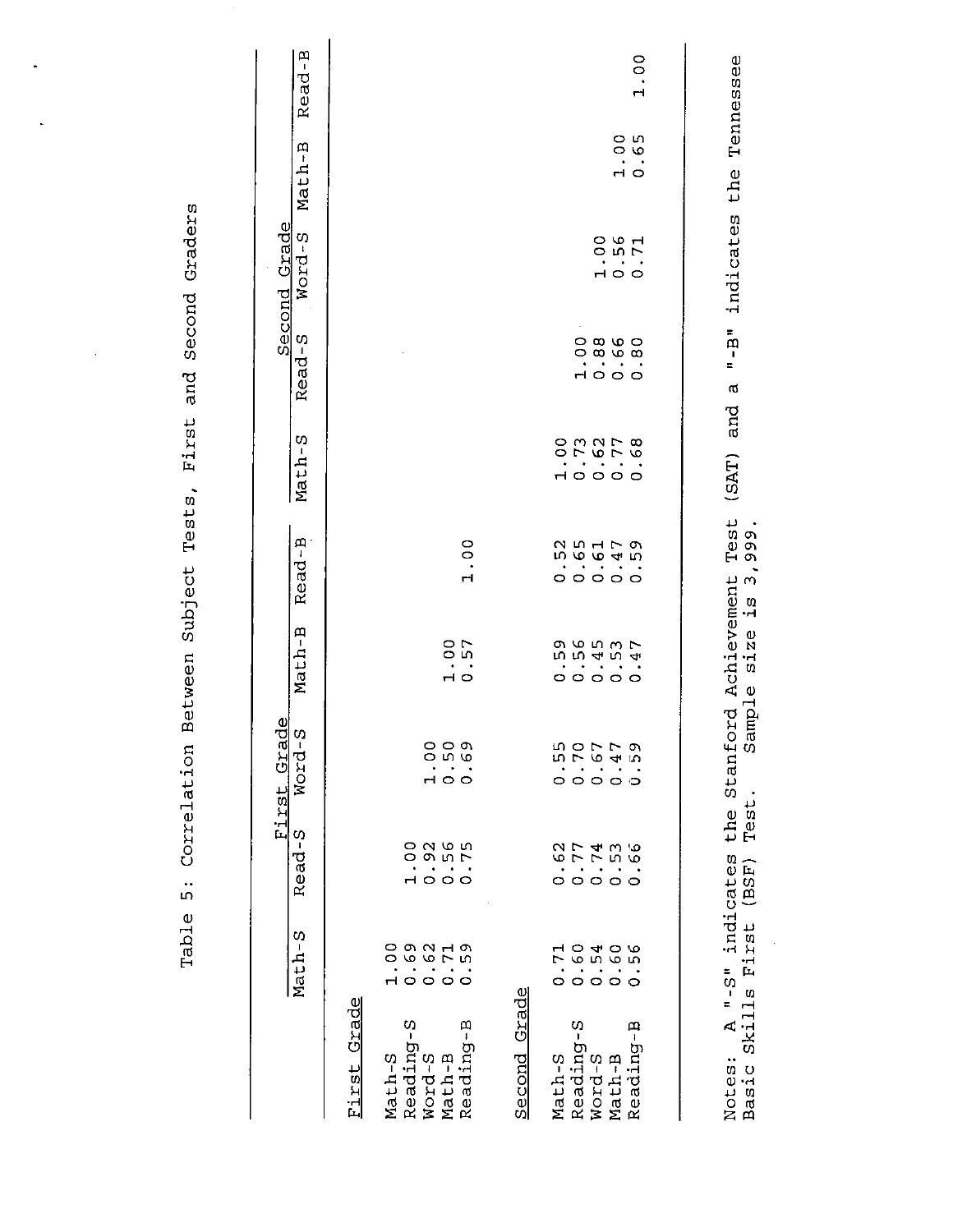| Explanatory          |                  |                | OLS: Actual Class Size |                   |                |                | Reduced Form: Initial Class Size |                   |
|----------------------|------------------|----------------|------------------------|-------------------|----------------|----------------|----------------------------------|-------------------|
| Variable             | $\overline{(1)}$ | (2)            | (3)                    | (4)               | (5)            | (6)            | (7)                              | (8)               |
|                      |                  |                |                        | A. Kindergarten   |                |                |                                  |                   |
| Small Class          | 4.82<br>(2.19)   | 5.37<br>(1.26) | 5.36<br>(1.21)         | 5.37<br>(1.19)    | 4.82<br>(2.19) | 5.37<br>(1.25) | 5.36<br>(1.21)                   | 5.37<br>(1.19)    |
| Regular/Aide Class   | .12<br>(2.23)    | . 29<br>(1.13) | .53<br>(1.09)          | 31ء<br>(1.07)     | . 12<br>(2.23) | .29<br>(1.13)  | .53<br>(1.09)                    | .31<br>(1.07)     |
| White/Asian (1=yes)  | .                | .              | 8.35<br>(1.35)         | 8.44<br>(1.36)    | .              | $\cdots$       | 8.35<br>(1.35)                   | 8,44<br>(1.36)    |
| Girl $(1=yes)$       |                  | .              | 4.48<br>(.63)          | 4.39<br>(.63)     | .              | .              | 4.48<br>(.63)                    | 4.39<br>(.63)     |
| Free Lunch (1=yes)   | .                | .              | $-13.15$<br>(.77)      | $-13.07$<br>(.77) | .              | .              | $-13.15$<br>(.77)                | $-13.07$<br>(.77) |
| White Teacher        | .                | .              | $\cdots$               | $-0.57$<br>(2.10) | .              | .              | .                                | $-.57$<br>(2.10)  |
| Teacher Experience   | .                | .              |                        | .26<br>(.10)      | .              | $\cdot$        | $\cdots$                         | .26<br>(.10)      |
| Masters Degree       | $\cdots$         | .              |                        | $-151$<br>(1.06)  | .              | .              | $\cdots$                         | $-0.51$<br>(1.06) |
| School Fixed Effects | No               | Yes            | Yes                    | Yes               | No             | Yes            | Yes                              | Yes               |
| $R^2$                | .01              | .25            | .31                    | .31               | .01            | .25            | . 31                             | .31               |
|                      |                  |                |                        | B. First Grade    |                |                |                                  |                   |
| Small Class          | 8.57<br>(1.97)   | 8.43<br>(1.21) | 7.91<br>(1.17)         | 7,40<br>(1.18)    | 7.54<br>(1.76) | 7.17<br>(1.14) | 6.79<br>(1.10)                   | 6.37<br>(1.11)    |
| Regular/Aide Class   | 3.44<br>(2.05)   | 2.22<br>(1.00) | 2.23<br>(0.98)         | 1.78<br>(0.98)    | 1.92<br>(1.12) | 1.69<br>(0.80) | 1.64<br>(0.76)                   | 1.48<br>(0.76)    |
| White/Asian (1=yes)  | .                | .              | 6.97<br>(1.18)         | 6.97<br>(1.19)    | .              | .              | 6.86<br>(1.18)                   | 6.85<br>(1.18)    |
| Girl (1=yes)         | .                | .              | 3.80<br>(.56)          | 3.85<br>(.56)     |                |                | 3.76<br>(.56)                    | 3.82<br>(.56)     |
| Free Lunch (1=yes)   | .                | .              | $-13.49$<br>(.87)      | $-13.61$<br>(.87) | .              | .              | $-13.65$<br>(.88)                | $-13.77$<br>(.87) |
| White Teacher        | .                | .              | .                      | $-4.28$<br>(1.96) | .              | .              | $\cdots$                         | $-4.40$<br>(1.97) |
| Male Teacher         | .                | $\cdots$       | $\cdots$               | 11.82<br>(3.33)   | .              | .              | $\cdots$                         | 13.06<br>(3.38)   |
| Teacher Experience   | $\cdots$         | $\cdots$       |                        | .05<br>(0.06)     | .              | .              | .                                | .06<br>(.06)      |
| Masters Degree       | .                | $\cdots$       |                        | .48<br>(1.07)     | .              | $\cdots$       | $\cdots$                         | .63<br>(1.09)     |
| School Fixed Effects | No               | Yes            | Yes                    | Yes               | No             | Yes            | Yes                              | Yes               |
| $R^2$                | .02              | .24            | .30                    | .30               | .01            | $-23$          | .29                              | .30               |

Table 6: OLS and Reduced Form Estimates of Effect of Class-Size Assignment on Avg. Percentile of Stanford Achievement Test

 $\epsilon$ 

 $\hat{\mu}$ 

-- Continued --

 $\frac{1}{2} \frac{1}{2} \frac{1}{2} \frac{1}{2} \frac{1}{2} \frac{1}{2} \frac{1}{2} \frac{1}{2}$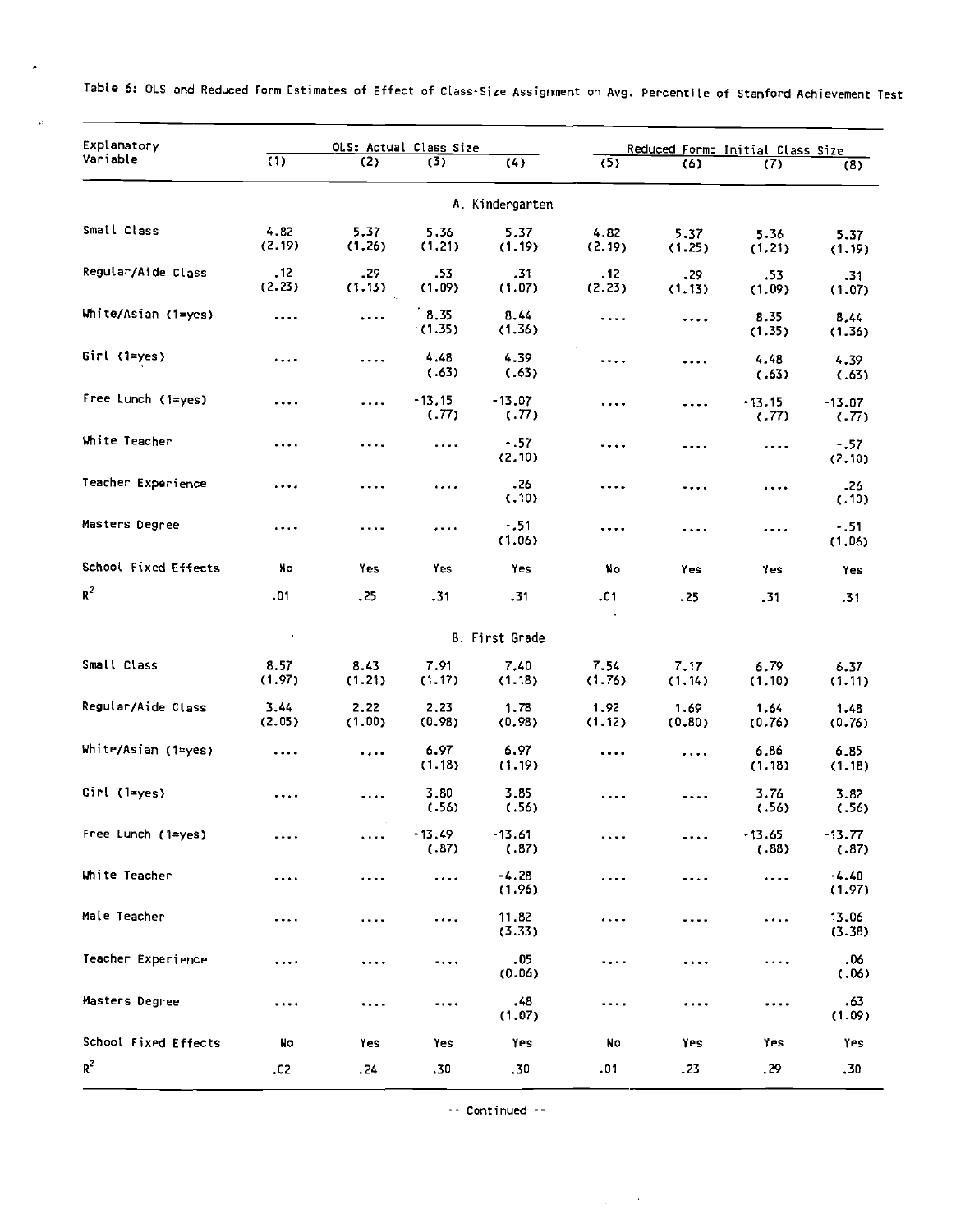### Table 6 -- Continued

| Explanatory          | OLS: Actual Class Size |                                |                   | Reduced Form: Initial Class Size      |                  |                |                   |                   |
|----------------------|------------------------|--------------------------------|-------------------|---------------------------------------|------------------|----------------|-------------------|-------------------|
| Variable             | (1)                    | (2)                            | (3)               | (4)                                   | (5)              | (6)            | (7)               | (8)               |
|                      |                        |                                |                   | C. Second Grade                       |                  |                |                   |                   |
| Small Class          | 5.93<br>(1.97)         | 6.33<br>(1.29)                 | 5.83<br>(1.23)    | 5.79<br>(1.23)                        | 5.31<br>(1.70)   | 5.52<br>(1.16) | 5.27<br>(1.10)    | 5.26<br>(1.10)    |
| Regular/Aide Class   | 1.97<br>(2.05)         | 1.88<br>(1.10)                 | 1.64<br>(1.07)    | 1.58<br>(1.06)                        | .47<br>(1.23)    | 1.44<br>(0.87) | 1.16<br>(0.81)    | 1.18<br>(0.81)    |
| White/Asian (1=yes)  | $\cdots$               | $\cdots$                       | 6,35<br>(1.20)    | 6.36<br>$\epsilon = \omega$<br>(1.19) | .                |                | 6.27<br>(1.21)    | 6.29<br>(1.20)    |
| Girl (1=yes)         | $\cdots$               | $\cdots$                       | 3.48<br>(.60)     | 3,45<br>(.60)                         |                  | .              | 3.48<br>(.60)     | 3.44<br>(.60)     |
| Free Lunch (1=yes)   | $\cdots$               | $\cdots$                       | $-13.61$<br>(.72) | $-13.61$<br>(.72)                     | $\cdots$         |                | $-13,75$<br>(.73) | $-13.77$<br>(.73) |
| White Teacher        | $\cdots$               | $\cdots$                       | $\cdots$          | .39<br>(1.75)                         |                  | .              | $\cdots$          | .43<br>(1.76)     |
| Male Teacher         | .                      | .                              | $\cdots$          | 1,32<br>(3.96)                        | .                | .              | .                 | .82<br>(4.23)     |
| Teacher Experience   | $\cdots$               |                                |                   | .10<br>(.06)                          | .                |                | .                 | .10<br>(.07)      |
| Masters Degree       | $\cdots$               |                                | $\cdots$          | $-1.06$<br>(1.06)                     |                  | $\cdots$       | $\cdots$          | -1.16<br>(1.05)   |
| School Fixed Effects | No                     | Yes                            | Yes               | Yes                                   | No               | Yes            | Yes               | Yes               |
| $R^2$                | .01                    | .22                            | .28               | .28                                   | .01              | . 21           | .28               | .28               |
|                      |                        |                                |                   | D. Third Grade                        |                  |                |                   |                   |
| Small Class          | 5.32                   | 5.58                           | 5.01              | 5.00                                  | 5.51             | 5.42           | 5.30              | 5.24              |
|                      | (1.91)                 | (1.22)                         | (1.19)            | (1.19)                                | (1.46)           | (1.08)         | (1.03)            | (1.04)            |
| Regular/Aide Class   | $-.22$<br>(1.95)       | $-16$<br>(1.12)                | $-1.33$<br>(1.11) | $-.75$<br>(1.07)                      | $-.30$<br>(1.17) | .12<br>(0.85)  | .13<br>(0.81)     | .10<br>(0.78)     |
| White/Asian (1=yes)  | .                      | $\bullet\bullet\bullet\bullet$ | 6.12<br>(1.45)    | 6.11<br>(1.44)                        | $\cdots$         | $\cdots$       | 5.97<br>(1.44)    | 5.96<br>(1.43)    |
| Girl (1=yes)         | $\cdots$               | $\cdots$                       | 4.16<br>(.66)     | 4.16<br>(.65)                         | .                | $\cdots$       | 4.17<br>(.66)     | 4.18<br>(.66)     |
| Free Lunch (1=yes)   | .                      | $\cdots$                       | $-13.02$<br>(.81) | $-12.96$<br>(.81)                     | .                | .              | $-13,21$<br>(.82) | $-13.16$<br>(.81) |
| White Teacher        |                        |                                | .                 | .64<br>(1.75)                         | .                | .              | .                 | .19<br>(1.75)     |
| Male Teacher         | .                      | .                              | .                 | $-7.42$<br>(2.80)                     | .                | $\cdots$       | $\cdots$          | $-6.83$<br>(2.76) |
| Teacher Experience   |                        | .                              | .                 | .04<br>(.06)                          | .                | .              | .                 | .03<br>(.06)      |
| Masters Degree       | .                      | .                              | .                 | 1.10<br>(1.15)                        | .                | .              | .                 | .88<br>(1.15)     |
| School Fixed Effects | No                     | Yes                            | Yes               | Yes                                   | No               | Yes            | Yes               | Yes               |
| $R^2$                | .01                    | .17                            | .22               | .23                                   | .01              | .16            | .22               | .22               |

Notes: All models include constants. Robust standard errors that allow for correlated residuals among students in the same<br>class are in parentheses. Sample size is 5,861 for kindergarten, 6,452 for first grade, 5,950 for s third grade.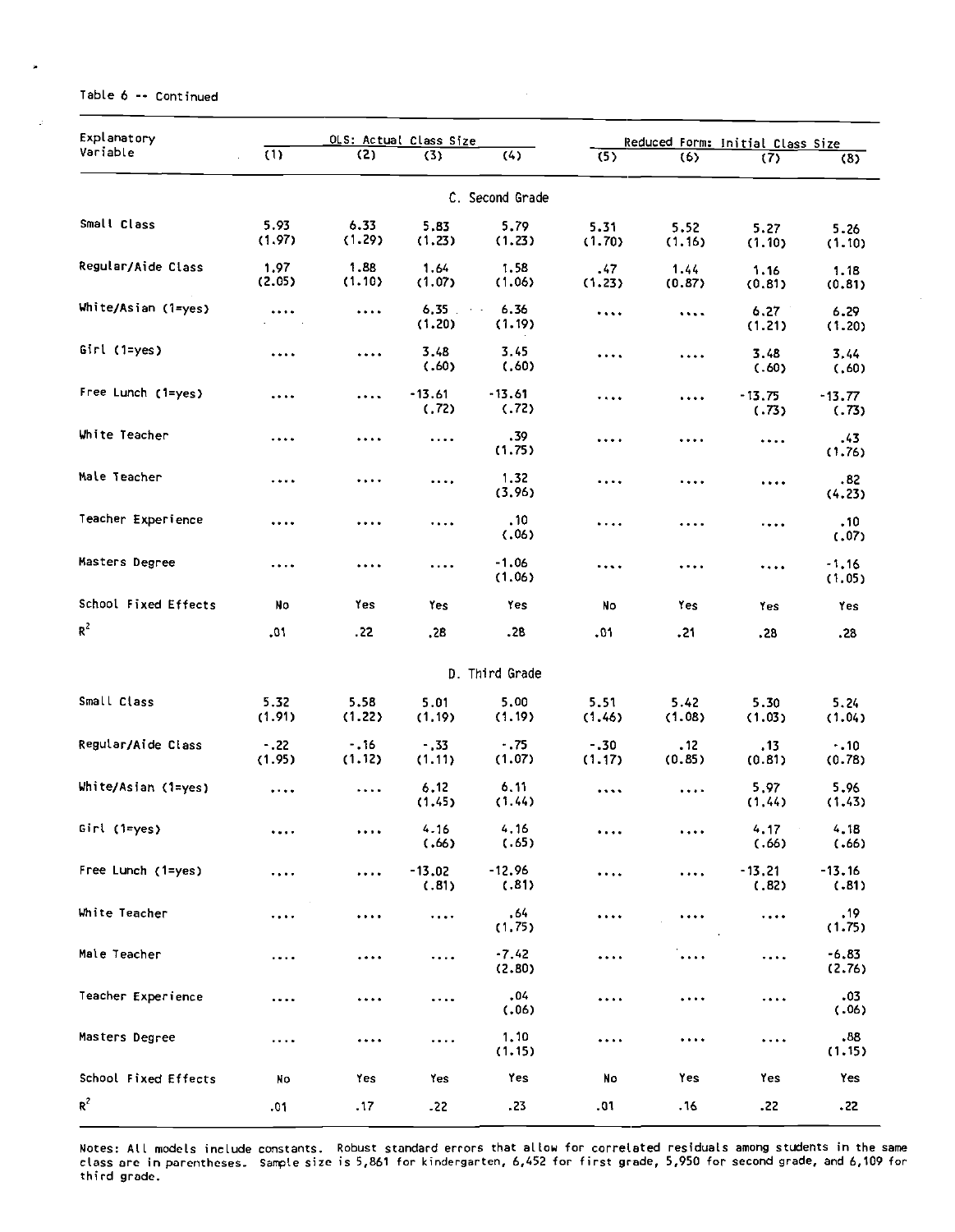| Grade          | Actual Test Data<br>Coefficient on<br>Small Class Dum. | Sample<br>Size | Actual And Imputed Test Data<br>Coefficient on<br>Small Class Dum. | Sample<br>Size |
|----------------|--------------------------------------------------------|----------------|--------------------------------------------------------------------|----------------|
| K              | 5.32<br>(.76)                                          | 5,900          | 5.32<br>(.76)                                                      | 5,900          |
| $\mathbf{1}$   | 6.95<br>(.74)                                          | 6,632          | 6.30<br>(.68)                                                      | 8,328          |
| $\overline{2}$ | 5.59<br>(.76)                                          | 6,282          | 5.64<br>(.65)                                                      | 9,773          |
| $\overline{3}$ | 5.58<br>(.79)                                          | 6,339          | 5.49<br>(.63)                                                      | 10,919         |

Table 7: Exploration of Effect of Attrition Dependent Variable: Average Percentile Score on SAT

Notes: Estimates of reduced form models are presented. Each regression includes the following explanatory variables: a dummy variable indicating initial assignment to a small class; a dummy variable indicating initial assignment to a regular/aide class, unrestricted school effects, a dummy variable for student gender, and a dummy variable for student race. The reported coefficient on small class dummy is relative to regular classes. Standard errors are in parentheses.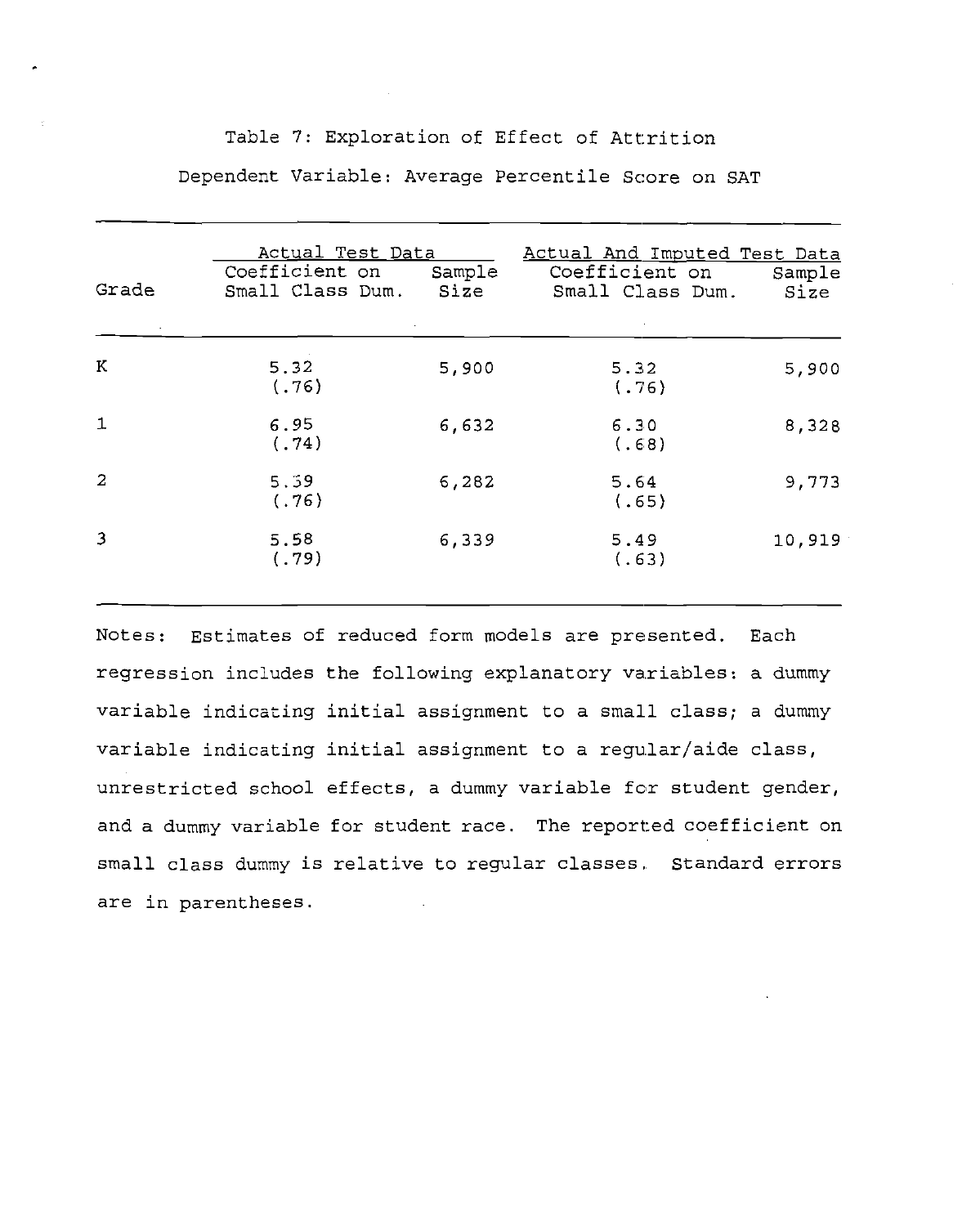Table 8: OLS and 2SLS Estimates of Effect of Class Size on Achievement

Dependent Variable: Average Percentile Score on SAT

| <u>Grade</u> | <u>ols</u><br>$\overline{1}$ | <u> 2SLS</u><br>(2) | <u>Sample Size</u><br>(3) |
|--------------|------------------------------|---------------------|---------------------------|
| Κ            | $-.62$<br>(14)               | $-.71$<br>(.14)     | 5,861                     |
| $\mathbf{1}$ | -.85<br>(.13)                | $-.88$<br>(.16)     | 6,452                     |
| 2            | $-.59$<br>(.12)              | $-.67$<br>(.14)     | 5,950                     |
| 3            | $-.61$<br>(.13)              | $-.81$<br>(.15)     | 6,109                     |

Notes: The coefficient on the actual number of students in each class is reported. All models also control for school effects; student's race, gender, and free lunch status; teacher race, experience and education. Robust standard errors that allow for correlated errors among students in the same class are reported in parentheses.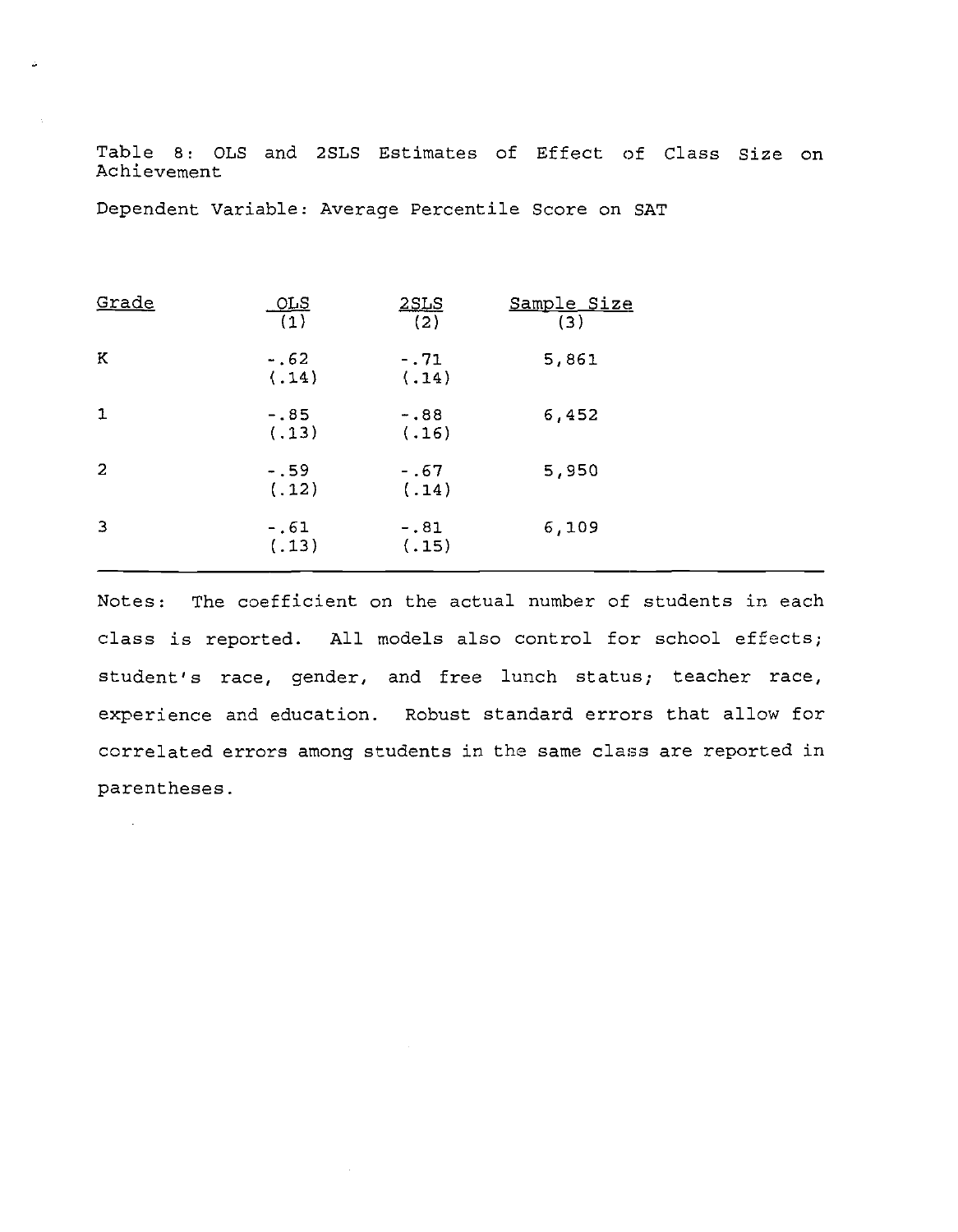Table 9: 2SLS Estimates of Effect of Class Size on Achievement, by Entry Grade and Current Grade

Dependent Variable: Average Score on Stanford Achievement Test

|                |                 | Entering Grade   |                  |                 |  |  |  |
|----------------|-----------------|------------------|------------------|-----------------|--|--|--|
| Current Grade  | K               | 1                | 2                | 3               |  |  |  |
| K              | $-.71$<br>(.15) |                  |                  |                 |  |  |  |
| 1              | $-.89$<br>(.17) | $-.49$<br>(.23)  |                  |                 |  |  |  |
| $\overline{2}$ | $-.49$<br>(.16) | $-.70$<br>(.29)  | $-0.24$<br>(.21) |                 |  |  |  |
| 3              | $-.66$<br>(.17) | $-1.21$<br>(.34) | $-0.71$<br>(.28) | $-.66$<br>(.21) |  |  |  |

Note: The coefficient on the actual number of students in each class is reported. All models also control for school effects; student's race, gender, and free lunch status; teacher race, experience and education. Robust standard errors that allow for correlation of residuals among students in the same class are reported in parentheses. Sample size in column 1 begins at 5,901 and ends at 3,124; sample size in column 2 begins at 2,190 and ends at 1,110; sample size in column 3 begins at 1,492 and ends at  $1,010$ ; sample size in column 4 is  $1,110$ .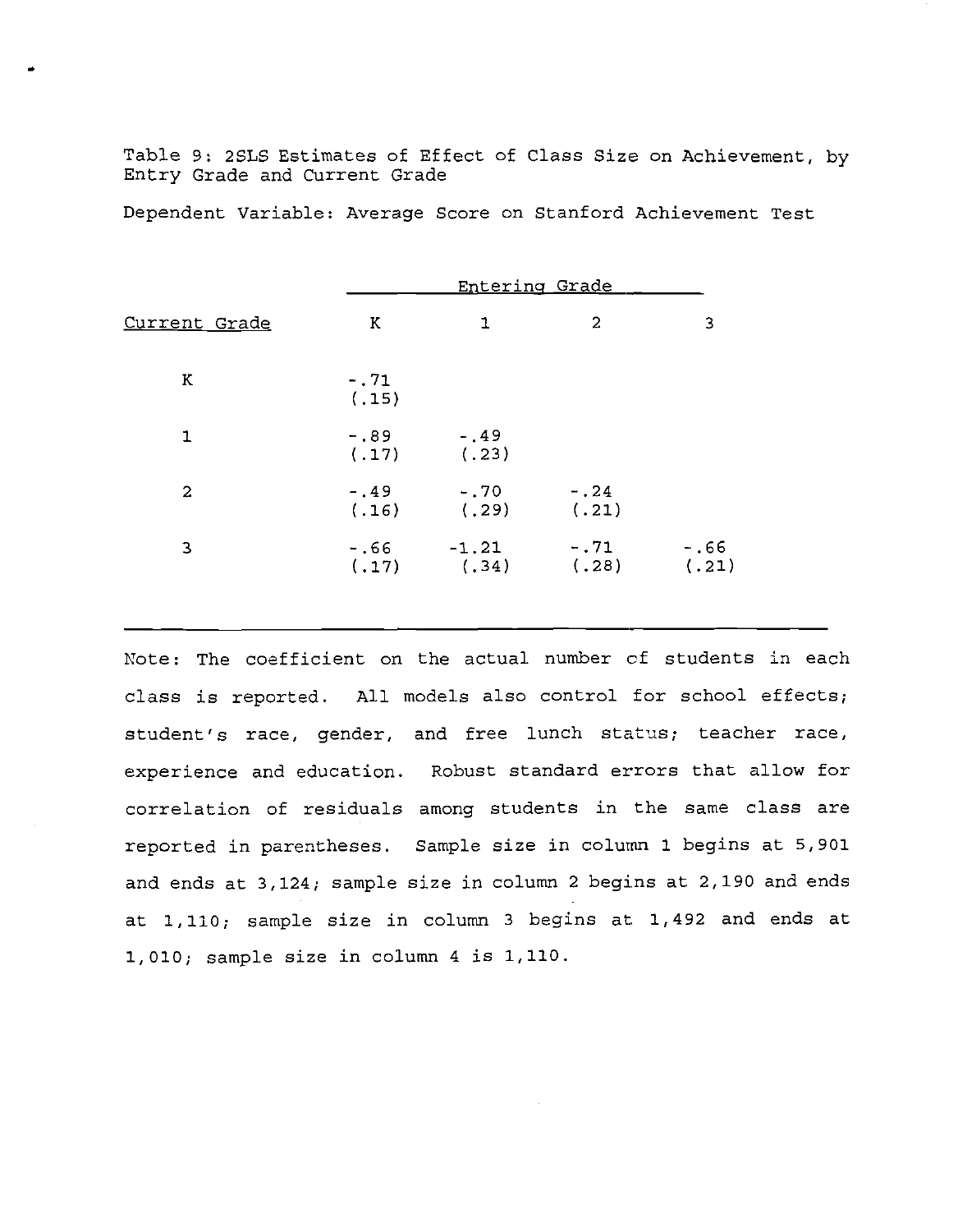### Table 10: Estimates of Pooled Models Dependent Variable: Average Percentile Ranking on SAT Test Coefficient Estimates with Robust Standard Errors in Parentheses

|                                                                                                       | <b>OLS</b>       |               |                   | 2SLS             |                           |                   |
|-------------------------------------------------------------------------------------------------------|------------------|---------------|-------------------|------------------|---------------------------|-------------------|
| Variable                                                                                              | $\overline{(1)}$ | (2)           | $\overline{(3)}$  | $\overline{(4)}$ | (5)                       | (6)               |
| Small                                                                                                 | 4.40<br>(.51)    | 4.28<br>(.50) | 3.55<br>(.52)     | 4.91<br>(.63)    | 4.92<br>(.62)             | 4.30<br>(.65)     |
| Regular/Aide                                                                                          | .85<br>(.42)     | .75<br>(.42)  | .67<br>(.42)      | .73<br>(.59)     | .66<br>(.58)              | .60<br>(.58)      |
| Cumulative Years<br>in Small Class                                                                    | .89<br>(.38)     | .93<br>(.37)  | .67<br>(.38)      | .87<br>(.47)     | .97 <sub>•</sub><br>(.47) | .76<br>(.47)      |
| Cumulative Years<br>in Reg/Aide Class                                                                 | .26<br>(40)      | .29<br>(.39)  | .19<br>(.39)      | .60<br>(.65)     | .78<br>(.63)              | .76<br>(.63)      |
| Fraction of classmates<br>in class previous year                                                      |                  |               | .80<br>(1.03)     |                  |                           | .64<br>(1.04)     |
| Average fraction of<br>classmates together<br>previous year                                           |                  |               | $-.36$<br>(1.51)  |                  |                           | $-.27$<br>(1.52)  |
| Fraction of classmates<br>on free lunch                                                               |                  |               | $-2.05$<br>(1.61) |                  |                           | $-2.00$<br>(1.61) |
| Fraction of classmates<br>who attended kindergarten                                                   |                  |               | 6.42<br>(1.68)    |                  |                           | 5.58<br>(1.73)    |
| Student and teacher<br>characteristics                                                                | No               | Yes           | Yes               | No               | Yes                       | Yes               |
| 3 current grade dummies;<br>3 dummies indicating<br>first grade appeared in<br>sample: school effects | Yes              | Yes           | Yes               | Yes              | Yes                       | Yes               |
| $R^2$                                                                                                 | .18              | .23           | .23               | .18              | .23                       | .23               |
| Sample Size                                                                                           | 25,249           | 24,350        | 24,350            | 25,249           | 24,350                    | 24,350            |

#### Notes:

Student and teacher characteristics are: student race, gender, and free lunch status; and teacher race, gender, experience, and masters degree or higher status. Robust standard errors that adjust for a possible correlation of residuals for the same student over time are in parentheses. Initial assignment to class types and potential cumulative years in class types are used as excluded instruments in columns 4-6.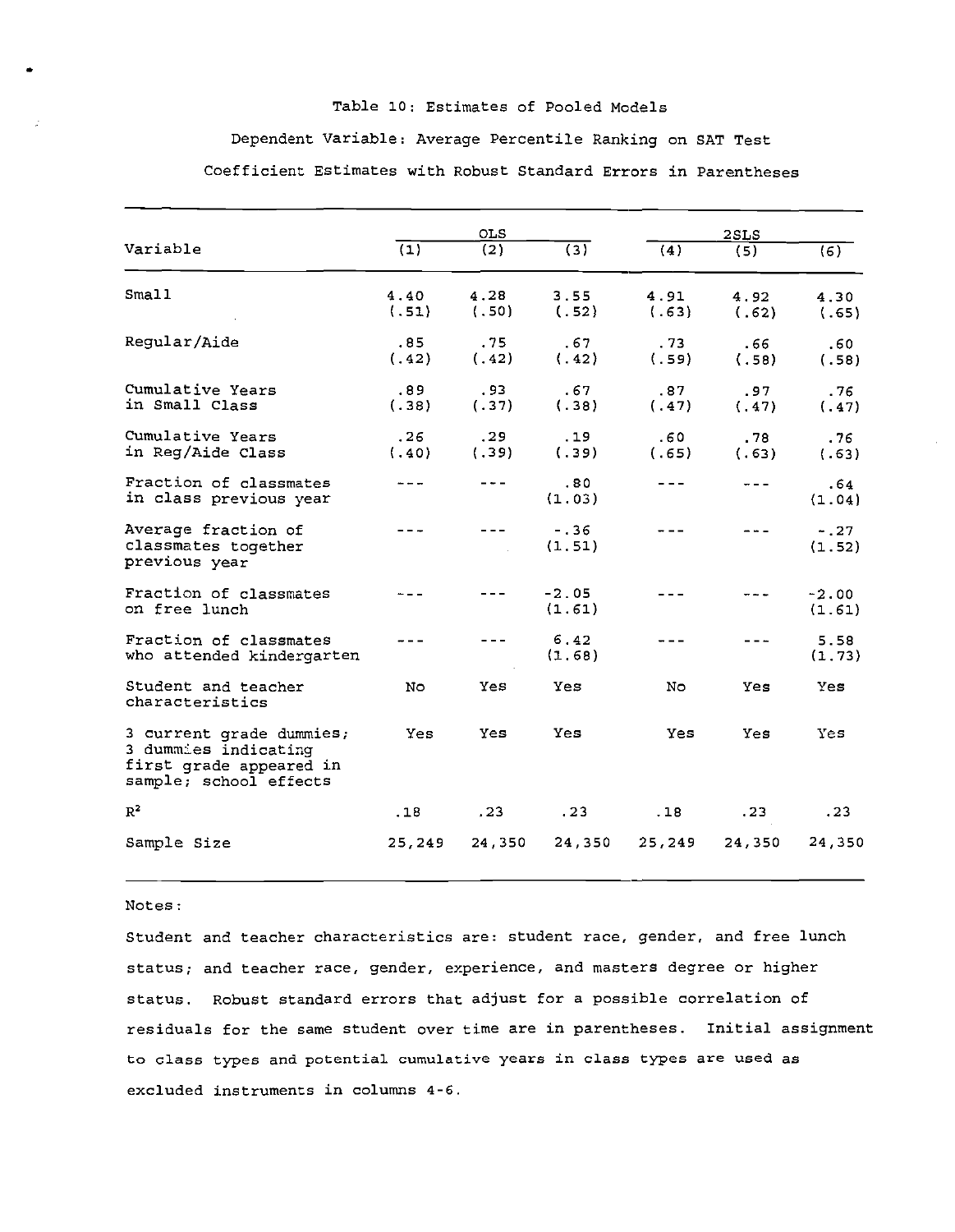Table 11: Separate Estimates for Select Samples<br>Dependent Variable: Average Percentile Ranking on SAT Test<br>Coefficient Estimates with Robust Standard Errors in Parentheses

| Small                              | <u>Boys</u><br>3.64<br>(.76) | Girls<br>3.46<br>(.73) |
|------------------------------------|------------------------------|------------------------|
| Cumulative Years<br>in Small Class | 1.30<br>(.54)                | .12<br>(.52)           |
| Sample Size                        | 12,577                       | 11,773                 |

 $\mathbf{r}$ 

|                                    | Not                         |                             |  |  |  |
|------------------------------------|-----------------------------|-----------------------------|--|--|--|
| Small                              | Free Lunch<br>3.64<br>(.73) | Free Lunch<br>3.37<br>(.73) |  |  |  |
| Cumulative Years<br>in Small Class | 1.17<br>(.57)               | .59<br>(.49)                |  |  |  |
| Sample Size                        | 12,064                      | 12,286                      |  |  |  |

| Small                              | <u>Black</u><br>5.07<br>(.85) | White<br>2.87<br>(.66) |
|------------------------------------|-------------------------------|------------------------|
| Cumulative Years<br>in Small Class | . 94<br>(.67)                 | .86<br>(.46)           |
| Sample Size                        | 8,150                         | 16,070                 |

| $\mathcal{L}=\mathcal{L}$<br>Small | Inner<br>City<br>6.80<br>(1.06) | Metropolitan<br>2.65<br>(1.06) | Towns<br>4.21<br>(1.85) | Rural<br>3.04<br>(.81) |
|------------------------------------|---------------------------------|--------------------------------|-------------------------|------------------------|
| Cumulative Years<br>in Small Class | .99<br>(.87)                    | 1.24<br>(.82)                  | $-3.48$<br>(1.48)       | 1.34<br>(.52)          |
| Sample Size                        | 5,154                           | 5,907                          | 1,872                   | 11,417                 |

Notes: Model and covariates are the same as column 3 of Table 10.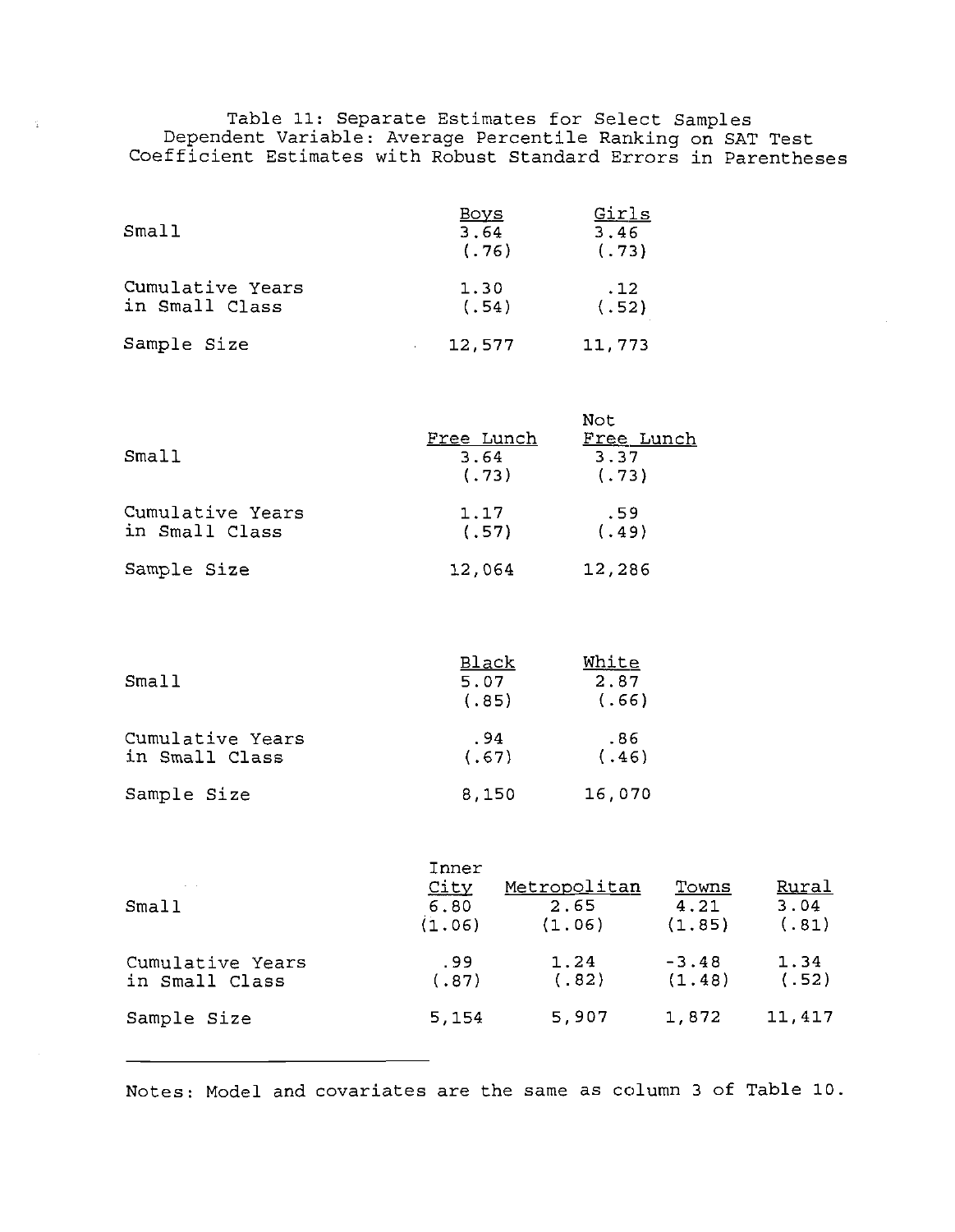| Explanatory<br>Variable     | (1)               | (2)               |
|-----------------------------|-------------------|-------------------|
| Class size                  | $-1.55$<br>(.13)  | $-.39-.$<br>(.13) |
| White                       | 10.62<br>(.85)    | 7.58<br>(1.28)    |
| Girl                        | 4.23<br>(.70)     | 3.96<br>(.66)     |
| Free Lunch                  | $-14.41$<br>(.77) | $-13.72$<br>(.77) |
| White Teacher               | $-.25$<br>(.80)   | $-2.95$<br>(.84)  |
| Male Teacher                | $-6.59$<br>(2.12) | $-4.68$<br>(2.29) |
| Teacher Experience          | .07<br>(.03)      | .01<br>(.03)      |
| Masters Degree or<br>Higher | $-0.05$<br>(.58)  | .42<br>(.58)      |
| 3 Grade<br>Dummies          | Yes               | Yes               |
| 80 School<br>Dummies        | No                | Yes               |
| R-square                    | .17               | .25               |

Table 12: Effect of Class Size for Students in Regular Classes Dependent Variable: Average Percentile Score on SAT

Notes: All models also include a constant. Sample size is 8,311. Sample consists of students in regular-size classes without an aide.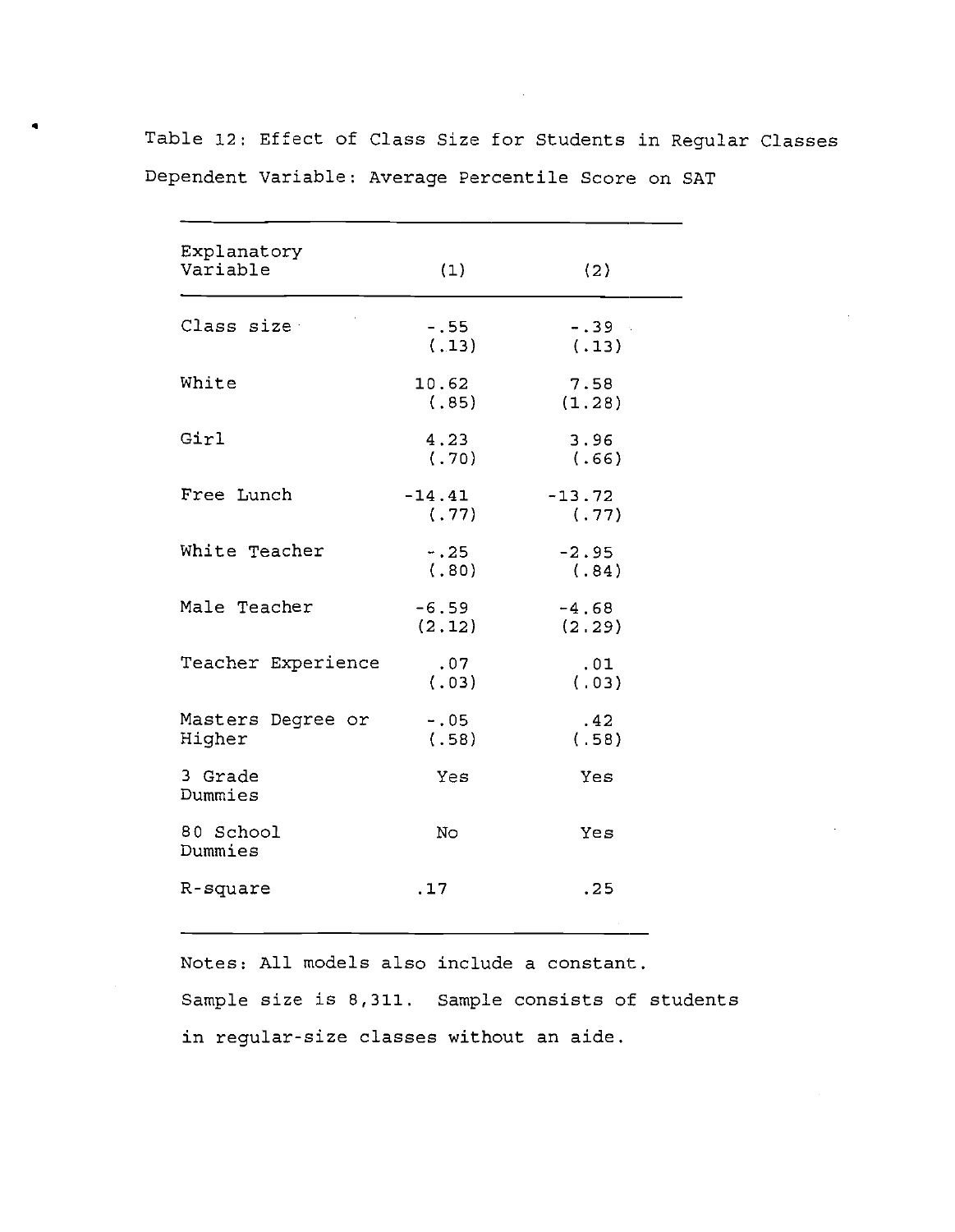### Table 13: Estimates of Pooled Data Model by Subject Test

Dependent Variable: Average Percentile Ranking on SAT Test<br>Coefficient Estimates with Robust Standard Errors in Parentheses

|                                          |        | Stanford Achievement Test               |              |     | Basic Skills First                       |                 |
|------------------------------------------|--------|-----------------------------------------|--------------|-----|------------------------------------------|-----------------|
|                                          |        | Math Reading Word                       |              |     | Math Reading Avq.                        |                 |
| Small                                    | (.57)  | $3.44$ $3.67$ $3.74$<br>$(.58)$ $(.58)$ |              |     | $3.91$ $4.16$<br>$(.77)$ $(.77)$ $(.69)$ | 4.01            |
| Cumulative Years<br>in Small Class (.41) | .35    | .44<br>( .42)                           | .77<br>(.41) | .41 | .07<br>$(.45)$ $(.45)$ $(.41)$           | $\overline{25}$ |
| Sample Size                              | 23,794 | 23,461                                  | 23,631       |     | 18,175 18,011                            | 18,251          |

Notes: Model and covariates are the same as in column 3 of Table 10.